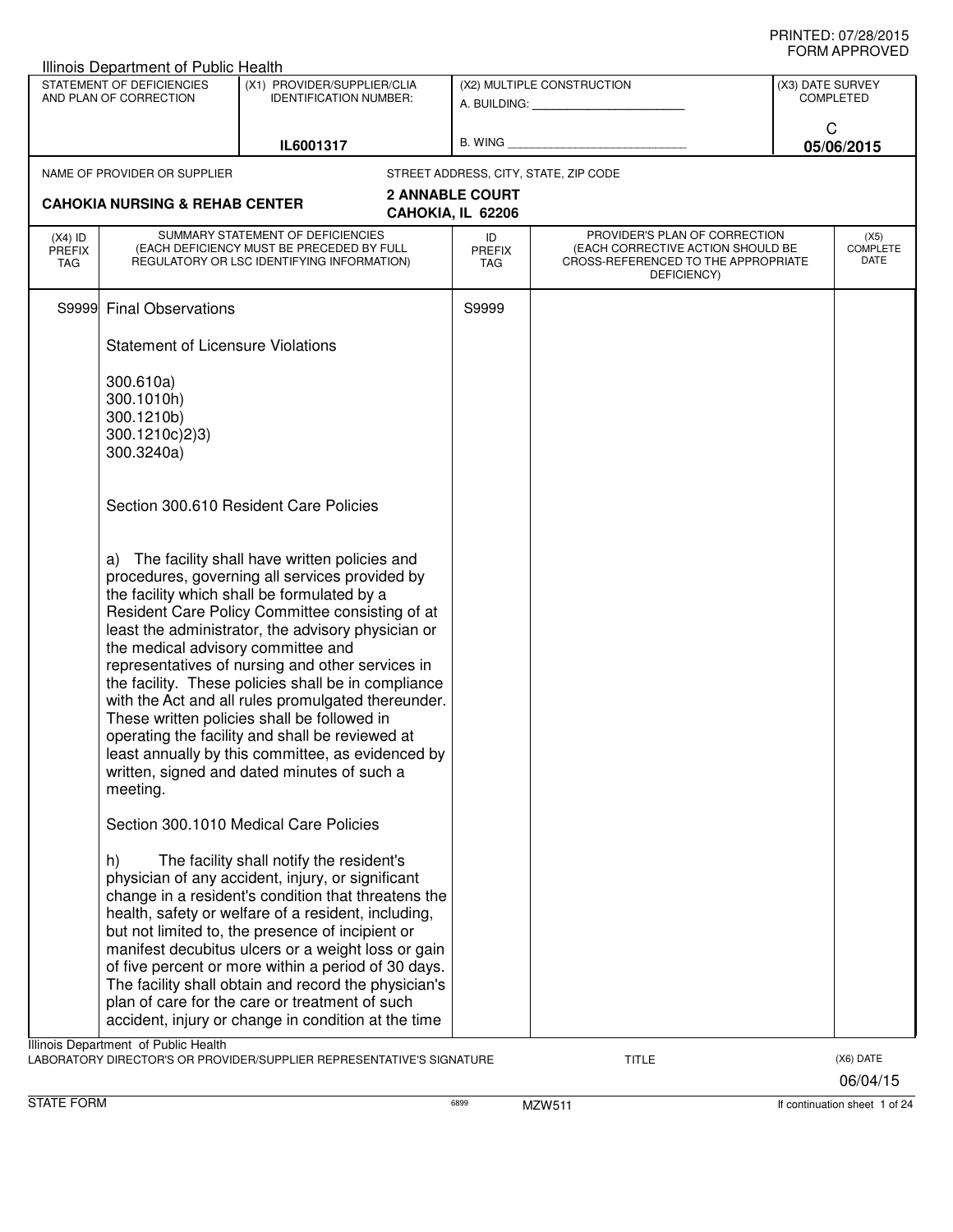|                                          | <b>Illinois Department of Public Health</b><br>STATEMENT OF DEFICIENCIES<br>AND PLAN OF CORRECTION                                                                                                                                                                                                                                                                                                                                                                                                                                                                                                                                                                                                                                                       |                                   | (X1) PROVIDER/SUPPLIER/CLIA<br><b>IDENTIFICATION NUMBER:</b>                         |                                             | (X2) MULTIPLE CONSTRUCTION                                                                                               |                 | (X3) DATE SURVEY<br><b>COMPLETED</b> |
|------------------------------------------|----------------------------------------------------------------------------------------------------------------------------------------------------------------------------------------------------------------------------------------------------------------------------------------------------------------------------------------------------------------------------------------------------------------------------------------------------------------------------------------------------------------------------------------------------------------------------------------------------------------------------------------------------------------------------------------------------------------------------------------------------------|-----------------------------------|--------------------------------------------------------------------------------------|---------------------------------------------|--------------------------------------------------------------------------------------------------------------------------|-----------------|--------------------------------------|
|                                          |                                                                                                                                                                                                                                                                                                                                                                                                                                                                                                                                                                                                                                                                                                                                                          | IL6001317                         |                                                                                      |                                             |                                                                                                                          | C<br>05/06/2015 |                                      |
|                                          | NAME OF PROVIDER OR SUPPLIER                                                                                                                                                                                                                                                                                                                                                                                                                                                                                                                                                                                                                                                                                                                             |                                   |                                                                                      |                                             | STREET ADDRESS, CITY, STATE, ZIP CODE                                                                                    |                 |                                      |
|                                          | <b>CAHOKIA NURSING &amp; REHAB CENTER</b>                                                                                                                                                                                                                                                                                                                                                                                                                                                                                                                                                                                                                                                                                                                |                                   |                                                                                      | <b>2 ANNABLE COURT</b><br>CAHOKIA, IL 62206 |                                                                                                                          |                 |                                      |
| $(X4)$ ID<br><b>PREFIX</b><br><b>TAG</b> | (EACH DEFICIENCY MUST BE PRECEDED BY FULL<br>REGULATORY OR LSC IDENTIFYING INFORMATION)                                                                                                                                                                                                                                                                                                                                                                                                                                                                                                                                                                                                                                                                  | SUMMARY STATEMENT OF DEFICIENCIES |                                                                                      | ID<br><b>PREFIX</b><br><b>TAG</b>           | PROVIDER'S PLAN OF CORRECTION<br>(EACH CORRECTIVE ACTION SHOULD BE<br>CROSS-REFERENCED TO THE APPROPRIATE<br>DEFICIENCY) |                 | (X5)<br><b>COMPLETE</b><br>DATE      |
| S9999                                    | Continued From page 1<br>of notification<br>Section 300.1210 General Requirements for<br>Nursing and Personal Care<br>b) The facility shall provide the necessary care<br>and services to attain or maintain the highest<br>practicable physical, mental, and psychological<br>well-being of the resident, in accordance with<br>each resident's comprehensive resident care<br>plan. Adequate and properly supervised nursing<br>care and personal care shall be provided to each<br>resident to meet the total nursing and personal<br>care needs of the resident. Restorative measures<br>shall include, at a minimum, the following<br>procedures:<br>C)<br>and be knowledgeable about his or her residents'<br>respective resident care plan.<br>2) |                                   | Each direct care-giving staff shall review<br>All treatments and procedures shall be | S9999                                       |                                                                                                                          |                 |                                      |
|                                          | administered as ordered by the physician.<br>3)<br>resident's condition, including mental and<br>emotional changes, as a means for analyzing and<br>determining care required and the need for<br>further medical evaluation and treatment shall be<br>made by nursing staff and recorded in the<br>resident's medical record<br>Section 300.3240 Abuse and Neglect<br>a) An owner, licensee, administrator, employee or<br>agent of a facility shall not abuse or neglect a<br>resident. (Section 2-107 of the Act)                                                                                                                                                                                                                                     |                                   | Objective observations of changes in a                                               |                                             |                                                                                                                          |                 |                                      |
|                                          | These Regulations are not met as evidenced by:                                                                                                                                                                                                                                                                                                                                                                                                                                                                                                                                                                                                                                                                                                           |                                   |                                                                                      |                                             |                                                                                                                          |                 |                                      |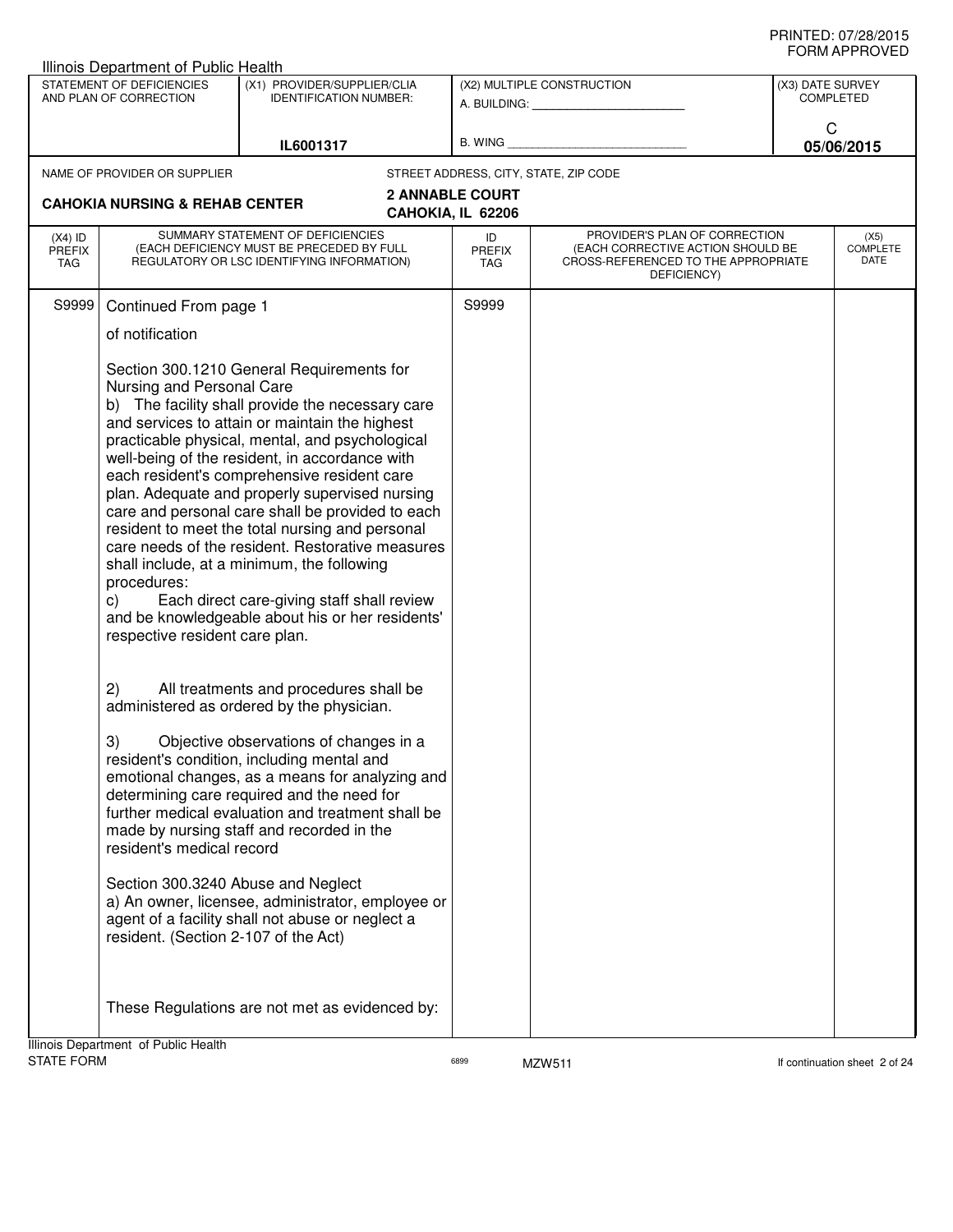|                                   | Illinois Department of Public Health                                                                                         |                                                                                                                                                                                                                                                                                                                                                                                                                                                                                                                                                                                                                                                                                                                                                                                                                                                                                                                                                                                                                                                                                                                                                                                                                                                                                                                                                                                                                                                                                                                        |                            |                                                                                                                          |                                      |                          |
|-----------------------------------|------------------------------------------------------------------------------------------------------------------------------|------------------------------------------------------------------------------------------------------------------------------------------------------------------------------------------------------------------------------------------------------------------------------------------------------------------------------------------------------------------------------------------------------------------------------------------------------------------------------------------------------------------------------------------------------------------------------------------------------------------------------------------------------------------------------------------------------------------------------------------------------------------------------------------------------------------------------------------------------------------------------------------------------------------------------------------------------------------------------------------------------------------------------------------------------------------------------------------------------------------------------------------------------------------------------------------------------------------------------------------------------------------------------------------------------------------------------------------------------------------------------------------------------------------------------------------------------------------------------------------------------------------------|----------------------------|--------------------------------------------------------------------------------------------------------------------------|--------------------------------------|--------------------------|
|                                   | STATEMENT OF DEFICIENCIES<br>AND PLAN OF CORRECTION                                                                          | (X1) PROVIDER/SUPPLIER/CLIA<br><b>IDENTIFICATION NUMBER:</b>                                                                                                                                                                                                                                                                                                                                                                                                                                                                                                                                                                                                                                                                                                                                                                                                                                                                                                                                                                                                                                                                                                                                                                                                                                                                                                                                                                                                                                                           |                            | (X2) MULTIPLE CONSTRUCTION<br>A. BUILDING: A. BUILDING:                                                                  | (X3) DATE SURVEY<br><b>COMPLETED</b> |                          |
|                                   |                                                                                                                              | IL6001317                                                                                                                                                                                                                                                                                                                                                                                                                                                                                                                                                                                                                                                                                                                                                                                                                                                                                                                                                                                                                                                                                                                                                                                                                                                                                                                                                                                                                                                                                                              | B. WING                    |                                                                                                                          | C<br>05/06/2015                      |                          |
|                                   | NAME OF PROVIDER OR SUPPLIER                                                                                                 |                                                                                                                                                                                                                                                                                                                                                                                                                                                                                                                                                                                                                                                                                                                                                                                                                                                                                                                                                                                                                                                                                                                                                                                                                                                                                                                                                                                                                                                                                                                        |                            | STREET ADDRESS, CITY, STATE, ZIP CODE                                                                                    |                                      |                          |
|                                   | <b>2 ANNABLE COURT</b><br><b>CAHOKIA NURSING &amp; REHAB CENTER</b><br>CAHOKIA, IL 62206                                     |                                                                                                                                                                                                                                                                                                                                                                                                                                                                                                                                                                                                                                                                                                                                                                                                                                                                                                                                                                                                                                                                                                                                                                                                                                                                                                                                                                                                                                                                                                                        |                            |                                                                                                                          |                                      |                          |
| $(X4)$ ID<br><b>PREFIX</b><br>TAG | SUMMARY STATEMENT OF DEFICIENCIES<br>(EACH DEFICIENCY MUST BE PRECEDED BY FULL<br>REGULATORY OR LSC IDENTIFYING INFORMATION) |                                                                                                                                                                                                                                                                                                                                                                                                                                                                                                                                                                                                                                                                                                                                                                                                                                                                                                                                                                                                                                                                                                                                                                                                                                                                                                                                                                                                                                                                                                                        | ID<br><b>PREFIX</b><br>TAG | PROVIDER'S PLAN OF CORRECTION<br>(EACH CORRECTIVE ACTION SHOULD BE<br>CROSS-REFERENCED TO THE APPROPRIATE<br>DEFICIENCY) |                                      | (X5)<br>COMPLETE<br>DATE |
| S9999                             | Continued From page 2                                                                                                        |                                                                                                                                                                                                                                                                                                                                                                                                                                                                                                                                                                                                                                                                                                                                                                                                                                                                                                                                                                                                                                                                                                                                                                                                                                                                                                                                                                                                                                                                                                                        | S9999                      |                                                                                                                          |                                      |                          |
|                                   | Dehydration.<br>Findings include:<br>nutritional needs met."<br>implemented immediately.                                     | Based on observation, interview, and record<br>review, the Facility failed to provide timely<br>assessessment and monitor for changes in<br>condition for one resident (R10) reviewed for<br>possible aspiration and pain. This failure resulted<br>(R10) having a delay in hospitalization and<br>treatment. R10 was admitted to a local<br>emergency and subsequently to the Intensive<br>Care Unit, with diagnoses of Hypotension,<br>Sepsis, Hyperkalemia, Illeus, Vomiting, and<br>R10's Admission Sheet documents diagnoses in<br>part of : History of Urinary Tract Infections,<br>Hematuria, Encephalopathy, Vascular Accident<br>with Aphasia, and Adult Feeding Disorder.<br>R10's Care Plan, dated 2/9/15, documents a<br>Problem of "at risk for altered nutrition and<br>dehydration, related to a diagnosis of Aphasia."<br>Approaches / Interventions, in part, included:<br>"Tube feeding as ordered, Monitor for signs and<br>symptoms of aspiration or choking, notify<br>Nurse/MD stat. Diet as ordered, Water flushes,<br>monitor for signs of dehydration, R10 is at risk for<br>nutrition and dehydration diagnosis aphasia as<br>evidenced by the use of feeding tube to have<br>The Care Plan - Pain, dated 2/9/15, documents;<br>R10 is at risk for pain Signs/ Symptoms of pain<br>will be identified and pain interventions will be<br>The Facility's Pain Management Monthly Flow<br>Record documents on 4/13/2015 Day shift Pain<br>Intensity = $8$ , Very Severe. Non - Verbal signs are |                            |                                                                                                                          |                                      |                          |
|                                   | Illinois Department of Public Health                                                                                         |                                                                                                                                                                                                                                                                                                                                                                                                                                                                                                                                                                                                                                                                                                                                                                                                                                                                                                                                                                                                                                                                                                                                                                                                                                                                                                                                                                                                                                                                                                                        |                            |                                                                                                                          |                                      |                          |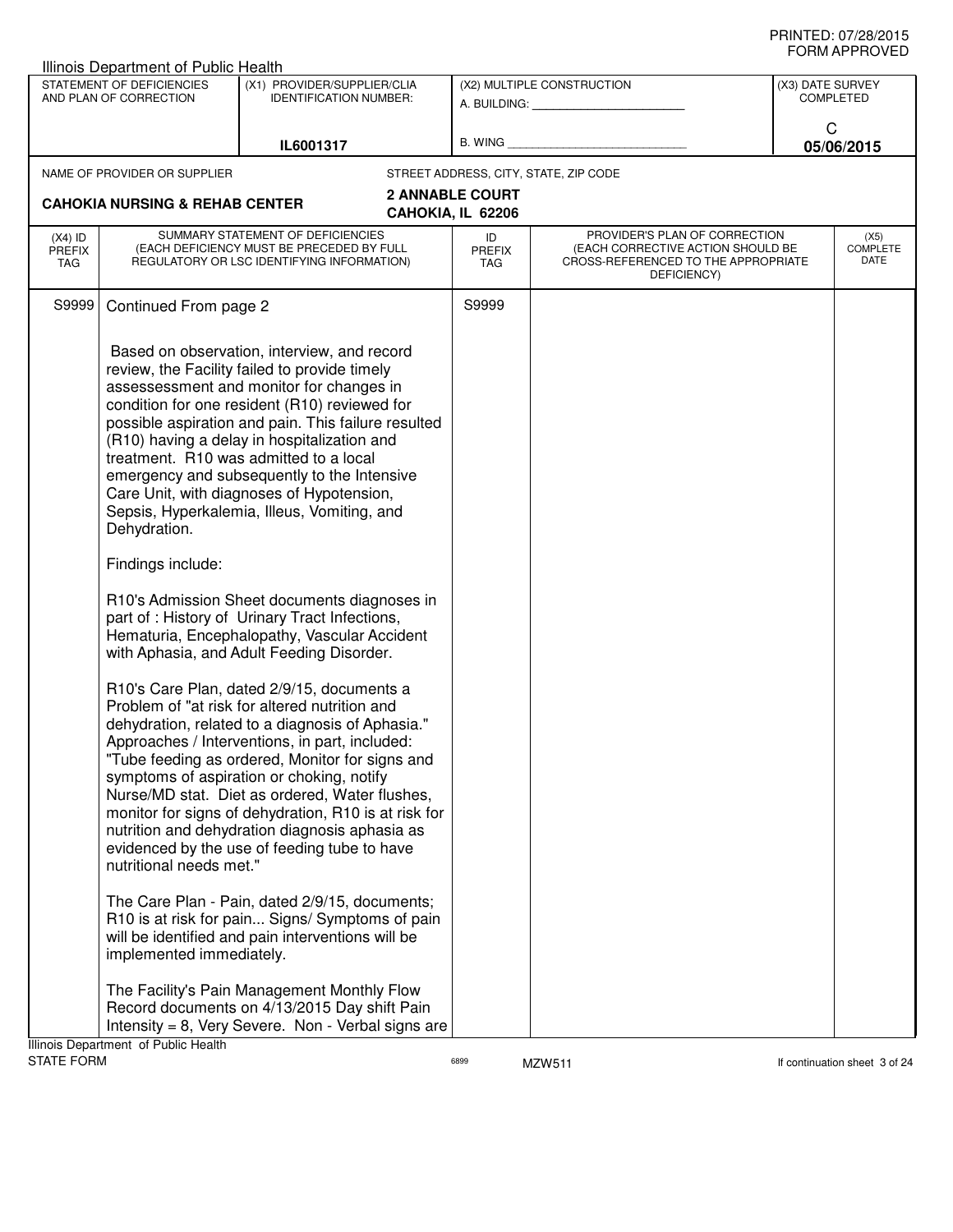|                                   | STATEMENT OF DEFICIENCIES<br>AND PLAN OF CORRECTION | (X1) PROVIDER/SUPPLIER/CLIA<br><b>IDENTIFICATION NUMBER:</b>                                                                                                                                                                                                                                                                                                                                                                                                                                                                                                                                                                                                                                                                                                                                                                                                                                                                                                                                                                                                      |                                             | (X2) MULTIPLE CONSTRUCTION<br>A. BUILDING: ________________                                                              | (X3) DATE SURVEY<br><b>COMPLETED</b> |                                 |  |
|-----------------------------------|-----------------------------------------------------|-------------------------------------------------------------------------------------------------------------------------------------------------------------------------------------------------------------------------------------------------------------------------------------------------------------------------------------------------------------------------------------------------------------------------------------------------------------------------------------------------------------------------------------------------------------------------------------------------------------------------------------------------------------------------------------------------------------------------------------------------------------------------------------------------------------------------------------------------------------------------------------------------------------------------------------------------------------------------------------------------------------------------------------------------------------------|---------------------------------------------|--------------------------------------------------------------------------------------------------------------------------|--------------------------------------|---------------------------------|--|
|                                   |                                                     | IL6001317                                                                                                                                                                                                                                                                                                                                                                                                                                                                                                                                                                                                                                                                                                                                                                                                                                                                                                                                                                                                                                                         |                                             | B. WING <b>Example 2008</b>                                                                                              |                                      | C<br>05/06/2015                 |  |
|                                   |                                                     |                                                                                                                                                                                                                                                                                                                                                                                                                                                                                                                                                                                                                                                                                                                                                                                                                                                                                                                                                                                                                                                                   |                                             |                                                                                                                          |                                      |                                 |  |
|                                   | NAME OF PROVIDER OR SUPPLIER                        |                                                                                                                                                                                                                                                                                                                                                                                                                                                                                                                                                                                                                                                                                                                                                                                                                                                                                                                                                                                                                                                                   | STREET ADDRESS, CITY, STATE, ZIP CODE       |                                                                                                                          |                                      |                                 |  |
|                                   | <b>CAHOKIA NURSING &amp; REHAB CENTER</b>           |                                                                                                                                                                                                                                                                                                                                                                                                                                                                                                                                                                                                                                                                                                                                                                                                                                                                                                                                                                                                                                                                   | <b>2 ANNABLE COURT</b><br>CAHOKIA, IL 62206 |                                                                                                                          |                                      |                                 |  |
| $(X4)$ ID<br><b>PREFIX</b><br>TAG |                                                     | SUMMARY STATEMENT OF DEFICIENCIES<br>(EACH DEFICIENCY MUST BE PRECEDED BY FULL<br>REGULATORY OR LSC IDENTIFYING INFORMATION)                                                                                                                                                                                                                                                                                                                                                                                                                                                                                                                                                                                                                                                                                                                                                                                                                                                                                                                                      | ID<br><b>PREFIX</b><br>TAG                  | PROVIDER'S PLAN OF CORRECTION<br>(EACH CORRECTIVE ACTION SHOULD BE<br>CROSS-REFERENCED TO THE APPROPRIATE<br>DEFICIENCY) |                                      | (X5)<br><b>COMPLETE</b><br>DATE |  |
| S9999                             | Continued From page 3                               |                                                                                                                                                                                                                                                                                                                                                                                                                                                                                                                                                                                                                                                                                                                                                                                                                                                                                                                                                                                                                                                                   | S9999                                       |                                                                                                                          |                                      |                                 |  |
|                                   | R10's pain.                                         | #2, Tightly Closed, wide open, blinking eyes, #3,<br>crying moaning, and #6, guarding an area of the<br>body. Interventions included giving Vicodin<br>5/325, at 1:44 AM for "complaints of pain". Other<br>interventions of turning and repositioning were<br>documented as ineffective. For the day shift<br>when pain was documented to be Very Severe,<br>no other interventions drug or non-drug were<br>documented. There is no documentation the Z3,<br>(Physician) was notified of R10's pain.<br>On 4/14/2015 the Facility's Pain Management<br>Monthly Flow Record documents Score = $6$ ,<br>Severe Pain. Non verbal signs of pain are #9,<br>Irritability and #1, facial wrinkling, grimacing.<br>Interventions included Ativan 0.5mg (milligrams)<br>given for "constant yelling out / increased<br>agitation." Non-drug interventions included<br>turning and repositioning. There is no<br>documentation of interventions on the day shift<br>where it is documented R10 is in pain. There is<br>no documentation Z3, (Physician), was notified of |                                             |                                                                                                                          |                                      |                                 |  |
|                                   |                                                     | On 4/16/2015, during multiple observations from<br>11:04 AM through 1:30 PM, R10 was observed<br>lying crumpled down in her bed and moaning off<br>and on. Throughout this time R10 had dried<br>green pasty material, which appeared to be<br>vomitus, crusted around her mouth, down her<br>chin and neck, and on the front of R10's gown.<br>The green vomitus was on her bed linens,<br>extending from R10's shoulder to her hip. During<br>this time R10 smelled of feces. At 12:15pm, R10<br>remained in bed with the dried vomitus on her<br>face/neck and a small hand towel had been<br>placed over the vomitus on her gown and she<br>continued to smell of urine and stool. At 1:30pm,<br>E6 (Certified Nurses Aide) was in her room and<br>had just rolled her over and placed a mechanical                                                                                                                                                                                                                                                           |                                             |                                                                                                                          |                                      |                                 |  |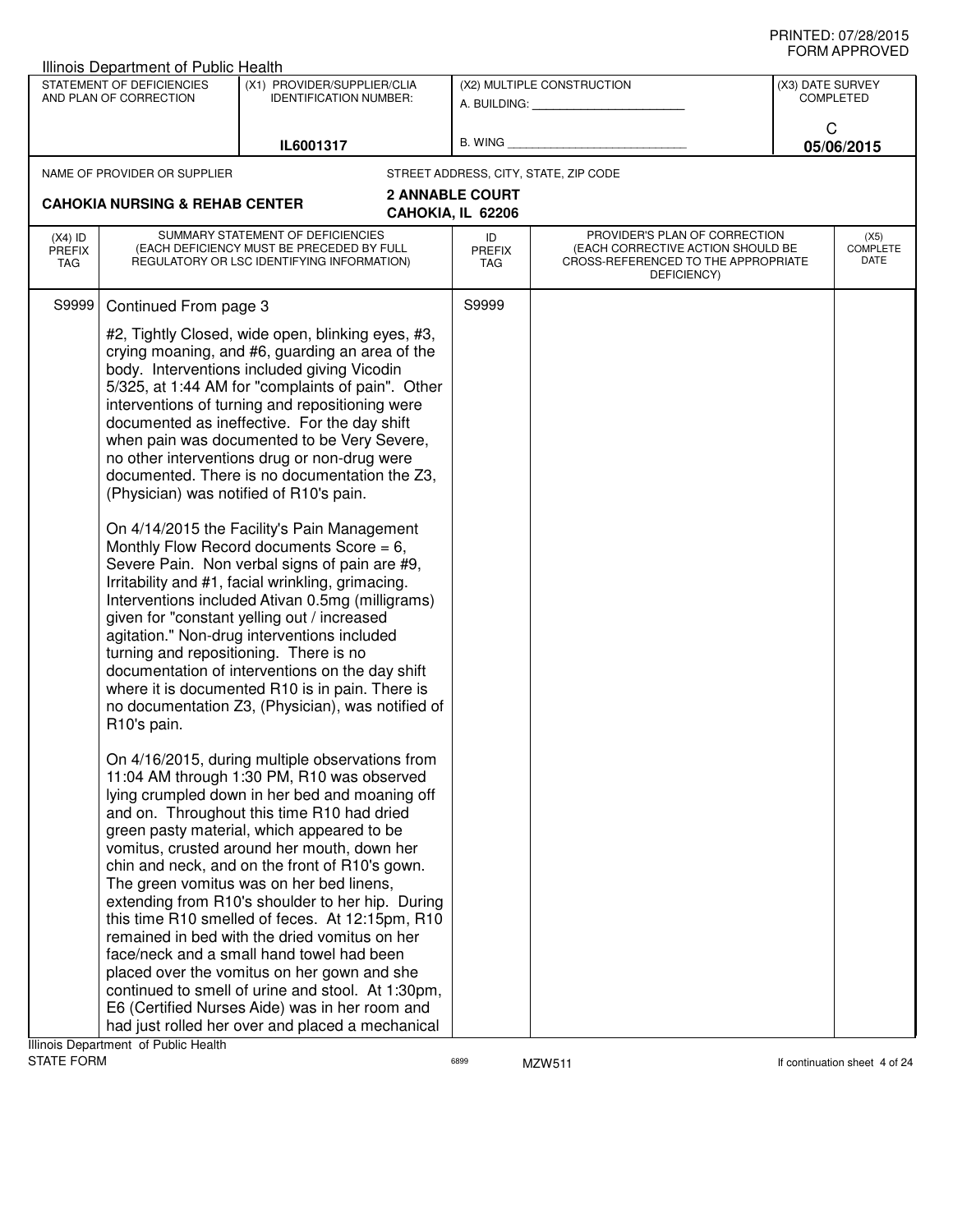|                                   | Illinois Department of Public Health                                                                                                                                                        |                                                                                                                                                                                                                                                                                                                                                                                                                                                                                                                                                                                                                                                                                                                                                                                                                                                                                                                                                                                                                                                                                                                                                                                                                                                                                                                                                                                                                                     |                                             |                                                                                                                          |                                 |                  |
|-----------------------------------|---------------------------------------------------------------------------------------------------------------------------------------------------------------------------------------------|-------------------------------------------------------------------------------------------------------------------------------------------------------------------------------------------------------------------------------------------------------------------------------------------------------------------------------------------------------------------------------------------------------------------------------------------------------------------------------------------------------------------------------------------------------------------------------------------------------------------------------------------------------------------------------------------------------------------------------------------------------------------------------------------------------------------------------------------------------------------------------------------------------------------------------------------------------------------------------------------------------------------------------------------------------------------------------------------------------------------------------------------------------------------------------------------------------------------------------------------------------------------------------------------------------------------------------------------------------------------------------------------------------------------------------------|---------------------------------------------|--------------------------------------------------------------------------------------------------------------------------|---------------------------------|------------------|
|                                   | STATEMENT OF DEFICIENCIES<br>AND PLAN OF CORRECTION                                                                                                                                         | (X1) PROVIDER/SUPPLIER/CLIA<br><b>IDENTIFICATION NUMBER:</b>                                                                                                                                                                                                                                                                                                                                                                                                                                                                                                                                                                                                                                                                                                                                                                                                                                                                                                                                                                                                                                                                                                                                                                                                                                                                                                                                                                        |                                             | (X2) MULTIPLE CONSTRUCTION                                                                                               | (X3) DATE SURVEY                | <b>COMPLETED</b> |
|                                   |                                                                                                                                                                                             | IL6001317                                                                                                                                                                                                                                                                                                                                                                                                                                                                                                                                                                                                                                                                                                                                                                                                                                                                                                                                                                                                                                                                                                                                                                                                                                                                                                                                                                                                                           |                                             | B. WING <b>Example 2008</b>                                                                                              | C                               | 05/06/2015       |
|                                   | NAME OF PROVIDER OR SUPPLIER                                                                                                                                                                |                                                                                                                                                                                                                                                                                                                                                                                                                                                                                                                                                                                                                                                                                                                                                                                                                                                                                                                                                                                                                                                                                                                                                                                                                                                                                                                                                                                                                                     |                                             | STREET ADDRESS, CITY, STATE, ZIP CODE                                                                                    |                                 |                  |
|                                   | <b>CAHOKIA NURSING &amp; REHAB CENTER</b>                                                                                                                                                   |                                                                                                                                                                                                                                                                                                                                                                                                                                                                                                                                                                                                                                                                                                                                                                                                                                                                                                                                                                                                                                                                                                                                                                                                                                                                                                                                                                                                                                     | <b>2 ANNABLE COURT</b><br>CAHOKIA, IL 62206 |                                                                                                                          |                                 |                  |
| $(X4)$ ID<br><b>PREFIX</b><br>TAG |                                                                                                                                                                                             | SUMMARY STATEMENT OF DEFICIENCIES<br>(EACH DEFICIENCY MUST BE PRECEDED BY FULL<br>REGULATORY OR LSC IDENTIFYING INFORMATION)                                                                                                                                                                                                                                                                                                                                                                                                                                                                                                                                                                                                                                                                                                                                                                                                                                                                                                                                                                                                                                                                                                                                                                                                                                                                                                        | ID<br><b>PREFIX</b><br>TAG                  | PROVIDER'S PLAN OF CORRECTION<br>(EACH CORRECTIVE ACTION SHOULD BE<br>CROSS-REFERENCED TO THE APPROPRIATE<br>DEFICIENCY) | (X5)<br><b>COMPLETE</b><br>DATE |                  |
| S9999                             | Continued From page 4                                                                                                                                                                       |                                                                                                                                                                                                                                                                                                                                                                                                                                                                                                                                                                                                                                                                                                                                                                                                                                                                                                                                                                                                                                                                                                                                                                                                                                                                                                                                                                                                                                     | S9999                                       |                                                                                                                          |                                 |                  |
|                                   | lift sling under her for a shower. The sheet was<br>soaked with brown urine and smelled strongly of<br>bowel movement.                                                                      |                                                                                                                                                                                                                                                                                                                                                                                                                                                                                                                                                                                                                                                                                                                                                                                                                                                                                                                                                                                                                                                                                                                                                                                                                                                                                                                                                                                                                                     |                                             |                                                                                                                          |                                 |                  |
|                                   | record documents that R10 received<br>R10's having pain or the interventions.<br>nausea and vomiting on this day.<br>resume tube feeding at rate prior to<br>continue to monitor resident." | On 4/16/15 the The Medication Administration<br>Hydrocod/Acetaminophen 5/325 mg tablet at<br>1:10 PM for "complaints / hollering - "hurts". The<br>pain management record does not document<br>Pain Management record and Nurse's notes for<br>the day shift failed to document any information<br>on R10's moaning / pain, or vomiting. The<br>4/16/15 Medication Administration Record has no<br>documentation of medication given for R10's<br>On 4/16/15, at 1:30 PM, a 1000 cubic centimeter<br>(cc) bottle of Glucerna 1.2 was attached to R10's<br>feeding tube. The bottle was labeled "4/16/15,<br>2:30 AM, amount 5." R10's tube feeding pump<br>was turned off until 5:05 PM with 850 cc<br>remained in the bottle. Physicians orders dated<br>3/27/15 documented rate of 50 cc's per hour for<br>23 hours. Calculation of the flow rate from time of<br>hanging at 2:30 AM, indicates there should have<br>only been 300 cc's remaining in the bottle at 5:05<br>PM. At 5:05 PM, E18 turned on R10's tube<br>feeding pump at a rate of 75 cc's per hour.<br>On 4/16/15 at 18:25 (6:25 PM), E3 (Assistant<br>Director of Nursing) documented the discrepancy<br>in the G-tube rates in her Nurses Notes. At this<br>time she called Z3, to clarify orders, and<br>documented "informed Z3, resident weight stable,<br>no Nausea and Vomiting", orders received to<br>hospitalization, "that there is no harm done," will |                                             |                                                                                                                          |                                 |                  |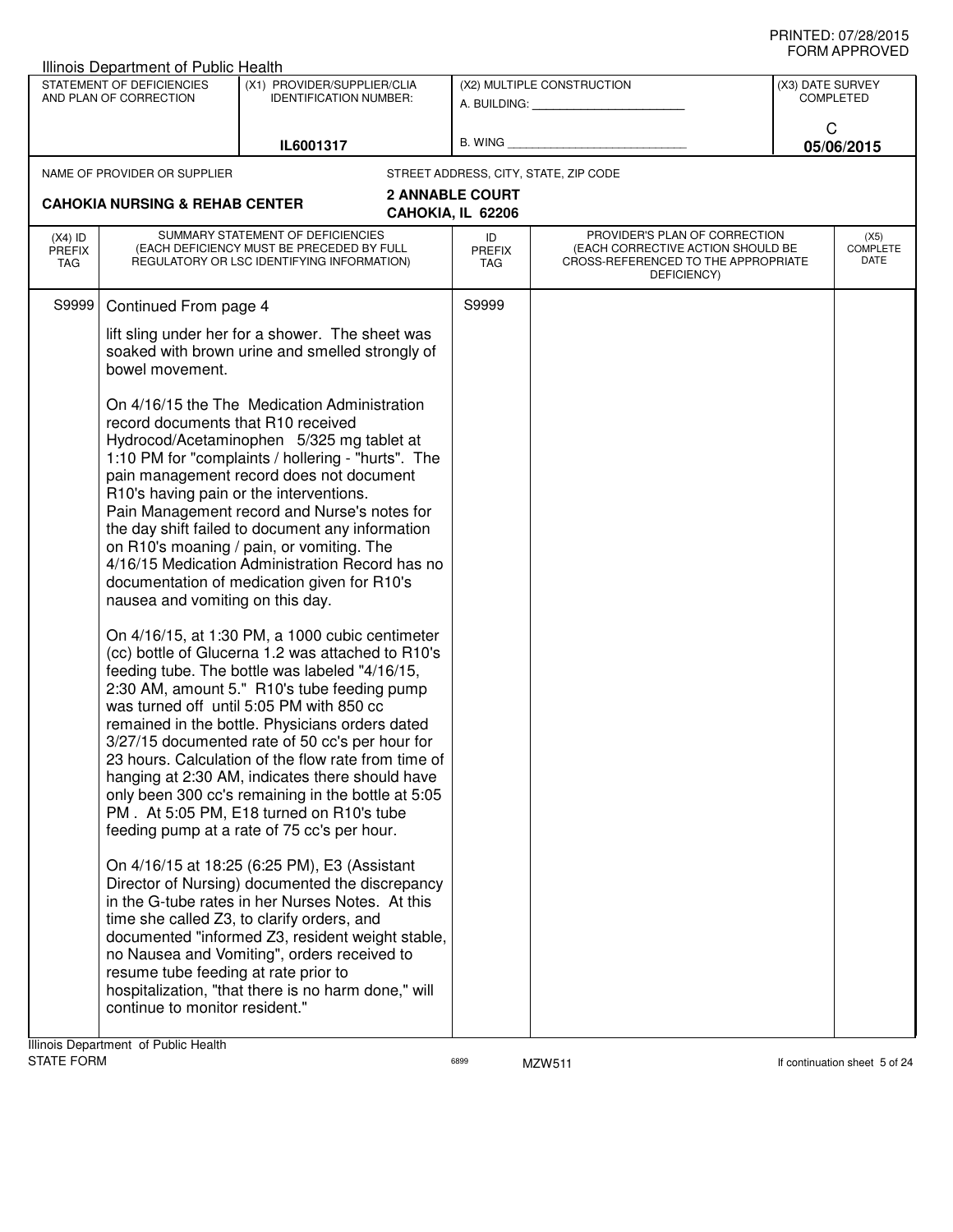|                                          | Illinois Department of Public Health                                        |                                                                                                                                                                                                                                                                                                                                                                                                                                                                                                                                                                                                                                                                                                                                                                                                                                                                                                                                                                                                                                                                                                                                                                                                                                                                                                                                                                                                                                                                                                                                                                                                                                                                                                                                                                                                                                                                                 |                                                                                      |                                                                                                                          |                                 |  |
|------------------------------------------|-----------------------------------------------------------------------------|---------------------------------------------------------------------------------------------------------------------------------------------------------------------------------------------------------------------------------------------------------------------------------------------------------------------------------------------------------------------------------------------------------------------------------------------------------------------------------------------------------------------------------------------------------------------------------------------------------------------------------------------------------------------------------------------------------------------------------------------------------------------------------------------------------------------------------------------------------------------------------------------------------------------------------------------------------------------------------------------------------------------------------------------------------------------------------------------------------------------------------------------------------------------------------------------------------------------------------------------------------------------------------------------------------------------------------------------------------------------------------------------------------------------------------------------------------------------------------------------------------------------------------------------------------------------------------------------------------------------------------------------------------------------------------------------------------------------------------------------------------------------------------------------------------------------------------------------------------------------------------|--------------------------------------------------------------------------------------|--------------------------------------------------------------------------------------------------------------------------|---------------------------------|--|
|                                          | STATEMENT OF DEFICIENCIES<br>AND PLAN OF CORRECTION                         | (X1) PROVIDER/SUPPLIER/CLIA<br><b>IDENTIFICATION NUMBER:</b>                                                                                                                                                                                                                                                                                                                                                                                                                                                                                                                                                                                                                                                                                                                                                                                                                                                                                                                                                                                                                                                                                                                                                                                                                                                                                                                                                                                                                                                                                                                                                                                                                                                                                                                                                                                                                    |                                                                                      | (X2) MULTIPLE CONSTRUCTION                                                                                               | (X3) DATE SURVEY<br>COMPLETED   |  |
|                                          |                                                                             | IL6001317                                                                                                                                                                                                                                                                                                                                                                                                                                                                                                                                                                                                                                                                                                                                                                                                                                                                                                                                                                                                                                                                                                                                                                                                                                                                                                                                                                                                                                                                                                                                                                                                                                                                                                                                                                                                                                                                       |                                                                                      | B. WING <b>Example 20</b>                                                                                                | C<br>05/06/2015                 |  |
|                                          | NAME OF PROVIDER OR SUPPLIER<br><b>CAHOKIA NURSING &amp; REHAB CENTER</b>   |                                                                                                                                                                                                                                                                                                                                                                                                                                                                                                                                                                                                                                                                                                                                                                                                                                                                                                                                                                                                                                                                                                                                                                                                                                                                                                                                                                                                                                                                                                                                                                                                                                                                                                                                                                                                                                                                                 | STREET ADDRESS, CITY, STATE, ZIP CODE<br><b>2 ANNABLE COURT</b><br>CAHOKIA, IL 62206 |                                                                                                                          |                                 |  |
| $(X4)$ ID<br><b>PREFIX</b><br><b>TAG</b> |                                                                             | SUMMARY STATEMENT OF DEFICIENCIES<br>(EACH DEFICIENCY MUST BE PRECEDED BY FULL<br>REGULATORY OR LSC IDENTIFYING INFORMATION)                                                                                                                                                                                                                                                                                                                                                                                                                                                                                                                                                                                                                                                                                                                                                                                                                                                                                                                                                                                                                                                                                                                                                                                                                                                                                                                                                                                                                                                                                                                                                                                                                                                                                                                                                    | ID<br><b>PREFIX</b><br>TAG                                                           | PROVIDER'S PLAN OF CORRECTION<br>(EACH CORRECTIVE ACTION SHOULD BE<br>CROSS-REFERENCED TO THE APPROPRIATE<br>DEFICIENCY) | (X5)<br><b>COMPLETE</b><br>DATE |  |
| S9999                                    | Continued From page 5<br>cleaned her up.<br>that R10 had vomited that day." | In a telephone interview on 4/28/15 at 3:22 PM,<br>E36, Certified Nurses Assistant (CNA) stated "I<br>did work with R10 on 4/16/15. R10 did have<br>several, 2 -3 emesis of large amounts. I told E32,<br>(Licensed Practical Nurse, LPN), about R10's<br>emesis. I was told to keep the head of her bed<br>elevated. At 1:30 I took R10 to the shower and<br>In a telephone interview on 4/28/15 at 3:50 PM,<br>E32, (LPN), stated " I worked on day shift (6:30<br>Am to 2:30 PM) on 4/16/15, R10 did have 2<br>emesis. R10 has a history of vomiting (previously<br>when she ate), and sometimes now with her<br>G-Tube. I gave her the PRN (as needed)<br>medication as ordered on her Medication<br>Administration Record. No, I did not chart on this,<br>as it was a busy day and I did not do it." A review<br>of R10's PRN-Medication sign off record found no<br>documentation that E32 on 4/16/15, had given<br>any medication to R10 for her 2 episodes of<br>vomiting. E32 also stated, "I did not tell anyone<br>In a previous interview on 4/24/2015 at 11:00 AM,<br>E3, Assistant Director of Nursing (ADON) stated<br>R10's typical demeanor is she usually chats a<br>sort of singing sound but no moaning nor<br>groaning. E3 stated that on 4/16/15, she had not<br>been told by E32 that R10 had vomited earlier on<br>the day shift. Also, she (E3) had not assessed<br>R <sub>10</sub> when she wrote her Nurses Note that R <sub>10</sub><br>"had not" vomited that day. E3, did not know if<br>E18, (LPN/evening shift), had assessed R10,<br>prior to her (E3's) calling Z3 on 4/16/15 and telling<br>him E3 was "stable with no nausea/vomiting."<br>E3, stated she would have expected the staff<br>nurse to complete a physical assessment of the<br>resident before calling the doctor, especially if<br>vomiting was reported, but no nausea and | S9999                                                                                |                                                                                                                          |                                 |  |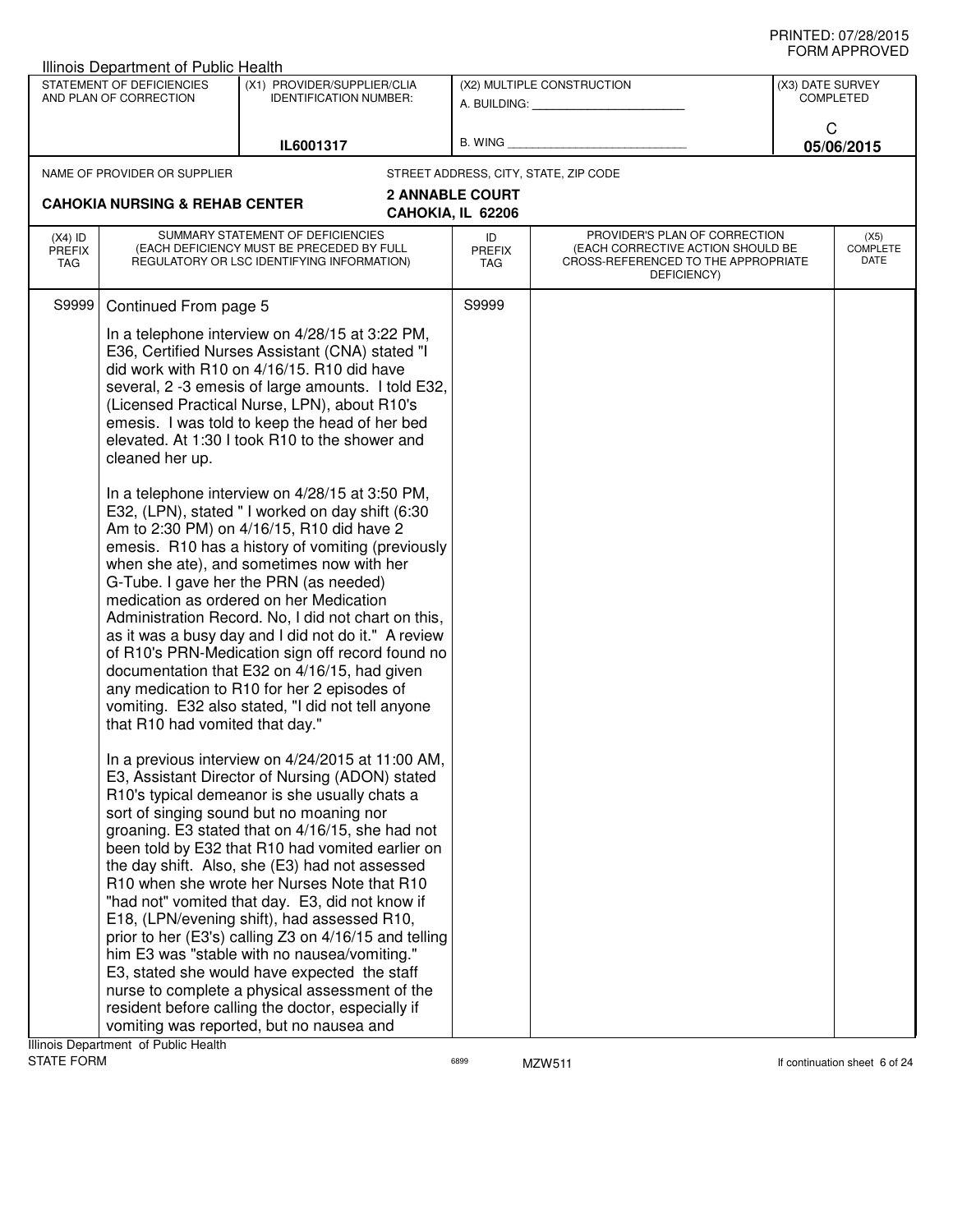|                                   | Illinois Department of Public Health                                                                                         |                                                                                                                                                                                                                                                                                                                                                                                                                                                                                                                                                                                                                                                                                                                                                                                                                                                                                                                                                                                                                                                                                                                                                                                                                                                                                                                                                                                                                                                                                                                                                                                                                                                                                                                             |                                             |                                                                                                                          |                  |                                 |
|-----------------------------------|------------------------------------------------------------------------------------------------------------------------------|-----------------------------------------------------------------------------------------------------------------------------------------------------------------------------------------------------------------------------------------------------------------------------------------------------------------------------------------------------------------------------------------------------------------------------------------------------------------------------------------------------------------------------------------------------------------------------------------------------------------------------------------------------------------------------------------------------------------------------------------------------------------------------------------------------------------------------------------------------------------------------------------------------------------------------------------------------------------------------------------------------------------------------------------------------------------------------------------------------------------------------------------------------------------------------------------------------------------------------------------------------------------------------------------------------------------------------------------------------------------------------------------------------------------------------------------------------------------------------------------------------------------------------------------------------------------------------------------------------------------------------------------------------------------------------------------------------------------------------|---------------------------------------------|--------------------------------------------------------------------------------------------------------------------------|------------------|---------------------------------|
|                                   | STATEMENT OF DEFICIENCIES<br>AND PLAN OF CORRECTION                                                                          | (X1) PROVIDER/SUPPLIER/CLIA<br><b>IDENTIFICATION NUMBER:</b>                                                                                                                                                                                                                                                                                                                                                                                                                                                                                                                                                                                                                                                                                                                                                                                                                                                                                                                                                                                                                                                                                                                                                                                                                                                                                                                                                                                                                                                                                                                                                                                                                                                                |                                             | (X2) MULTIPLE CONSTRUCTION<br>A. BUILDING: A. BUILDING:                                                                  | (X3) DATE SURVEY | <b>COMPLETED</b>                |
|                                   |                                                                                                                              | IL6001317                                                                                                                                                                                                                                                                                                                                                                                                                                                                                                                                                                                                                                                                                                                                                                                                                                                                                                                                                                                                                                                                                                                                                                                                                                                                                                                                                                                                                                                                                                                                                                                                                                                                                                                   | B. WING                                     |                                                                                                                          | C<br>05/06/2015  |                                 |
|                                   | NAME OF PROVIDER OR SUPPLIER                                                                                                 |                                                                                                                                                                                                                                                                                                                                                                                                                                                                                                                                                                                                                                                                                                                                                                                                                                                                                                                                                                                                                                                                                                                                                                                                                                                                                                                                                                                                                                                                                                                                                                                                                                                                                                                             |                                             | STREET ADDRESS, CITY, STATE, ZIP CODE                                                                                    |                  |                                 |
|                                   | <b>CAHOKIA NURSING &amp; REHAB CENTER</b>                                                                                    |                                                                                                                                                                                                                                                                                                                                                                                                                                                                                                                                                                                                                                                                                                                                                                                                                                                                                                                                                                                                                                                                                                                                                                                                                                                                                                                                                                                                                                                                                                                                                                                                                                                                                                                             | <b>2 ANNABLE COURT</b><br>CAHOKIA, IL 62206 |                                                                                                                          |                  |                                 |
| $(X4)$ ID<br><b>PREFIX</b><br>TAG | SUMMARY STATEMENT OF DEFICIENCIES<br>(EACH DEFICIENCY MUST BE PRECEDED BY FULL<br>REGULATORY OR LSC IDENTIFYING INFORMATION) |                                                                                                                                                                                                                                                                                                                                                                                                                                                                                                                                                                                                                                                                                                                                                                                                                                                                                                                                                                                                                                                                                                                                                                                                                                                                                                                                                                                                                                                                                                                                                                                                                                                                                                                             | ID<br><b>PREFIX</b><br>TAG                  | PROVIDER'S PLAN OF CORRECTION<br>(EACH CORRECTIVE ACTION SHOULD BE<br>CROSS-REFERENCED TO THE APPROPRIATE<br>DEFICIENCY) |                  | (X5)<br><b>COMPLETE</b><br>DATE |
| S9999                             | Continued From page 6                                                                                                        |                                                                                                                                                                                                                                                                                                                                                                                                                                                                                                                                                                                                                                                                                                                                                                                                                                                                                                                                                                                                                                                                                                                                                                                                                                                                                                                                                                                                                                                                                                                                                                                                                                                                                                                             | S9999                                       |                                                                                                                          |                  |                                 |
|                                   | evening shift.                                                                                                               | vomiting had been reported from either day or                                                                                                                                                                                                                                                                                                                                                                                                                                                                                                                                                                                                                                                                                                                                                                                                                                                                                                                                                                                                                                                                                                                                                                                                                                                                                                                                                                                                                                                                                                                                                                                                                                                                               |                                             |                                                                                                                          |                  |                                 |
|                                   | not recall the rate.<br>R10 had vomited.<br>Illinois Department of Public Health                                             | On 4/24/2015 at 2:12 PM, E34, (RN) stated "I<br>was the RN caring for R10 the night of 4/16/2015<br>- 4/17/15. E34 stated it had been reported to her<br>at 5:00-5:15 AM, by E35, (CNA) that R10 had two<br>emesis. I documented it at "06:25 AM, two<br>emesis". E34, (RN), said she noticed the vomitus<br>was brown and had assessed R10's bowel<br>sounds and skin. E34, (RN) stated R10 didn't<br>respond or make eye contact, which R10 usually<br>did respond to others and did make eye contact.<br>E34, RN then felt her abdomen "it was firm and<br>that is enough to call the doctor." The tube<br>feeding had been running throughout the night at<br>the same rate set by the second shift. E34 could<br>On 4/29/15 at 2:45 PM, Z3, (Physician on Call),<br>stated; on 416/15, stated that he had been called<br>for orders for R10's G-Tube feeding. At that time<br>he had not been told R10 had vomited during the<br>day. He stated that although she does have a<br>history of periodic vomiting, he feels the staff<br>should have told him, he would want to know. Z3,<br>stated if he does not know if sending R10 to the<br>hospital sooner would have changed her<br>outcome, due to her multiple medical problems,<br>but had he known of the nausea and vomiting, he<br>would have admitted R10 to the hospital for fluids<br>and evaluation, earlier that day. As it was, Z3<br>stated he was not called until 4/17/14 and told<br>On 4/29/15 at 3:35 PM, a telephone interview was<br>conducted with E1- (Administrator), E2 - (Director<br>of Nursing), and E30, (Regional Nurse). E30<br>stated, "it was normal for R10 to have emesis,<br>and staff would not have called the physician as it |                                             |                                                                                                                          |                  |                                 |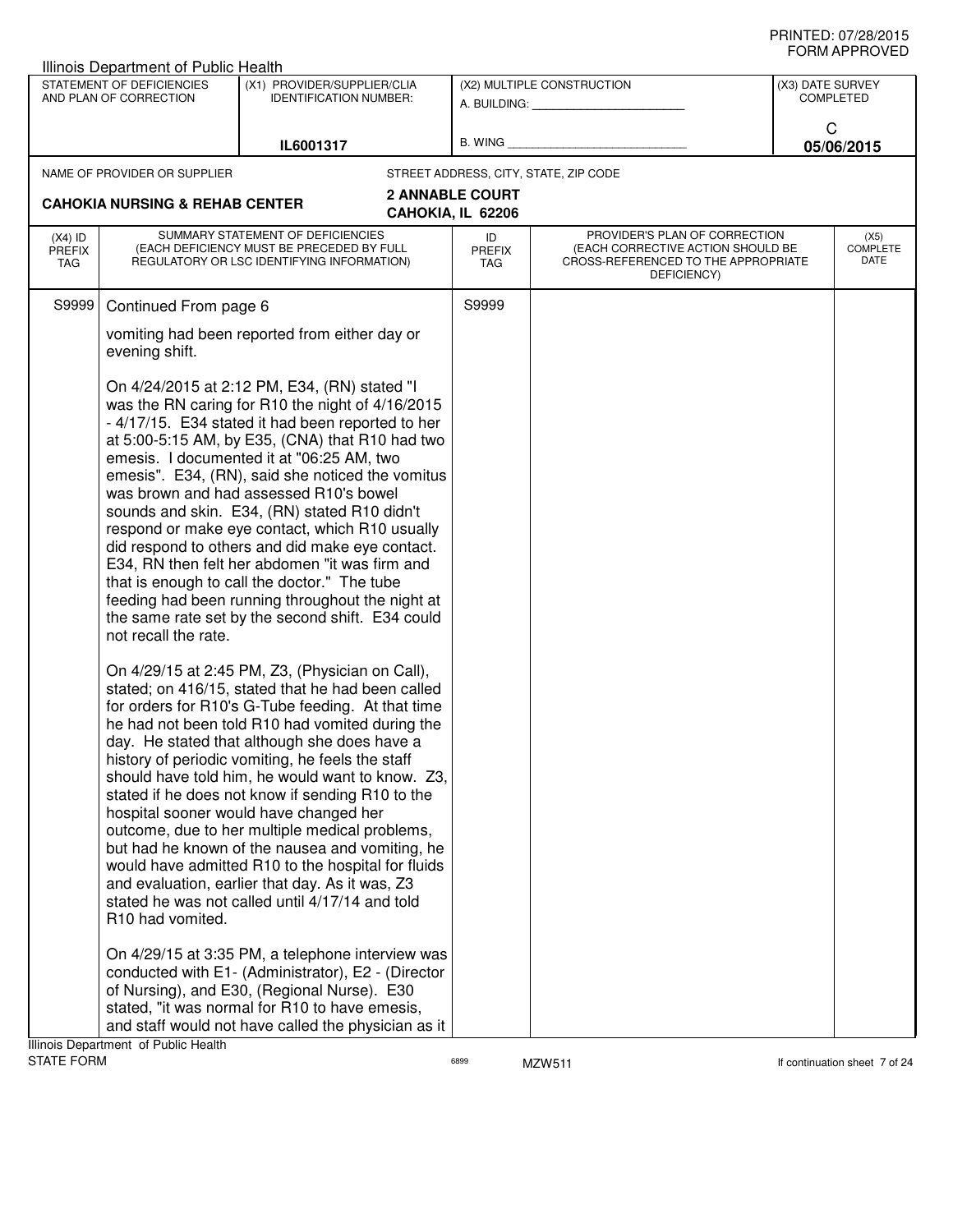|              | (X1) PROVIDER/SUPPLIER/CLIA<br><b>IDENTIFICATION NUMBER:</b> |                                                                                                                                                                                                                                                                                                                                                                                                                                                                                                                                                                                                                                                                                                                                                                                                                                                                                                                                                                                                                                                                                                                                                                                                                                                                                                                                                                                                                                                                                                                                                                                                                                                                                                                                                                                 |                                                                                                                                                                                                                                                                                                                                                                                                                                                                                |                                                                                                  | (X3) DATE SURVEY<br><b>COMPLETED</b>                                                                      |
|--------------|--------------------------------------------------------------|---------------------------------------------------------------------------------------------------------------------------------------------------------------------------------------------------------------------------------------------------------------------------------------------------------------------------------------------------------------------------------------------------------------------------------------------------------------------------------------------------------------------------------------------------------------------------------------------------------------------------------------------------------------------------------------------------------------------------------------------------------------------------------------------------------------------------------------------------------------------------------------------------------------------------------------------------------------------------------------------------------------------------------------------------------------------------------------------------------------------------------------------------------------------------------------------------------------------------------------------------------------------------------------------------------------------------------------------------------------------------------------------------------------------------------------------------------------------------------------------------------------------------------------------------------------------------------------------------------------------------------------------------------------------------------------------------------------------------------------------------------------------------------|--------------------------------------------------------------------------------------------------------------------------------------------------------------------------------------------------------------------------------------------------------------------------------------------------------------------------------------------------------------------------------------------------------------------------------------------------------------------------------|--------------------------------------------------------------------------------------------------|-----------------------------------------------------------------------------------------------------------|
|              | IL6001317                                                    | B. WING                                                                                                                                                                                                                                                                                                                                                                                                                                                                                                                                                                                                                                                                                                                                                                                                                                                                                                                                                                                                                                                                                                                                                                                                                                                                                                                                                                                                                                                                                                                                                                                                                                                                                                                                                                         |                                                                                                                                                                                                                                                                                                                                                                                                                                                                                |                                                                                                  | C<br>05/06/2015                                                                                           |
|              |                                                              |                                                                                                                                                                                                                                                                                                                                                                                                                                                                                                                                                                                                                                                                                                                                                                                                                                                                                                                                                                                                                                                                                                                                                                                                                                                                                                                                                                                                                                                                                                                                                                                                                                                                                                                                                                                 |                                                                                                                                                                                                                                                                                                                                                                                                                                                                                |                                                                                                  |                                                                                                           |
|              |                                                              | ID<br><b>PREFIX</b><br>TAG                                                                                                                                                                                                                                                                                                                                                                                                                                                                                                                                                                                                                                                                                                                                                                                                                                                                                                                                                                                                                                                                                                                                                                                                                                                                                                                                                                                                                                                                                                                                                                                                                                                                                                                                                      | DEFICIENCY)                                                                                                                                                                                                                                                                                                                                                                                                                                                                    |                                                                                                  | (X5)<br>COMPLETE<br>DATE                                                                                  |
| April 2015." |                                                              | S9999                                                                                                                                                                                                                                                                                                                                                                                                                                                                                                                                                                                                                                                                                                                                                                                                                                                                                                                                                                                                                                                                                                                                                                                                                                                                                                                                                                                                                                                                                                                                                                                                                                                                                                                                                                           |                                                                                                                                                                                                                                                                                                                                                                                                                                                                                |                                                                                                  |                                                                                                           |
|              |                                                              |                                                                                                                                                                                                                                                                                                                                                                                                                                                                                                                                                                                                                                                                                                                                                                                                                                                                                                                                                                                                                                                                                                                                                                                                                                                                                                                                                                                                                                                                                                                                                                                                                                                                                                                                                                                 |                                                                                                                                                                                                                                                                                                                                                                                                                                                                                |                                                                                                  |                                                                                                           |
|              | STATEMENT OF DEFICIENCIES<br>AND PLAN OF CORRECTION<br>S9999 | Illinois Department of Public Health<br>NAME OF PROVIDER OR SUPPLIER<br><b>CAHOKIA NURSING &amp; REHAB CENTER</b><br>SUMMARY STATEMENT OF DEFICIENCIES<br>(EACH DEFICIENCY MUST BE PRECEDED BY FULL<br>REGULATORY OR LSC IDENTIFYING INFORMATION)<br>Continued From page 7<br>was not seen as a change in R10's condition. E1<br>stated, Z5 (Primary Physician), "would not" have<br>wanted to be called for vomiting as it was normal<br>for her to vomit at times. When informed of<br>R10's observed condition on 4/16/15 of moaning,<br>and laying in vomit, E1, E2 and E30 stated they<br>staff. E1, E2, and E30 stated they were not<br>aware of R10 having documented pain for 2 days<br>aware E32 had not documented R10's episodes<br>of vomiting or that she had given R10 PRN<br>medications for vomiting. They stated that they<br>told any staff either verbally or in writing of R10's<br>vomiting and moaning multiple times that day. E2<br>stated "we will have to address that internally."<br>E1, E2, and E3 stated "they would review R10's<br>record and talk to staff to find out why, (if R10<br>staff giving PRN-anti-nausea medications<br>documented in the Medication Administration<br>R10), stated "R10 did have a history of Nausea<br>and Vomiting, but R10 also has a history of<br>vomiting when she has a UTI (urinary tract<br>infection) that is becoming septic. Z5, stated, the<br>facility should have been aware of the history of<br>R10's UTI's and vomiting. As R10 does have<br>PRN (as needed) medications for vomiting, but it<br>would only be normal if it was a one time<br>two or three times already I (Z5) would want to<br>of being septic or other problems due to her<br>history of gastroparesis." Z5, stated, "because | <b>2 ANNABLE COURT</b><br>CAHOKIA, IL 62206<br>were not aware of this, and would check with their<br>prior to 4/16/15. E1, E2, E30 stated they were not<br>were also not aware that on 4/16/15, E32 had not<br>routinely vomited), there was no record of nursing<br>Record of R10 for the months of March 2015 and<br>On 4/29/15 at 4:20 PM, Z5, (Primary Physician of<br>spontaneous event. However, if she had vomited<br>know she had vomitied to rule out possible issues | (X2) MULTIPLE CONSTRUCTION<br>A. BUILDING: A. BUILDING:<br>STREET ADDRESS, CITY, STATE, ZIP CODE | PROVIDER'S PLAN OF CORRECTION<br>(EACH CORRECTIVE ACTION SHOULD BE<br>CROSS-REFERENCED TO THE APPROPRIATE |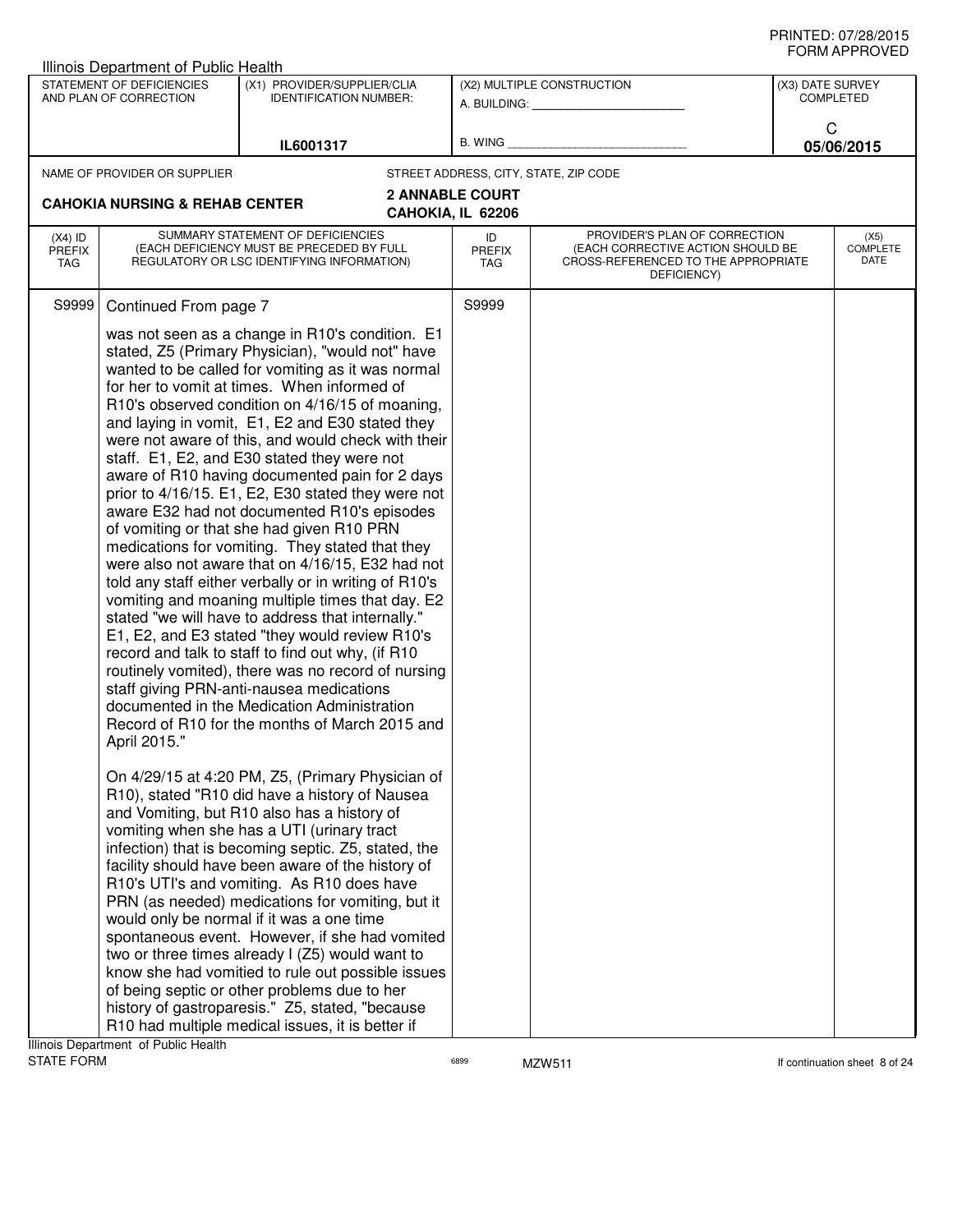|                                   | Illinois Department of Public Health                 |                                                                                                                                                                                                                                                                                                                                                                                                                                                                                                                                                                                                                                                                                                                                                                                                                                                                                                                                                                                                                                                        |                            |                                                                                                                          |                  |                                 |
|-----------------------------------|------------------------------------------------------|--------------------------------------------------------------------------------------------------------------------------------------------------------------------------------------------------------------------------------------------------------------------------------------------------------------------------------------------------------------------------------------------------------------------------------------------------------------------------------------------------------------------------------------------------------------------------------------------------------------------------------------------------------------------------------------------------------------------------------------------------------------------------------------------------------------------------------------------------------------------------------------------------------------------------------------------------------------------------------------------------------------------------------------------------------|----------------------------|--------------------------------------------------------------------------------------------------------------------------|------------------|---------------------------------|
|                                   | STATEMENT OF DEFICIENCIES<br>AND PLAN OF CORRECTION  | (X1) PROVIDER/SUPPLIER/CLIA<br><b>IDENTIFICATION NUMBER:</b>                                                                                                                                                                                                                                                                                                                                                                                                                                                                                                                                                                                                                                                                                                                                                                                                                                                                                                                                                                                           |                            | (X2) MULTIPLE CONSTRUCTION<br>A. BUILDING: A. BUILDING:                                                                  | (X3) DATE SURVEY | <b>COMPLETED</b>                |
|                                   |                                                      | IL6001317                                                                                                                                                                                                                                                                                                                                                                                                                                                                                                                                                                                                                                                                                                                                                                                                                                                                                                                                                                                                                                              | B. WING                    |                                                                                                                          | C                | 05/06/2015                      |
|                                   | NAME OF PROVIDER OR SUPPLIER                         |                                                                                                                                                                                                                                                                                                                                                                                                                                                                                                                                                                                                                                                                                                                                                                                                                                                                                                                                                                                                                                                        |                            | STREET ADDRESS, CITY, STATE, ZIP CODE                                                                                    |                  |                                 |
|                                   |                                                      |                                                                                                                                                                                                                                                                                                                                                                                                                                                                                                                                                                                                                                                                                                                                                                                                                                                                                                                                                                                                                                                        | <b>2 ANNABLE COURT</b>     |                                                                                                                          |                  |                                 |
|                                   | <b>CAHOKIA NURSING &amp; REHAB CENTER</b>            |                                                                                                                                                                                                                                                                                                                                                                                                                                                                                                                                                                                                                                                                                                                                                                                                                                                                                                                                                                                                                                                        | CAHOKIA, IL 62206          |                                                                                                                          |                  |                                 |
| $(X4)$ ID<br><b>PREFIX</b><br>TAG |                                                      | SUMMARY STATEMENT OF DEFICIENCIES<br>(EACH DEFICIENCY MUST BE PRECEDED BY FULL<br>REGULATORY OR LSC IDENTIFYING INFORMATION)                                                                                                                                                                                                                                                                                                                                                                                                                                                                                                                                                                                                                                                                                                                                                                                                                                                                                                                           | ID<br><b>PREFIX</b><br>TAG | PROVIDER'S PLAN OF CORRECTION<br>(EACH CORRECTIVE ACTION SHOULD BE<br>CROSS-REFERENCED TO THE APPROPRIATE<br>DEFICIENCY) |                  | (X5)<br><b>COMPLETE</b><br>DATE |
| S9999                             | Continued From page 8<br>and offered to the family." | staff called the physician and informed them of<br>the nausea, vomiting, and pain, and let the<br>physician determine if this was something that<br>needed to be addressed or not. If R10 was<br>having nausea, vomiting, and pain, it would<br>indicated something was wrong and probably<br>needed to be seen by the physician. In the case<br>of R10 on 4/16/15, she could have been sent to<br>the hospital sooner, and treatments, surgical<br>options or Hospice could have been discussed<br>The Facility policy Change in Condition /<br>Notification dated 2/23/09, documented; It is the<br>responsibility of licensed staff to contact the<br>physician and resident's responsible party<br>whenever there is a change in the resident's<br>physical, mental, or psychosocial status.<br>Definition: 1. A change in condition is any<br>assessment finding, observance, or event that<br>deviates or has the potential to cause a deviation<br>in the resident's usual or expected physical,<br>mental or psychosocial status. Policy: Upon | S9999                      |                                                                                                                          |                  |                                 |
| <b>STATE FORM</b>                 | Illinois Department of Public Health                 | identification of a change in condition licensed<br>nursing personnel will contact the resident's<br>physician to notify him / her of the change. All<br>notifications should be preceded by an<br>appropriate physical, mental or psychosocial<br>assessment to enable the physician to make<br>adequate and appropriate treatment and/or<br>transfer decisions. Examples of Changes in<br>Condition: (include but not limited to) Emesis or<br>Diarrhea, Symptoms of an Infectious Process<br>with or without fever, Abnormal reports of Pain,<br>Subjective reports made by the resident "I don't<br>feel good, something is wrong", contact physician<br>after thorough physical and mental assessment.<br>(A)                                                                                                                                                                                                                                                                                                                                     | 6899                       | MZW511                                                                                                                   |                  | If continuation sheet 9 of 24   |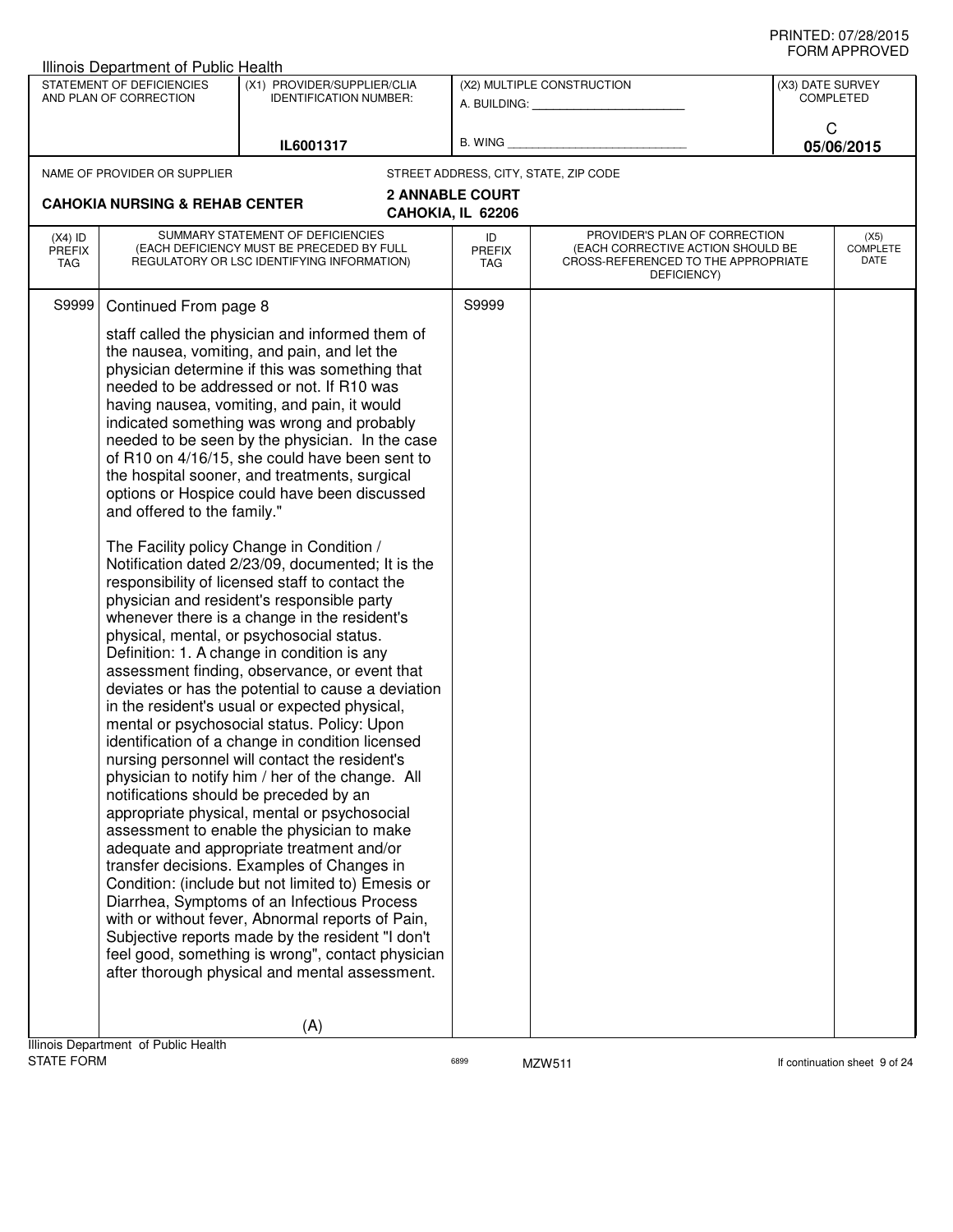|                                   | Illinois Department of Public Health                                                                                         |                                                                                                                                                                                                                                                                                                                                                                                                                                                                                                                                                                                                                                                                            |                                             |                                                                                                                                                                                                                                                             |                                      |  |
|-----------------------------------|------------------------------------------------------------------------------------------------------------------------------|----------------------------------------------------------------------------------------------------------------------------------------------------------------------------------------------------------------------------------------------------------------------------------------------------------------------------------------------------------------------------------------------------------------------------------------------------------------------------------------------------------------------------------------------------------------------------------------------------------------------------------------------------------------------------|---------------------------------------------|-------------------------------------------------------------------------------------------------------------------------------------------------------------------------------------------------------------------------------------------------------------|--------------------------------------|--|
|                                   | STATEMENT OF DEFICIENCIES<br>AND PLAN OF CORRECTION                                                                          | (X1) PROVIDER/SUPPLIER/CLIA<br><b>IDENTIFICATION NUMBER:</b>                                                                                                                                                                                                                                                                                                                                                                                                                                                                                                                                                                                                               |                                             | (X2) MULTIPLE CONSTRUCTION<br>A. BUILDING: A SALE AND THE SALE AND THE SALE OF THE SALE AND THE SALE OF THE SALE OF THE SALE OF THE SALE OF THE SALE OF THE SALE OF THE SALE OF THE SALE OF THE SALE OF THE SALE OF THE SALE OF THE SALE OF THE SALE OF THE | (X3) DATE SURVEY<br><b>COMPLETED</b> |  |
|                                   |                                                                                                                              | IL6001317                                                                                                                                                                                                                                                                                                                                                                                                                                                                                                                                                                                                                                                                  |                                             | B. WING <b>Example 2008</b>                                                                                                                                                                                                                                 | C<br>05/06/2015                      |  |
|                                   | NAME OF PROVIDER OR SUPPLIER                                                                                                 |                                                                                                                                                                                                                                                                                                                                                                                                                                                                                                                                                                                                                                                                            |                                             | STREET ADDRESS, CITY, STATE, ZIP CODE                                                                                                                                                                                                                       |                                      |  |
|                                   | <b>CAHOKIA NURSING &amp; REHAB CENTER</b>                                                                                    |                                                                                                                                                                                                                                                                                                                                                                                                                                                                                                                                                                                                                                                                            | <b>2 ANNABLE COURT</b><br>CAHOKIA, IL 62206 |                                                                                                                                                                                                                                                             |                                      |  |
| $(X4)$ ID<br><b>PREFIX</b><br>TAG | SUMMARY STATEMENT OF DEFICIENCIES<br>(EACH DEFICIENCY MUST BE PRECEDED BY FULL<br>REGULATORY OR LSC IDENTIFYING INFORMATION) |                                                                                                                                                                                                                                                                                                                                                                                                                                                                                                                                                                                                                                                                            | ID<br>PREFIX<br>TAG                         | PROVIDER'S PLAN OF CORRECTION<br>(EACH CORRECTIVE ACTION SHOULD BE<br>CROSS-REFERENCED TO THE APPROPRIATE<br>DEFICIENCY)                                                                                                                                    | (X5)<br><b>COMPLETE</b><br>DATE      |  |
| S9999                             | Continued From page 9                                                                                                        |                                                                                                                                                                                                                                                                                                                                                                                                                                                                                                                                                                                                                                                                            | S9999                                       |                                                                                                                                                                                                                                                             |                                      |  |
|                                   | 300.610a)<br>300.1010h)<br>300.1210b)<br>300.1210c)1)2)3)<br>300.3240a)                                                      |                                                                                                                                                                                                                                                                                                                                                                                                                                                                                                                                                                                                                                                                            |                                             |                                                                                                                                                                                                                                                             |                                      |  |
|                                   | the medical advisory committee and<br>meeting.                                                                               | Section 300.610 Resident Care Policies<br>a) The facility shall have written policies and<br>procedures, governing all services provided by<br>the facility which shall be formulated by a<br>Resident Care Policy Committee consisting of at<br>least the administrator, the advisory physician or<br>representatives of nursing and other services in<br>the facility. These policies shall be in compliance<br>with the Act and all rules promulgated thereunder.<br>These written policies shall be followed in<br>operating the facility and shall be reviewed at<br>least annually by this committee, as evidenced by<br>written, signed and dated minutes of such a |                                             |                                                                                                                                                                                                                                                             |                                      |  |
|                                   | h)<br>Ilinois Department of Public Hoalth                                                                                    | Section 300.1010 Medical Care Policies<br>The facility shall notify the resident's<br>physician of any accident, injury, or significant<br>change in a resident's condition that threatens the<br>health, safety or welfare of a resident, including,<br>but not limited to, the presence of incipient or<br>manifest decubitus ulcers or a weight loss or gain<br>of five percent or more within a period of 30 days.<br>The facility shall obtain and record the physician's<br>plan of care for the care or treatment of such<br>accident, injury or change in condition at the time                                                                                    |                                             |                                                                                                                                                                                                                                                             |                                      |  |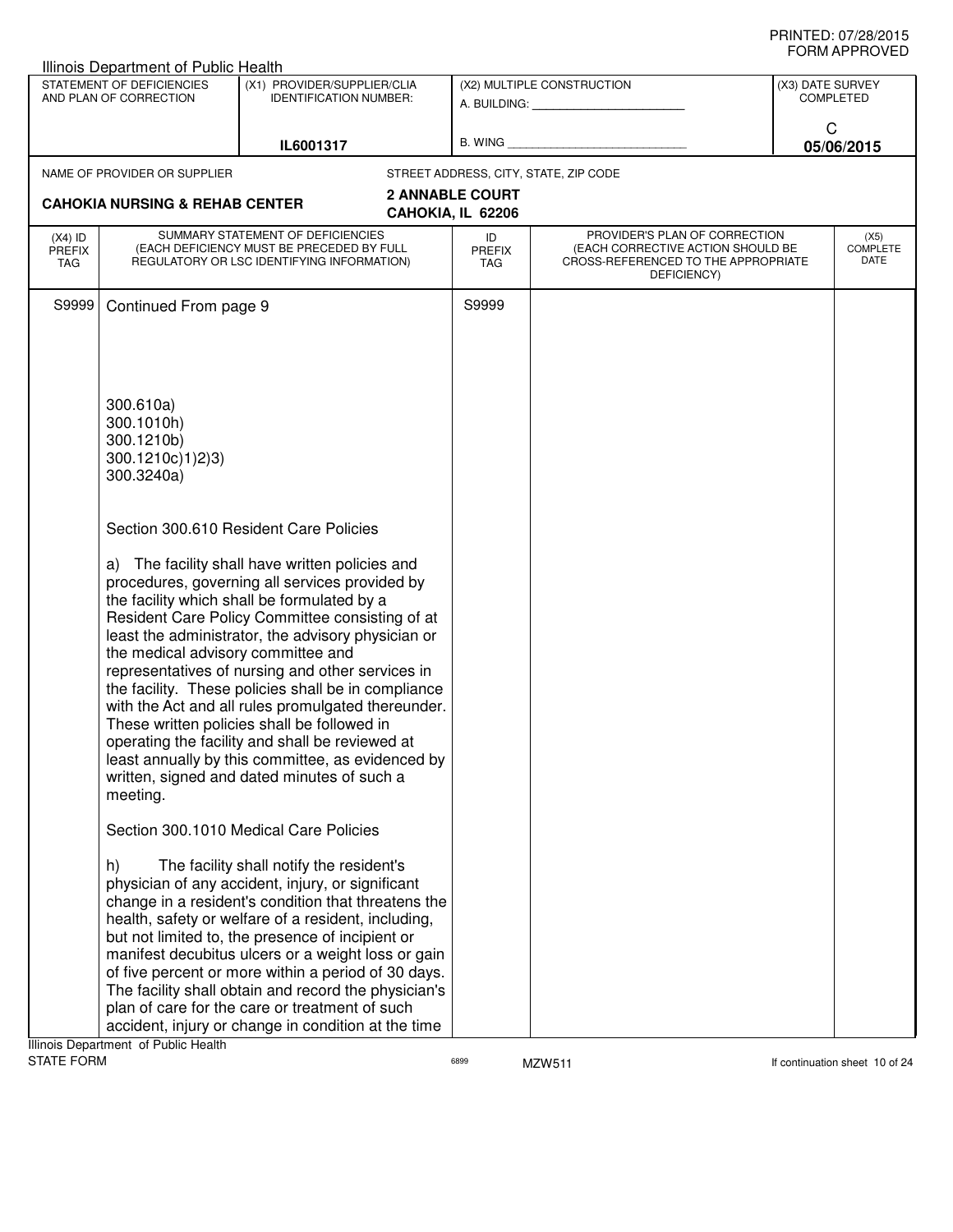|                                   | Illinois Department of Public Health                                                                                                                                                                     |                                                                                                                                                                                                                                                                                                                                                                                                                                                                                                                                                                                                                                                                                                                                                                                                                                                                                                                                                                                                                          |                            |                                                                                                                          |                                      |                                 |
|-----------------------------------|----------------------------------------------------------------------------------------------------------------------------------------------------------------------------------------------------------|--------------------------------------------------------------------------------------------------------------------------------------------------------------------------------------------------------------------------------------------------------------------------------------------------------------------------------------------------------------------------------------------------------------------------------------------------------------------------------------------------------------------------------------------------------------------------------------------------------------------------------------------------------------------------------------------------------------------------------------------------------------------------------------------------------------------------------------------------------------------------------------------------------------------------------------------------------------------------------------------------------------------------|----------------------------|--------------------------------------------------------------------------------------------------------------------------|--------------------------------------|---------------------------------|
|                                   | STATEMENT OF DEFICIENCIES<br>AND PLAN OF CORRECTION                                                                                                                                                      | (X1) PROVIDER/SUPPLIER/CLIA<br><b>IDENTIFICATION NUMBER:</b>                                                                                                                                                                                                                                                                                                                                                                                                                                                                                                                                                                                                                                                                                                                                                                                                                                                                                                                                                             |                            | (X2) MULTIPLE CONSTRUCTION<br>A. BUILDING: A. BUILDING:                                                                  | (X3) DATE SURVEY<br><b>COMPLETED</b> |                                 |
|                                   |                                                                                                                                                                                                          | IL6001317                                                                                                                                                                                                                                                                                                                                                                                                                                                                                                                                                                                                                                                                                                                                                                                                                                                                                                                                                                                                                |                            | B. WING <b>Example 2008</b>                                                                                              | C<br>05/06/2015                      |                                 |
|                                   | NAME OF PROVIDER OR SUPPLIER                                                                                                                                                                             |                                                                                                                                                                                                                                                                                                                                                                                                                                                                                                                                                                                                                                                                                                                                                                                                                                                                                                                                                                                                                          |                            | STREET ADDRESS, CITY, STATE, ZIP CODE                                                                                    |                                      |                                 |
|                                   | <b>2 ANNABLE COURT</b><br><b>CAHOKIA NURSING &amp; REHAB CENTER</b><br>CAHOKIA, IL 62206                                                                                                                 |                                                                                                                                                                                                                                                                                                                                                                                                                                                                                                                                                                                                                                                                                                                                                                                                                                                                                                                                                                                                                          |                            |                                                                                                                          |                                      |                                 |
| $(X4)$ ID<br><b>PREFIX</b><br>TAG | SUMMARY STATEMENT OF DEFICIENCIES<br>(EACH DEFICIENCY MUST BE PRECEDED BY FULL<br>REGULATORY OR LSC IDENTIFYING INFORMATION)                                                                             |                                                                                                                                                                                                                                                                                                                                                                                                                                                                                                                                                                                                                                                                                                                                                                                                                                                                                                                                                                                                                          | ID<br><b>PREFIX</b><br>TAG | PROVIDER'S PLAN OF CORRECTION<br>(EACH CORRECTIVE ACTION SHOULD BE<br>CROSS-REFERENCED TO THE APPROPRIATE<br>DEFICIENCY) |                                      | (X5)<br><b>COMPLETE</b><br>DATE |
| S9999                             | Continued From page 10                                                                                                                                                                                   |                                                                                                                                                                                                                                                                                                                                                                                                                                                                                                                                                                                                                                                                                                                                                                                                                                                                                                                                                                                                                          | S9999                      |                                                                                                                          |                                      |                                 |
|                                   | of notification.                                                                                                                                                                                         |                                                                                                                                                                                                                                                                                                                                                                                                                                                                                                                                                                                                                                                                                                                                                                                                                                                                                                                                                                                                                          |                            |                                                                                                                          |                                      |                                 |
|                                   | Nursing and Personal Care<br>procedures:<br>C)<br>respective resident care plan.<br>1)<br>hypodermic, intravenous and<br>2)<br>be administered as ordered by the<br>physician.<br>3)<br>determining care | Section 300.1210 General Requirements for<br>b) The facility shall provide the necessary care<br>and services to attain or maintain the highest<br>practicable physical, mental, and psychological<br>well-being of the resident, in accordance with<br>each resident's comprehensive resident care<br>plan. Adequate and properly supervised nursing<br>care and personal care shall be provided to each<br>resident to meet the total nursing and personal<br>care needs of the resident. Restorative measures<br>shall include, at a minimum, the following<br>Each direct care-giving staff shall review<br>and be knowledgeable about his or her residents'<br>Medications, including oral, rectal,<br>intramuscular, shall be properly administered.<br>All treatments and procedures shall<br>Objective observations of changes in<br>a resident's condition, including mental<br>and<br>emotional changes, as a means for analyzing and<br>required and the<br>need for further medical evaluation and treatment |                            |                                                                                                                          |                                      |                                 |
|                                   | shall be                                                                                                                                                                                                 | made by nursing staff and<br>recorded in the resident's medical record.                                                                                                                                                                                                                                                                                                                                                                                                                                                                                                                                                                                                                                                                                                                                                                                                                                                                                                                                                  |                            |                                                                                                                          |                                      |                                 |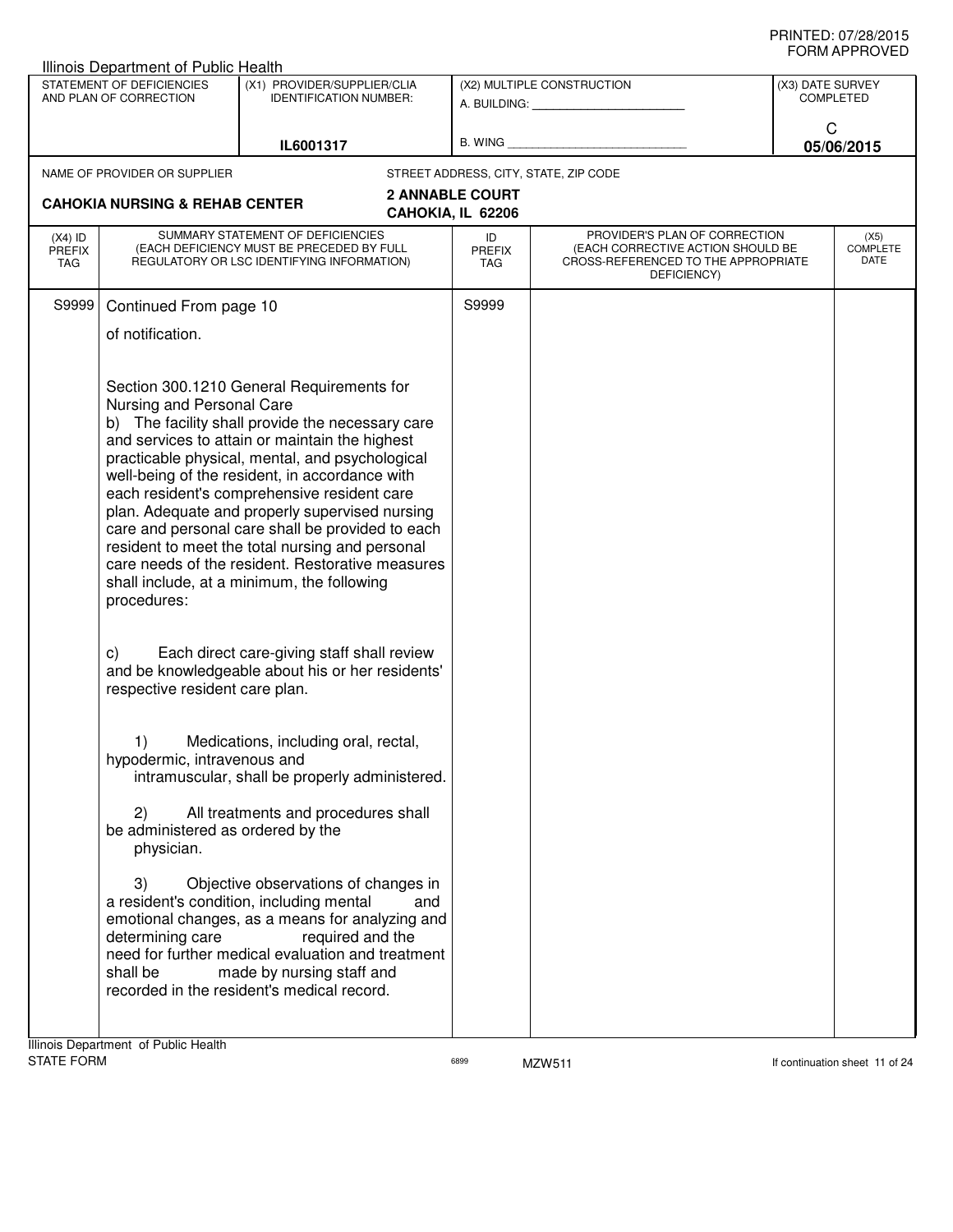|                                          | Illinois Department of Public Health                |                                                                                                                                                                                                                                                                                                                                                                                                                                                                                          |                                             |                                                                                                                          |                  |                                 |
|------------------------------------------|-----------------------------------------------------|------------------------------------------------------------------------------------------------------------------------------------------------------------------------------------------------------------------------------------------------------------------------------------------------------------------------------------------------------------------------------------------------------------------------------------------------------------------------------------------|---------------------------------------------|--------------------------------------------------------------------------------------------------------------------------|------------------|---------------------------------|
|                                          | STATEMENT OF DEFICIENCIES<br>AND PLAN OF CORRECTION | (X1) PROVIDER/SUPPLIER/CLIA<br><b>IDENTIFICATION NUMBER:</b>                                                                                                                                                                                                                                                                                                                                                                                                                             |                                             | (X2) MULTIPLE CONSTRUCTION<br>A. BUILDING: A. BUILDING:                                                                  | (X3) DATE SURVEY | <b>COMPLETED</b>                |
|                                          |                                                     | IL6001317                                                                                                                                                                                                                                                                                                                                                                                                                                                                                | B. WING                                     |                                                                                                                          | C<br>05/06/2015  |                                 |
|                                          | NAME OF PROVIDER OR SUPPLIER                        |                                                                                                                                                                                                                                                                                                                                                                                                                                                                                          | STREET ADDRESS, CITY, STATE, ZIP CODE       |                                                                                                                          |                  |                                 |
|                                          | <b>CAHOKIA NURSING &amp; REHAB CENTER</b>           |                                                                                                                                                                                                                                                                                                                                                                                                                                                                                          | <b>2 ANNABLE COURT</b><br>CAHOKIA, IL 62206 |                                                                                                                          |                  |                                 |
| $(X4)$ ID<br><b>PREFIX</b><br><b>TAG</b> |                                                     | SUMMARY STATEMENT OF DEFICIENCIES<br>(EACH DEFICIENCY MUST BE PRECEDED BY FULL<br>REGULATORY OR LSC IDENTIFYING INFORMATION)                                                                                                                                                                                                                                                                                                                                                             | ID<br>PREFIX<br><b>TAG</b>                  | PROVIDER'S PLAN OF CORRECTION<br>(EACH CORRECTIVE ACTION SHOULD BE<br>CROSS-REFERENCED TO THE APPROPRIATE<br>DEFICIENCY) |                  | (X5)<br><b>COMPLETE</b><br>DATE |
| S9999                                    | Continued From page 11                              |                                                                                                                                                                                                                                                                                                                                                                                                                                                                                          | S9999                                       |                                                                                                                          |                  |                                 |
|                                          | resident. (Section 2-107 of the Act)                | Section 300.3240 Abuse and Neglect<br>a) An owner, licensee, administrator, employee<br>or agent of a facility shall not abuse or neglect a                                                                                                                                                                                                                                                                                                                                              |                                             |                                                                                                                          |                  |                                 |
|                                          | by:                                                 | These Regulations were not met as evidenced                                                                                                                                                                                                                                                                                                                                                                                                                                              |                                             |                                                                                                                          |                  |                                 |
|                                          | dehydration.                                        | Based on observation, interview, and record<br>review, the Facility failed to provide timely<br>monitoring and ensure food intake met the<br>required amount as ordered by the physician for 4<br>residents (R3, R10, R12, & R19) with<br>Gastrostomy Tubes (G-Tubes) observed for<br>adequate hydration, nutrition and weight loss.<br>This failure resulted in significant weight losses<br>for R3, R19, and R10 and R19 being admitted to<br>the hospital with a diagnoses in part of |                                             |                                                                                                                          |                  |                                 |
|                                          | Findings include:                                   |                                                                                                                                                                                                                                                                                                                                                                                                                                                                                          |                                             |                                                                                                                          |                  |                                 |
|                                          |                                                     | 1. The MDS dated 3/19/15 documents R19 was<br>readmitted to the facility on 3/25/15 following a<br>hospitalization for Dehydration, Dysphasia,<br>Constipation and Urinary Tract infection in part.<br>The MDS documents R19 to have moderate<br>cognitive impairment and requires total<br>assistance of staff for all activities of daily living.                                                                                                                                      |                                             |                                                                                                                          |                  |                                 |
|                                          | Illinois Department of Public Health                | The care plan dated 3/3/15 identifies the tube<br>feeding and includes interventions that all R19's<br>calories and fluid needs will be met by 6/3/15 and<br>staff are to monitor for signs/symptoms of<br>dehydration, report problems to nurse.                                                                                                                                                                                                                                        |                                             |                                                                                                                          |                  |                                 |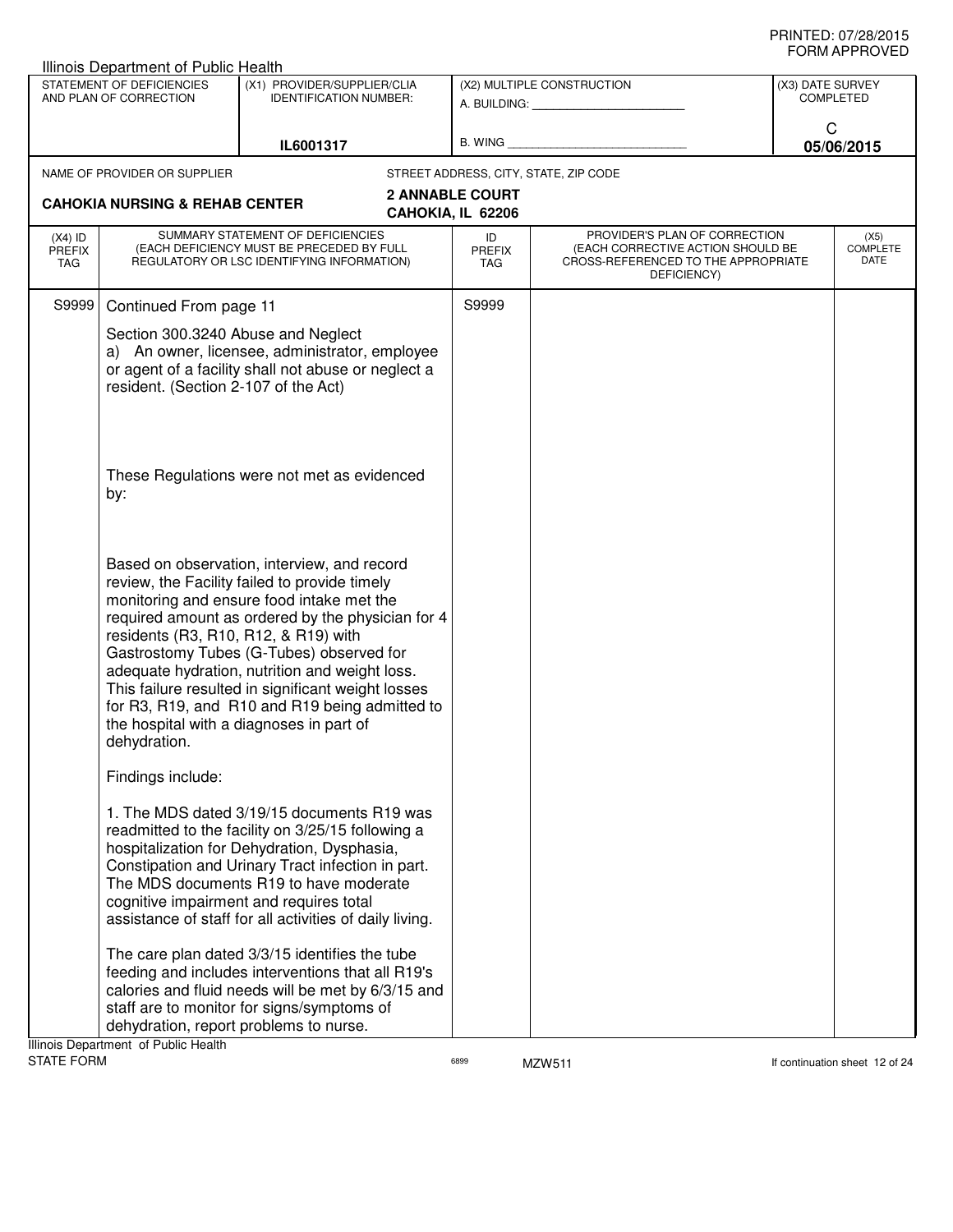| STATEMENT OF DEFICIENCIES<br>(X1) PROVIDER/SUPPLIER/CLIA<br>(X2) MULTIPLE CONSTRUCTION<br>(X3) DATE SURVEY<br>AND PLAN OF CORRECTION<br><b>COMPLETED</b><br><b>IDENTIFICATION NUMBER:</b><br>A. BUILDING: A. BUILDING:<br>C<br>B. WING<br>IL6001317<br>05/06/2015<br>STREET ADDRESS, CITY, STATE, ZIP CODE<br>NAME OF PROVIDER OR SUPPLIER<br><b>2 ANNABLE COURT</b><br><b>CAHOKIA NURSING &amp; REHAB CENTER</b><br>CAHOKIA, IL 62206<br>SUMMARY STATEMENT OF DEFICIENCIES<br>PROVIDER'S PLAN OF CORRECTION<br>$(X4)$ ID<br>ID<br>(X5)<br>(EACH DEFICIENCY MUST BE PRECEDED BY FULL<br>(EACH CORRECTIVE ACTION SHOULD BE<br><b>PREFIX</b><br><b>PREFIX</b><br>DATE<br>REGULATORY OR LSC IDENTIFYING INFORMATION)<br>CROSS-REFERENCED TO THE APPROPRIATE<br>TAG<br><b>TAG</b><br>DEFICIENCY)<br>S9999<br>S9999<br>Continued From page 12<br>The monthly weight record, documents R19's<br>January 2015 weight was 157.6 pounds.<br>Registered Dietician (RD) notes dated 2/24/15<br>document that R19 went from an oral feed and<br>tube feeding to NPO (nothing by mouth.) R19<br>was totally dependent on his tube feeding to<br>supply all his fluid and nutritional needs prior to<br>his hospitalization in March.<br>An RD note dated 3/24/15 document for the<br>month 3/2015 R19's weight was 148.2 pounds.<br>This is 5% decrease in 1 month, 7% decrease in<br>3 months, 9% in 6 months. An order was given<br>for Glucerna 1.2 to be given at 70cc/hour for 21<br>hours per day, at total of 1470cc/day.<br>The Nurses Notes of 4/09/15 at 2:15pm,<br>document R19 weighed 142.4 pounds. This is a<br>5.2% weight loss despite the fact that he receives<br>all his nutritional needs from his tube feeding. The<br>Nurses Notes dated 4/9/15 document that the RD<br>was called due to weight loss and the tube<br>feeding was increased to Glucerna 1.5 70cc/hour<br>with 200cc every 4 hours water flush.<br>The April Physician's Order Sheet (POS) includes<br>a Gastrostomy Tube (G-tube) feeding dated<br>4/9/15 to be Glucerna 1.5 cal at 70cc (centimeter)<br>an hour for 21 hours (1470cc total), and water<br>flushes of 200cc every 4 hours. The POS also<br>documents R19 takes Dilantin and has the tube<br>feeding turned off one hour before and after the<br>doses of Dilantin are given at 6:00 AM and 6:00<br>PM.<br>The Nurses Notes on 4/17/15 at 9:18 AM<br>documents; R19 is up in the reclining chair with<br>tube feeding infusing well. On 4/18/15 at<br>2:15PM, the nurse documents R19 to have an | Illinois Department of Public Health |  |  |                 |
|------------------------------------------------------------------------------------------------------------------------------------------------------------------------------------------------------------------------------------------------------------------------------------------------------------------------------------------------------------------------------------------------------------------------------------------------------------------------------------------------------------------------------------------------------------------------------------------------------------------------------------------------------------------------------------------------------------------------------------------------------------------------------------------------------------------------------------------------------------------------------------------------------------------------------------------------------------------------------------------------------------------------------------------------------------------------------------------------------------------------------------------------------------------------------------------------------------------------------------------------------------------------------------------------------------------------------------------------------------------------------------------------------------------------------------------------------------------------------------------------------------------------------------------------------------------------------------------------------------------------------------------------------------------------------------------------------------------------------------------------------------------------------------------------------------------------------------------------------------------------------------------------------------------------------------------------------------------------------------------------------------------------------------------------------------------------------------------------------------------------------------------------------------------------------------------------------------------------------------------------------------------------------------------------------------------------------------------------------------------------------------------------------------------------------------------------------------------------------------------------------------------------------------------|--------------------------------------|--|--|-----------------|
|                                                                                                                                                                                                                                                                                                                                                                                                                                                                                                                                                                                                                                                                                                                                                                                                                                                                                                                                                                                                                                                                                                                                                                                                                                                                                                                                                                                                                                                                                                                                                                                                                                                                                                                                                                                                                                                                                                                                                                                                                                                                                                                                                                                                                                                                                                                                                                                                                                                                                                                                          |                                      |  |  |                 |
|                                                                                                                                                                                                                                                                                                                                                                                                                                                                                                                                                                                                                                                                                                                                                                                                                                                                                                                                                                                                                                                                                                                                                                                                                                                                                                                                                                                                                                                                                                                                                                                                                                                                                                                                                                                                                                                                                                                                                                                                                                                                                                                                                                                                                                                                                                                                                                                                                                                                                                                                          |                                      |  |  |                 |
|                                                                                                                                                                                                                                                                                                                                                                                                                                                                                                                                                                                                                                                                                                                                                                                                                                                                                                                                                                                                                                                                                                                                                                                                                                                                                                                                                                                                                                                                                                                                                                                                                                                                                                                                                                                                                                                                                                                                                                                                                                                                                                                                                                                                                                                                                                                                                                                                                                                                                                                                          |                                      |  |  |                 |
|                                                                                                                                                                                                                                                                                                                                                                                                                                                                                                                                                                                                                                                                                                                                                                                                                                                                                                                                                                                                                                                                                                                                                                                                                                                                                                                                                                                                                                                                                                                                                                                                                                                                                                                                                                                                                                                                                                                                                                                                                                                                                                                                                                                                                                                                                                                                                                                                                                                                                                                                          |                                      |  |  |                 |
|                                                                                                                                                                                                                                                                                                                                                                                                                                                                                                                                                                                                                                                                                                                                                                                                                                                                                                                                                                                                                                                                                                                                                                                                                                                                                                                                                                                                                                                                                                                                                                                                                                                                                                                                                                                                                                                                                                                                                                                                                                                                                                                                                                                                                                                                                                                                                                                                                                                                                                                                          |                                      |  |  | <b>COMPLETE</b> |
|                                                                                                                                                                                                                                                                                                                                                                                                                                                                                                                                                                                                                                                                                                                                                                                                                                                                                                                                                                                                                                                                                                                                                                                                                                                                                                                                                                                                                                                                                                                                                                                                                                                                                                                                                                                                                                                                                                                                                                                                                                                                                                                                                                                                                                                                                                                                                                                                                                                                                                                                          |                                      |  |  |                 |
|                                                                                                                                                                                                                                                                                                                                                                                                                                                                                                                                                                                                                                                                                                                                                                                                                                                                                                                                                                                                                                                                                                                                                                                                                                                                                                                                                                                                                                                                                                                                                                                                                                                                                                                                                                                                                                                                                                                                                                                                                                                                                                                                                                                                                                                                                                                                                                                                                                                                                                                                          |                                      |  |  |                 |
|                                                                                                                                                                                                                                                                                                                                                                                                                                                                                                                                                                                                                                                                                                                                                                                                                                                                                                                                                                                                                                                                                                                                                                                                                                                                                                                                                                                                                                                                                                                                                                                                                                                                                                                                                                                                                                                                                                                                                                                                                                                                                                                                                                                                                                                                                                                                                                                                                                                                                                                                          |                                      |  |  |                 |
|                                                                                                                                                                                                                                                                                                                                                                                                                                                                                                                                                                                                                                                                                                                                                                                                                                                                                                                                                                                                                                                                                                                                                                                                                                                                                                                                                                                                                                                                                                                                                                                                                                                                                                                                                                                                                                                                                                                                                                                                                                                                                                                                                                                                                                                                                                                                                                                                                                                                                                                                          |                                      |  |  |                 |
|                                                                                                                                                                                                                                                                                                                                                                                                                                                                                                                                                                                                                                                                                                                                                                                                                                                                                                                                                                                                                                                                                                                                                                                                                                                                                                                                                                                                                                                                                                                                                                                                                                                                                                                                                                                                                                                                                                                                                                                                                                                                                                                                                                                                                                                                                                                                                                                                                                                                                                                                          |                                      |  |  |                 |
| Illinois Department of Public Health                                                                                                                                                                                                                                                                                                                                                                                                                                                                                                                                                                                                                                                                                                                                                                                                                                                                                                                                                                                                                                                                                                                                                                                                                                                                                                                                                                                                                                                                                                                                                                                                                                                                                                                                                                                                                                                                                                                                                                                                                                                                                                                                                                                                                                                                                                                                                                                                                                                                                                     |                                      |  |  |                 |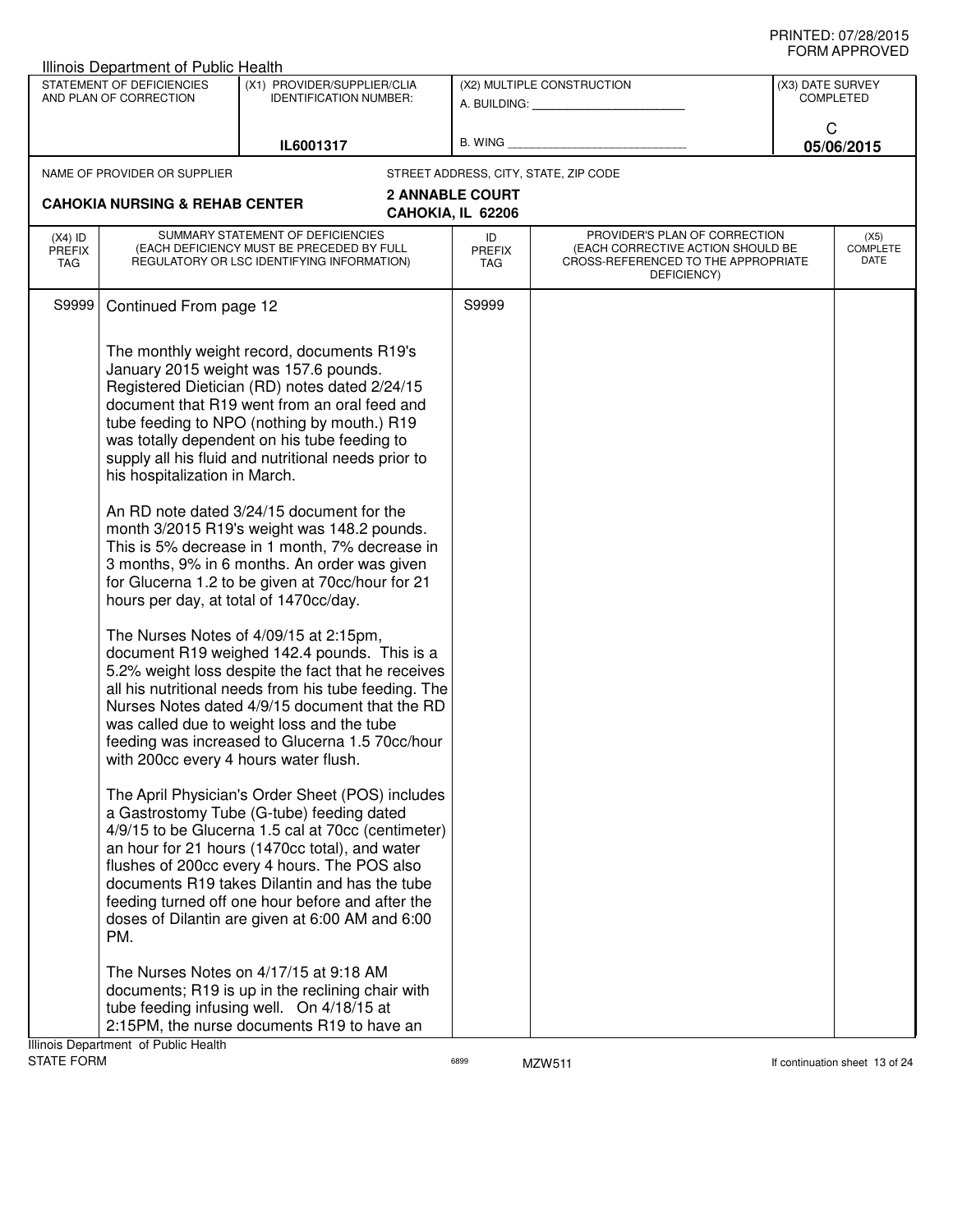|                                   | Illinois Department of Public Health                |                                                                                                                                                                                                                                                                                                                                                                                                                                                                                                                                                                                                                                                                                                                                                                                                                                                                                                                                                                                                                                                                                                                                                                                                                                                                                                                                                                                                                                                                                                                                                                                                                                                                                                                                                                                                                                                                                                                                                                                                             |                        |                                                                                                                          |                  | ᅴᄖᄞᇊᆝᆝᇅ៴ᄂ                       |
|-----------------------------------|-----------------------------------------------------|-------------------------------------------------------------------------------------------------------------------------------------------------------------------------------------------------------------------------------------------------------------------------------------------------------------------------------------------------------------------------------------------------------------------------------------------------------------------------------------------------------------------------------------------------------------------------------------------------------------------------------------------------------------------------------------------------------------------------------------------------------------------------------------------------------------------------------------------------------------------------------------------------------------------------------------------------------------------------------------------------------------------------------------------------------------------------------------------------------------------------------------------------------------------------------------------------------------------------------------------------------------------------------------------------------------------------------------------------------------------------------------------------------------------------------------------------------------------------------------------------------------------------------------------------------------------------------------------------------------------------------------------------------------------------------------------------------------------------------------------------------------------------------------------------------------------------------------------------------------------------------------------------------------------------------------------------------------------------------------------------------------|------------------------|--------------------------------------------------------------------------------------------------------------------------|------------------|---------------------------------|
|                                   | STATEMENT OF DEFICIENCIES<br>AND PLAN OF CORRECTION | (X1) PROVIDER/SUPPLIER/CLIA<br><b>IDENTIFICATION NUMBER:</b>                                                                                                                                                                                                                                                                                                                                                                                                                                                                                                                                                                                                                                                                                                                                                                                                                                                                                                                                                                                                                                                                                                                                                                                                                                                                                                                                                                                                                                                                                                                                                                                                                                                                                                                                                                                                                                                                                                                                                |                        | (X2) MULTIPLE CONSTRUCTION<br>A. BUILDING: A. BUILDING:                                                                  | (X3) DATE SURVEY | <b>COMPLETED</b>                |
|                                   |                                                     | IL6001317                                                                                                                                                                                                                                                                                                                                                                                                                                                                                                                                                                                                                                                                                                                                                                                                                                                                                                                                                                                                                                                                                                                                                                                                                                                                                                                                                                                                                                                                                                                                                                                                                                                                                                                                                                                                                                                                                                                                                                                                   |                        | B. WING <b>Example 2008</b>                                                                                              | C                | 05/06/2015                      |
|                                   | NAME OF PROVIDER OR SUPPLIER                        |                                                                                                                                                                                                                                                                                                                                                                                                                                                                                                                                                                                                                                                                                                                                                                                                                                                                                                                                                                                                                                                                                                                                                                                                                                                                                                                                                                                                                                                                                                                                                                                                                                                                                                                                                                                                                                                                                                                                                                                                             |                        | STREET ADDRESS, CITY, STATE, ZIP CODE                                                                                    |                  |                                 |
|                                   |                                                     |                                                                                                                                                                                                                                                                                                                                                                                                                                                                                                                                                                                                                                                                                                                                                                                                                                                                                                                                                                                                                                                                                                                                                                                                                                                                                                                                                                                                                                                                                                                                                                                                                                                                                                                                                                                                                                                                                                                                                                                                             | <b>2 ANNABLE COURT</b> |                                                                                                                          |                  |                                 |
|                                   | <b>CAHOKIA NURSING &amp; REHAB CENTER</b>           |                                                                                                                                                                                                                                                                                                                                                                                                                                                                                                                                                                                                                                                                                                                                                                                                                                                                                                                                                                                                                                                                                                                                                                                                                                                                                                                                                                                                                                                                                                                                                                                                                                                                                                                                                                                                                                                                                                                                                                                                             | CAHOKIA, IL 62206      |                                                                                                                          |                  |                                 |
| $(X4)$ ID<br><b>PREFIX</b><br>TAG |                                                     | SUMMARY STATEMENT OF DEFICIENCIES<br>(EACH DEFICIENCY MUST BE PRECEDED BY FULL<br>REGULATORY OR LSC IDENTIFYING INFORMATION)                                                                                                                                                                                                                                                                                                                                                                                                                                                                                                                                                                                                                                                                                                                                                                                                                                                                                                                                                                                                                                                                                                                                                                                                                                                                                                                                                                                                                                                                                                                                                                                                                                                                                                                                                                                                                                                                                | ID<br>PREFIX<br>TAG    | PROVIDER'S PLAN OF CORRECTION<br>(EACH CORRECTIVE ACTION SHOULD BE<br>CROSS-REFERENCED TO THE APPROPRIATE<br>DEFICIENCY) |                  | (X5)<br><b>COMPLETE</b><br>DATE |
| S9999                             | Continued From page 13                              |                                                                                                                                                                                                                                                                                                                                                                                                                                                                                                                                                                                                                                                                                                                                                                                                                                                                                                                                                                                                                                                                                                                                                                                                                                                                                                                                                                                                                                                                                                                                                                                                                                                                                                                                                                                                                                                                                                                                                                                                             | S9999                  |                                                                                                                          |                  |                                 |
|                                   | Illinois Department of Public Health                | elevated temperature of 100.5 axillary with clear<br>urine draining from his urinary catheter. At<br>3:55PM, the physician's office calls and a U/A<br>(urinalysis) was ordered with a culture and<br>sensitivity. At 5:50pm, the nurses notes<br>document R19 having "no eye focusing, mouth<br>breathing. Skin cool to touch. Facial perspirations<br>noted. Moans out at intervals at this time" Blood<br>pressure 102/58, Temperatures 101.4 axillary,<br>pulse 116, and respirations 16. The physician<br>was called again and R19 was sent to the<br>emergency room. The Nurses Notes documents<br>At 6:58PM, R19 was sent to the hospital. At<br>10:35PM, the hospital called and R19 was<br>admitted to the Intensive Care Unit. Emergency<br>Room hospital records dated 4/19/15 document<br>R19 to have "pale and dry mucosa" with current<br>problems listed as "Septic Shock, Acute Urinary<br>Tract Infection, Dehydration, Acute/Chronic renal<br>failure, Hyperkalemia, and Acute Hypernatremia."<br>The April 2015 Medication Administration Record<br>(MAR) shows all flushes and feedings initialed by<br>nursing staff for all three shifts. However, the<br>Fluid Intake and Output Record which documents<br>the G-tube feeding amounts actually administered<br>are incomplete for the month of April, 2015. No<br>24 hour amount was calculated to ensure that<br>R19 is receiving the ordered amount of feeding.<br>Based on 70cc/hour for 21 hours, R19 should be<br>receiving 490cc per shift or 1470cc per 21 hours.<br>The Intake records document on 4/18/15 for day<br>shift (6:30am-2:30pm) that R19 received 477 cc<br>of tube feeding and on 2nd shift (2:30pm to<br>10:30pm), he was documented as receiving<br>376cc. Nothing is recorded for the night shift, for<br>a total of 853cc/24 hours. On 4/17/15, day shift is<br>blank, 2nd shift - 417, and 3rd shift, 329cc,<br>totaling 746cc/24 hours. On 4/15, 1st shift is<br>documented as 560cc, 2nd as 420, and 3rd |                        |                                                                                                                          |                  |                                 |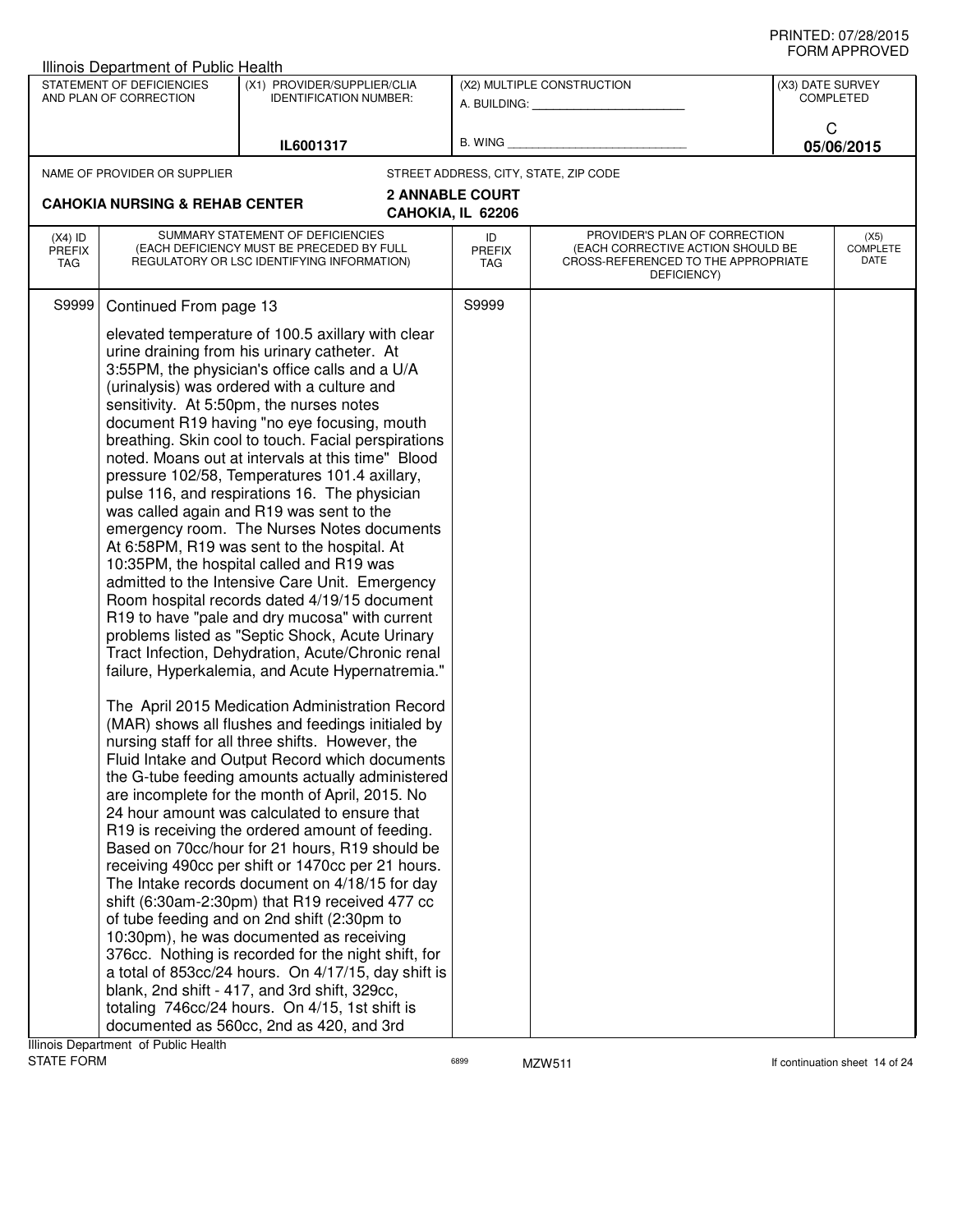| Illinois Department of Public Health                                                                                                                                                                                           |                                                                                                                                                                                                                                                                                                                                                                                                                                                                                                                                                                                                                                                                                                                                                                                                                                                                                                                                                                                                                                                                                                                                                                                                                                                                                                                                                                                                                                                                                                                                                             |                                             |                                                                                                                          |                                      |                                 |
|--------------------------------------------------------------------------------------------------------------------------------------------------------------------------------------------------------------------------------|-------------------------------------------------------------------------------------------------------------------------------------------------------------------------------------------------------------------------------------------------------------------------------------------------------------------------------------------------------------------------------------------------------------------------------------------------------------------------------------------------------------------------------------------------------------------------------------------------------------------------------------------------------------------------------------------------------------------------------------------------------------------------------------------------------------------------------------------------------------------------------------------------------------------------------------------------------------------------------------------------------------------------------------------------------------------------------------------------------------------------------------------------------------------------------------------------------------------------------------------------------------------------------------------------------------------------------------------------------------------------------------------------------------------------------------------------------------------------------------------------------------------------------------------------------------|---------------------------------------------|--------------------------------------------------------------------------------------------------------------------------|--------------------------------------|---------------------------------|
| STATEMENT OF DEFICIENCIES<br>AND PLAN OF CORRECTION                                                                                                                                                                            | (X1) PROVIDER/SUPPLIER/CLIA<br><b>IDENTIFICATION NUMBER:</b>                                                                                                                                                                                                                                                                                                                                                                                                                                                                                                                                                                                                                                                                                                                                                                                                                                                                                                                                                                                                                                                                                                                                                                                                                                                                                                                                                                                                                                                                                                |                                             | (X2) MULTIPLE CONSTRUCTION<br>A. BUILDING: A. BUILDING:                                                                  | (X3) DATE SURVEY<br><b>COMPLETED</b> |                                 |
|                                                                                                                                                                                                                                | IL6001317                                                                                                                                                                                                                                                                                                                                                                                                                                                                                                                                                                                                                                                                                                                                                                                                                                                                                                                                                                                                                                                                                                                                                                                                                                                                                                                                                                                                                                                                                                                                                   |                                             | B. WING <b>Example 2008</b>                                                                                              | C                                    | 05/06/2015                      |
| NAME OF PROVIDER OR SUPPLIER                                                                                                                                                                                                   |                                                                                                                                                                                                                                                                                                                                                                                                                                                                                                                                                                                                                                                                                                                                                                                                                                                                                                                                                                                                                                                                                                                                                                                                                                                                                                                                                                                                                                                                                                                                                             | STREET ADDRESS, CITY, STATE, ZIP CODE       |                                                                                                                          |                                      |                                 |
| <b>CAHOKIA NURSING &amp; REHAB CENTER</b>                                                                                                                                                                                      |                                                                                                                                                                                                                                                                                                                                                                                                                                                                                                                                                                                                                                                                                                                                                                                                                                                                                                                                                                                                                                                                                                                                                                                                                                                                                                                                                                                                                                                                                                                                                             | <b>2 ANNABLE COURT</b><br>CAHOKIA, IL 62206 |                                                                                                                          |                                      |                                 |
| $(X4)$ ID<br><b>PREFIX</b><br>TAG                                                                                                                                                                                              | SUMMARY STATEMENT OF DEFICIENCIES<br>(EACH DEFICIENCY MUST BE PRECEDED BY FULL<br>REGULATORY OR LSC IDENTIFYING INFORMATION)                                                                                                                                                                                                                                                                                                                                                                                                                                                                                                                                                                                                                                                                                                                                                                                                                                                                                                                                                                                                                                                                                                                                                                                                                                                                                                                                                                                                                                | ID<br>PREFIX<br>TAG                         | PROVIDER'S PLAN OF CORRECTION<br>(EACH CORRECTIVE ACTION SHOULD BE<br>CROSS-REFERENCED TO THE APPROPRIATE<br>DEFICIENCY) |                                      | (X5)<br><b>COMPLETE</b><br>DATE |
| Continued From page 14<br>S9999<br>and hydration needs were met.<br>should follow them."<br>severe cognitive impairment.<br>According to the February 2015 POS, R3's tube<br>feeding was Jevity 1.5, given Bolus 300cc every 4 | 914cc for a total of 1894cc. The facility was<br>unable to provide the week prior to 4/15/15 and<br>only three weeks of intake records for March<br>were provided and those were incomplete. There<br>is no evidence that the facility assessed R19 to<br>determine a causative factor as to why R19 would<br>present to the hospital with dehydration on his<br>readmission to the hospital in April. There is no<br>documentation in regards to any assessments<br>being done or evidence that nurses closely<br>monitored R19's feeding to ensure his nutritional<br>On 4/22/15 at 11am, E20, (RD), stated she does<br>not routinely look at the intake records when she<br>evaluates residents on G-tubes, but asks the<br>nurses how the residents are doing. E20 stated<br>she would expect the nurses to follow physician's<br>orders for tube feedings and flushes. E20 stated<br>she thinks the nurses are doing the feedings and<br>flushes but has not considered that a factor. E2<br>stated she was unable to determine why R19<br>would have dehydration if he received all his<br>feedings and flushes. E20 when asked if she<br>expected the nurses to follow orders and<br>administer the amount prescribed stated "you and<br>I both know orders are orders and everyone<br>2. The MDS dated 2/9/15 identifies R3, as being<br>admitted to the facility on 1/31/15 with diagnoses<br>in part of; Pagets Disease and Reflux. The MDS<br>documents R3 requires extensive assist of one<br>staff for most activities of daily living and has | S9999                                       |                                                                                                                          |                                      |                                 |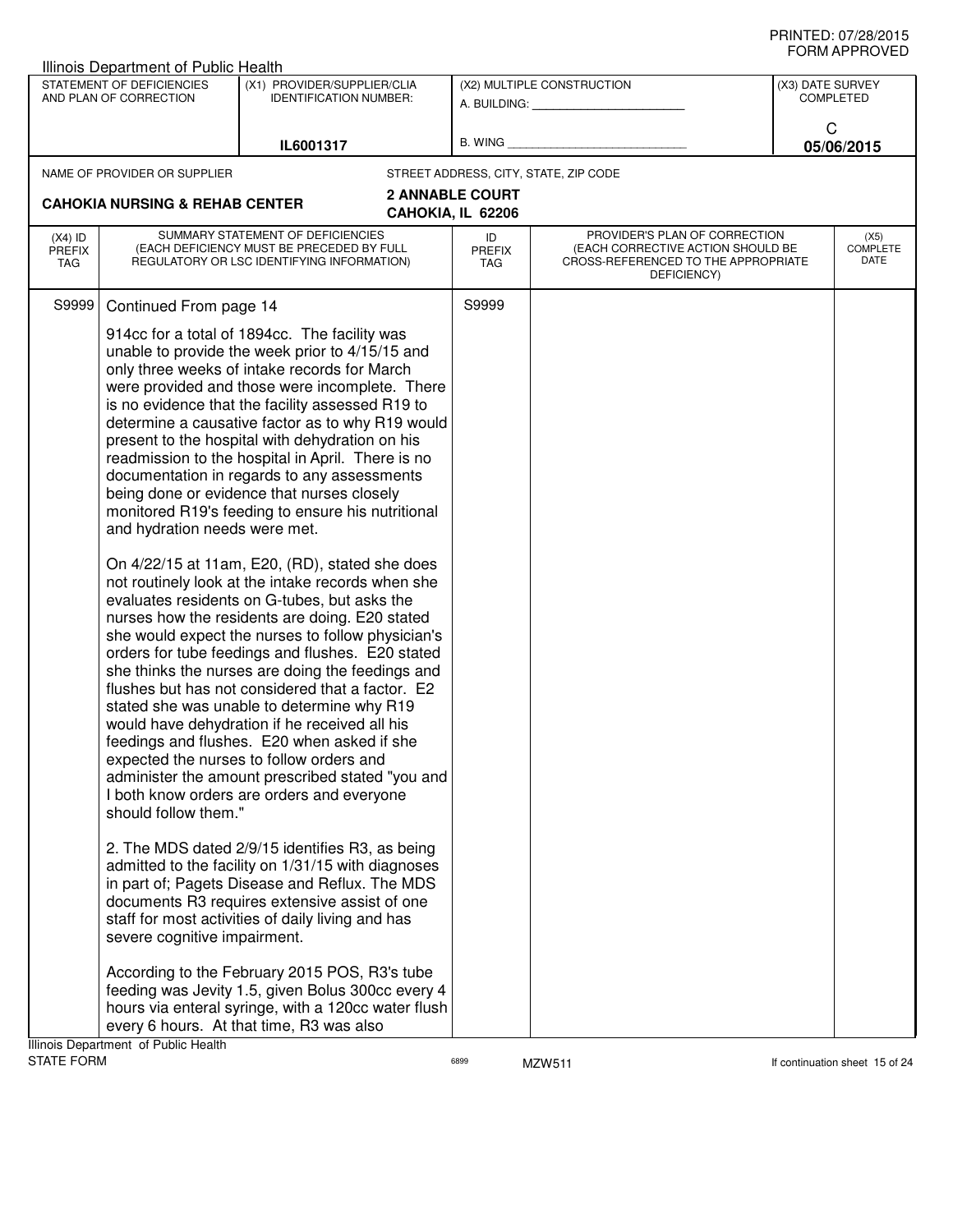|                                          | Illinois Department of Public Health                                      |                                                                                                                                                                                                                                                                                                                                                                                                                                                                                                                                                                                                                                                                                                                                                                                                                                                                                                                                                                                                                                                                                                                                                                                                                                                                                                                                                                                                                                                                                                                                                                                                                                                                                                                                                                                                                     |                                             |                                                                                                                          |                                 |
|------------------------------------------|---------------------------------------------------------------------------|---------------------------------------------------------------------------------------------------------------------------------------------------------------------------------------------------------------------------------------------------------------------------------------------------------------------------------------------------------------------------------------------------------------------------------------------------------------------------------------------------------------------------------------------------------------------------------------------------------------------------------------------------------------------------------------------------------------------------------------------------------------------------------------------------------------------------------------------------------------------------------------------------------------------------------------------------------------------------------------------------------------------------------------------------------------------------------------------------------------------------------------------------------------------------------------------------------------------------------------------------------------------------------------------------------------------------------------------------------------------------------------------------------------------------------------------------------------------------------------------------------------------------------------------------------------------------------------------------------------------------------------------------------------------------------------------------------------------------------------------------------------------------------------------------------------------|---------------------------------------------|--------------------------------------------------------------------------------------------------------------------------|---------------------------------|
|                                          | STATEMENT OF DEFICIENCIES<br>AND PLAN OF CORRECTION                       | (X1) PROVIDER/SUPPLIER/CLIA<br><b>IDENTIFICATION NUMBER:</b>                                                                                                                                                                                                                                                                                                                                                                                                                                                                                                                                                                                                                                                                                                                                                                                                                                                                                                                                                                                                                                                                                                                                                                                                                                                                                                                                                                                                                                                                                                                                                                                                                                                                                                                                                        |                                             | (X2) MULTIPLE CONSTRUCTION                                                                                               | (X3) DATE SURVEY<br>COMPLETED   |
|                                          |                                                                           | IL6001317                                                                                                                                                                                                                                                                                                                                                                                                                                                                                                                                                                                                                                                                                                                                                                                                                                                                                                                                                                                                                                                                                                                                                                                                                                                                                                                                                                                                                                                                                                                                                                                                                                                                                                                                                                                                           |                                             | B. WING <b>Example 2008</b>                                                                                              | C<br>05/06/2015                 |
|                                          | NAME OF PROVIDER OR SUPPLIER<br><b>CAHOKIA NURSING &amp; REHAB CENTER</b> |                                                                                                                                                                                                                                                                                                                                                                                                                                                                                                                                                                                                                                                                                                                                                                                                                                                                                                                                                                                                                                                                                                                                                                                                                                                                                                                                                                                                                                                                                                                                                                                                                                                                                                                                                                                                                     | <b>2 ANNABLE COURT</b><br>CAHOKIA, IL 62206 | STREET ADDRESS, CITY, STATE, ZIP CODE                                                                                    |                                 |
| $(X4)$ ID<br><b>PREFIX</b><br><b>TAG</b> |                                                                           | SUMMARY STATEMENT OF DEFICIENCIES<br>(EACH DEFICIENCY MUST BE PRECEDED BY FULL<br>REGULATORY OR LSC IDENTIFYING INFORMATION)                                                                                                                                                                                                                                                                                                                                                                                                                                                                                                                                                                                                                                                                                                                                                                                                                                                                                                                                                                                                                                                                                                                                                                                                                                                                                                                                                                                                                                                                                                                                                                                                                                                                                        | ID<br><b>PREFIX</b><br>TAG                  | PROVIDER'S PLAN OF CORRECTION<br>(EACH CORRECTIVE ACTION SHOULD BE<br>CROSS-REFERENCED TO THE APPROPRIATE<br>DEFICIENCY) | (X5)<br><b>COMPLETE</b><br>DATE |
| S9999                                    | Continued From page 15<br>recorded as given.                              | receiving an oral diet of puree food. The 2015<br>March Medication Administration Record, MAR,<br>show nursing staff initials documented the tube<br>feeding being given every 4 hours around the<br>clock with the water flushes every 6 hours.<br>Dietary History and Initial Screening dated<br>1/30/15 have R3's weight as 152.8 pounds. The<br>RD documents R3 consumes approximately<br>25-50% of his meals and that the tube feeding<br>provided 51% or more of Kcal and greater than<br>51% of fluid needs per day. Rd note dated<br>3/23/15, documents R3's March 2015, weight<br>was 145 pounds, a 7.8 pound weight loss with the<br>tube feeding every four hours and an oral tray.<br>R3's weight on 4/2/15 was recorded as 136.6<br>pounds, an additional 9 pound weight loss. R3<br>has lost a total of 9.43% of her body weight in 63<br>days (from 1/30/15 to 4/2/15). There is no<br>indication the facility staff assessed R3's weight<br>loss to determine what could be contributing to<br>R3's weight loss, although feedings were<br>E33's, (Dietary Manager), note, dated 4/14/15<br>documents "resident is now NPO (nothing by<br>mouth) status as of 4/13/15. Will update order<br>when received. Weight for April is 136.6 and<br>March 145, resident has had a 9 # (pound) weight<br>loss in 30 days (5.8%). RD will assess upon next<br>visit. E33's note did not document the total overall<br>weight decline of 9.43% since 1/30/15.<br>On 4/20/15, R3's tube feeding was changed due<br>to weight loss with an order for Jevity 1.5cc Bolus<br>300cc every 3 hours while awake and NPO.<br>There is no corresponding RD note with this<br>change. The MAR documents the every three<br>hour feeding and shows that on average, R3 gets<br>his feeding 7 times a day or approximately | S9999                                       |                                                                                                                          |                                 |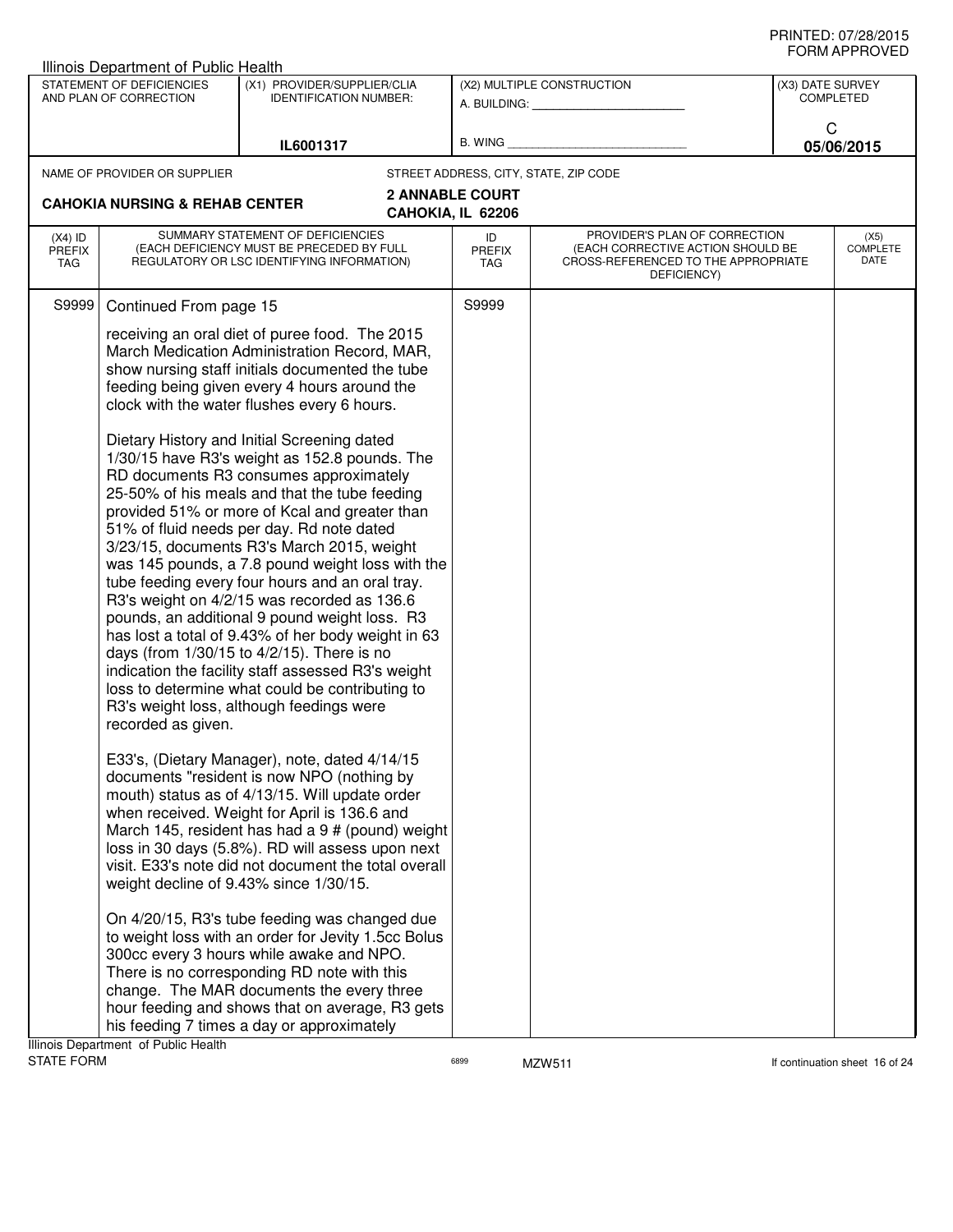| STATEMENT OF DEFICIENCIES<br>(X1) PROVIDER/SUPPLIER/CLIA<br>(X2) MULTIPLE CONSTRUCTION<br>(X3) DATE SURVEY<br>AND PLAN OF CORRECTION<br><b>COMPLETED</b><br><b>IDENTIFICATION NUMBER:</b><br>A. BUILDING: A.<br>C<br>B. WING<br>IL6001317<br>05/06/2015<br>STREET ADDRESS, CITY, STATE, ZIP CODE<br>NAME OF PROVIDER OR SUPPLIER<br><b>2 ANNABLE COURT</b><br><b>CAHOKIA NURSING &amp; REHAB CENTER</b><br>CAHOKIA, IL 62206<br>SUMMARY STATEMENT OF DEFICIENCIES<br>PROVIDER'S PLAN OF CORRECTION<br>$(X4)$ ID<br>ID<br>(X5)<br>COMPLETE<br>(EACH DEFICIENCY MUST BE PRECEDED BY FULL<br>(EACH CORRECTIVE ACTION SHOULD BE<br><b>PREFIX</b><br><b>PREFIX</b><br>DATE<br>REGULATORY OR LSC IDENTIFYING INFORMATION)<br>CROSS-REFERENCED TO THE APPROPRIATE<br>TAG<br>TAG<br>DEFICIENCY)<br>S9999<br>S9999<br>Continued From page 16<br>2100cc of feeding with some days recorded as<br>little as 4 times/day, and some as much as 8<br>times/day. The information on the MAR conflicts<br>with the Intake and Output records. Examples<br>include: On 4/20 and 4/21/15, the 3rd shift<br>nurses initialed R3 getting 300cc at 12am, 3am<br>and 6am (900cc) but on the intake record, wrote<br>in only 600cc. On 4/19/15, day shift initialed R3<br>getting 300cc at 9:00AM, 12:00pm and 3:00pm<br>but only documented 600cc on the intake record.<br>On 4/17/15 at 2:30pm, (R3's wife), Z1 stated she<br>always questioned whether R3 was getting<br>enough feeding when he was first admitted<br>because she donated cases of Jevity and with the<br>order being 300cc, nurses would have to use one<br>whole can and about 60cc from a second can.<br>Z1 stated she observed the nurses giving just one<br>can and then in the most recent past, observed a<br>nurse "shooting his feeding in using a syringe"<br>because she said she was in a "hurry." Z1 stated<br>she also felt staff didn't spend enough time<br>feeding him when he could eat. Z1 stated she<br>talked to facility staff about it but was unable to<br>give names of who she spoke with. Z1 stated R3<br>has lost a great deal of weight since admission<br>and she was concerned that he wasn't getting<br>enough.<br>On 4/21/15 at 12:00 noon, E16 Licensed Practical<br>Nurse (LPN) checked placement and flushed<br>R3's g-tube before giving him 300 cc of Jevity per<br>gravity with a syringe.<br>On 4/22/15 at 11:40am, E20 (RD) was asked<br>about the discrepancies between the MAR and<br>the intake record and R3's overall weight loss<br>while getting a Jevity around the clock. E20<br>stated she did not routinely look at the intake<br>records or the MAR and that she relies on the | Illinois Department of Public Health |  |  | שם עשורו ותואווט |
|---------------------------------------------------------------------------------------------------------------------------------------------------------------------------------------------------------------------------------------------------------------------------------------------------------------------------------------------------------------------------------------------------------------------------------------------------------------------------------------------------------------------------------------------------------------------------------------------------------------------------------------------------------------------------------------------------------------------------------------------------------------------------------------------------------------------------------------------------------------------------------------------------------------------------------------------------------------------------------------------------------------------------------------------------------------------------------------------------------------------------------------------------------------------------------------------------------------------------------------------------------------------------------------------------------------------------------------------------------------------------------------------------------------------------------------------------------------------------------------------------------------------------------------------------------------------------------------------------------------------------------------------------------------------------------------------------------------------------------------------------------------------------------------------------------------------------------------------------------------------------------------------------------------------------------------------------------------------------------------------------------------------------------------------------------------------------------------------------------------------------------------------------------------------------------------------------------------------------------------------------------------------------------------------------------------------------------------------------------------------------------------------------------------------------------------------------------------------------------------------------------------------------------------------------------------------------------------------------------------------------------------------------------------------------------|--------------------------------------|--|--|------------------|
|                                                                                                                                                                                                                                                                                                                                                                                                                                                                                                                                                                                                                                                                                                                                                                                                                                                                                                                                                                                                                                                                                                                                                                                                                                                                                                                                                                                                                                                                                                                                                                                                                                                                                                                                                                                                                                                                                                                                                                                                                                                                                                                                                                                                                                                                                                                                                                                                                                                                                                                                                                                                                                                                                 |                                      |  |  |                  |
|                                                                                                                                                                                                                                                                                                                                                                                                                                                                                                                                                                                                                                                                                                                                                                                                                                                                                                                                                                                                                                                                                                                                                                                                                                                                                                                                                                                                                                                                                                                                                                                                                                                                                                                                                                                                                                                                                                                                                                                                                                                                                                                                                                                                                                                                                                                                                                                                                                                                                                                                                                                                                                                                                 |                                      |  |  |                  |
|                                                                                                                                                                                                                                                                                                                                                                                                                                                                                                                                                                                                                                                                                                                                                                                                                                                                                                                                                                                                                                                                                                                                                                                                                                                                                                                                                                                                                                                                                                                                                                                                                                                                                                                                                                                                                                                                                                                                                                                                                                                                                                                                                                                                                                                                                                                                                                                                                                                                                                                                                                                                                                                                                 |                                      |  |  |                  |
|                                                                                                                                                                                                                                                                                                                                                                                                                                                                                                                                                                                                                                                                                                                                                                                                                                                                                                                                                                                                                                                                                                                                                                                                                                                                                                                                                                                                                                                                                                                                                                                                                                                                                                                                                                                                                                                                                                                                                                                                                                                                                                                                                                                                                                                                                                                                                                                                                                                                                                                                                                                                                                                                                 |                                      |  |  |                  |
|                                                                                                                                                                                                                                                                                                                                                                                                                                                                                                                                                                                                                                                                                                                                                                                                                                                                                                                                                                                                                                                                                                                                                                                                                                                                                                                                                                                                                                                                                                                                                                                                                                                                                                                                                                                                                                                                                                                                                                                                                                                                                                                                                                                                                                                                                                                                                                                                                                                                                                                                                                                                                                                                                 |                                      |  |  |                  |
|                                                                                                                                                                                                                                                                                                                                                                                                                                                                                                                                                                                                                                                                                                                                                                                                                                                                                                                                                                                                                                                                                                                                                                                                                                                                                                                                                                                                                                                                                                                                                                                                                                                                                                                                                                                                                                                                                                                                                                                                                                                                                                                                                                                                                                                                                                                                                                                                                                                                                                                                                                                                                                                                                 |                                      |  |  |                  |
|                                                                                                                                                                                                                                                                                                                                                                                                                                                                                                                                                                                                                                                                                                                                                                                                                                                                                                                                                                                                                                                                                                                                                                                                                                                                                                                                                                                                                                                                                                                                                                                                                                                                                                                                                                                                                                                                                                                                                                                                                                                                                                                                                                                                                                                                                                                                                                                                                                                                                                                                                                                                                                                                                 |                                      |  |  |                  |
| Illinois Department of Public Health                                                                                                                                                                                                                                                                                                                                                                                                                                                                                                                                                                                                                                                                                                                                                                                                                                                                                                                                                                                                                                                                                                                                                                                                                                                                                                                                                                                                                                                                                                                                                                                                                                                                                                                                                                                                                                                                                                                                                                                                                                                                                                                                                                                                                                                                                                                                                                                                                                                                                                                                                                                                                                            |                                      |  |  |                  |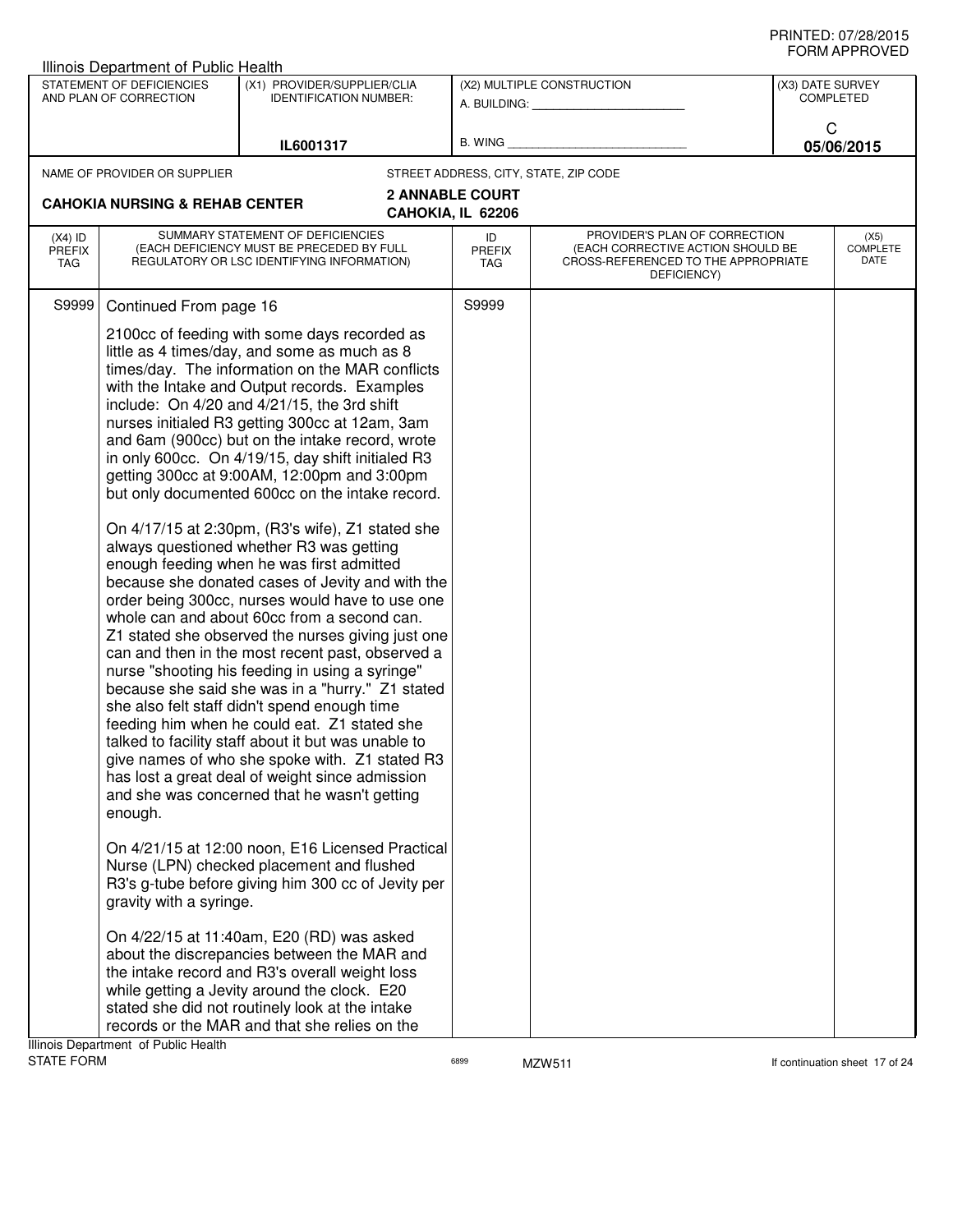|                                   | Illinois Department of Public Health                                    |                                                                                                                                                                                                                                                                                                                                                                                                                                                                                                                                                                                                                                                                                                                                                                                                                                                                                                                                                                                                                                                                                                                                                                                                                                                                                                                                                                                                                                                                                                                                                                                                                                                                                                                  |                                             |                                                                                                                          |                  | ◡੶┉┌┅ ┌ ┌ ┌ ∪ ∪ ∟◡              |
|-----------------------------------|-------------------------------------------------------------------------|------------------------------------------------------------------------------------------------------------------------------------------------------------------------------------------------------------------------------------------------------------------------------------------------------------------------------------------------------------------------------------------------------------------------------------------------------------------------------------------------------------------------------------------------------------------------------------------------------------------------------------------------------------------------------------------------------------------------------------------------------------------------------------------------------------------------------------------------------------------------------------------------------------------------------------------------------------------------------------------------------------------------------------------------------------------------------------------------------------------------------------------------------------------------------------------------------------------------------------------------------------------------------------------------------------------------------------------------------------------------------------------------------------------------------------------------------------------------------------------------------------------------------------------------------------------------------------------------------------------------------------------------------------------------------------------------------------------|---------------------------------------------|--------------------------------------------------------------------------------------------------------------------------|------------------|---------------------------------|
|                                   | STATEMENT OF DEFICIENCIES<br>AND PLAN OF CORRECTION                     | (X1) PROVIDER/SUPPLIER/CLIA<br><b>IDENTIFICATION NUMBER:</b>                                                                                                                                                                                                                                                                                                                                                                                                                                                                                                                                                                                                                                                                                                                                                                                                                                                                                                                                                                                                                                                                                                                                                                                                                                                                                                                                                                                                                                                                                                                                                                                                                                                     |                                             | (X2) MULTIPLE CONSTRUCTION<br>A. BUILDING: A. BUILDING:                                                                  | (X3) DATE SURVEY | <b>COMPLETED</b>                |
|                                   |                                                                         | IL6001317                                                                                                                                                                                                                                                                                                                                                                                                                                                                                                                                                                                                                                                                                                                                                                                                                                                                                                                                                                                                                                                                                                                                                                                                                                                                                                                                                                                                                                                                                                                                                                                                                                                                                                        |                                             | B. WING <b>Example 20</b>                                                                                                | C                | 05/06/2015                      |
|                                   | NAME OF PROVIDER OR SUPPLIER                                            |                                                                                                                                                                                                                                                                                                                                                                                                                                                                                                                                                                                                                                                                                                                                                                                                                                                                                                                                                                                                                                                                                                                                                                                                                                                                                                                                                                                                                                                                                                                                                                                                                                                                                                                  |                                             | STREET ADDRESS, CITY, STATE, ZIP CODE                                                                                    |                  |                                 |
|                                   | <b>CAHOKIA NURSING &amp; REHAB CENTER</b>                               |                                                                                                                                                                                                                                                                                                                                                                                                                                                                                                                                                                                                                                                                                                                                                                                                                                                                                                                                                                                                                                                                                                                                                                                                                                                                                                                                                                                                                                                                                                                                                                                                                                                                                                                  | <b>2 ANNABLE COURT</b><br>CAHOKIA, IL 62206 |                                                                                                                          |                  |                                 |
| $(X4)$ ID<br><b>PREFIX</b><br>TAG |                                                                         | SUMMARY STATEMENT OF DEFICIENCIES<br>(EACH DEFICIENCY MUST BE PRECEDED BY FULL<br>REGULATORY OR LSC IDENTIFYING INFORMATION)                                                                                                                                                                                                                                                                                                                                                                                                                                                                                                                                                                                                                                                                                                                                                                                                                                                                                                                                                                                                                                                                                                                                                                                                                                                                                                                                                                                                                                                                                                                                                                                     | ID<br><b>PREFIX</b><br>TAG                  | PROVIDER'S PLAN OF CORRECTION<br>(EACH CORRECTIVE ACTION SHOULD BE<br>CROSS-REFERENCED TO THE APPROPRIATE<br>DEFICIENCY) |                  | (X5)<br><b>COMPLETE</b><br>DATE |
| S9999                             | Continued From page 17                                                  |                                                                                                                                                                                                                                                                                                                                                                                                                                                                                                                                                                                                                                                                                                                                                                                                                                                                                                                                                                                                                                                                                                                                                                                                                                                                                                                                                                                                                                                                                                                                                                                                                                                                                                                  | S9999                                       |                                                                                                                          |                  |                                 |
|                                   | and have cognitive impairment.<br>approximately 460cc/shift.<br>pounds. | charge nurse to tell her about residents. E20<br>stated the order for 300cc when awake was not<br>her order but agreed that it leaves some question<br>as to whether or not he's getting what he needs<br>daily in his tube feeding. E20 stated she also<br>does not routinely observed residents eating or<br>tube feedings but evaluates the resident monthly<br>and is called all the time with questions.<br>3. The Admission Record identifies R12 as<br>admitted to the facility on 9/30/13 with diagnoses<br>of Pneumonia, Respiratory Failure, Pleural<br>effusions, and Right sided Cerebral Vascular<br>Accident in part. The MDS documents R12 to be<br>dependent on staff for all activities of daily living<br>The April 2015, Physician's Order Sheet, POS,<br>includes an order for a puree diet, honey thick<br>fluids at noon meal only - NPO (nothing by<br>mouth) otherwise and Jevity 1.2 @ (at) 60cc/hour<br>for 23 hours continuous, flush with 150cc of water<br>every 4 hours, 30cc with medications. The 23<br>hour total amount for Jevity should be 1380cc or<br>R12's weight record documents her weights as<br>4/3/15 - 134 pounds and on 4/14/15 as - 131<br>On 4/17/15 at 8:05am, R12 was in bed, slouched<br>down with her tube feeding running at 60cc/hour<br>per pump. The 1000cc bottle of Jevity 1.2 had<br>675cc left in it and was labeled as being hung on<br>4/16/15 at 2200 (10pm) which is approximately<br>10 hours. The bottle of 1000cc had 675cc left in it<br>at 8:05am. Calculating the feeding at 60cc an<br>hour for 10 hours results in 600cc should have<br>infused. R12's feeding showed a deficit of 275cc,<br>that R10 did not receive for the 10 hours. |                                             |                                                                                                                          |                  |                                 |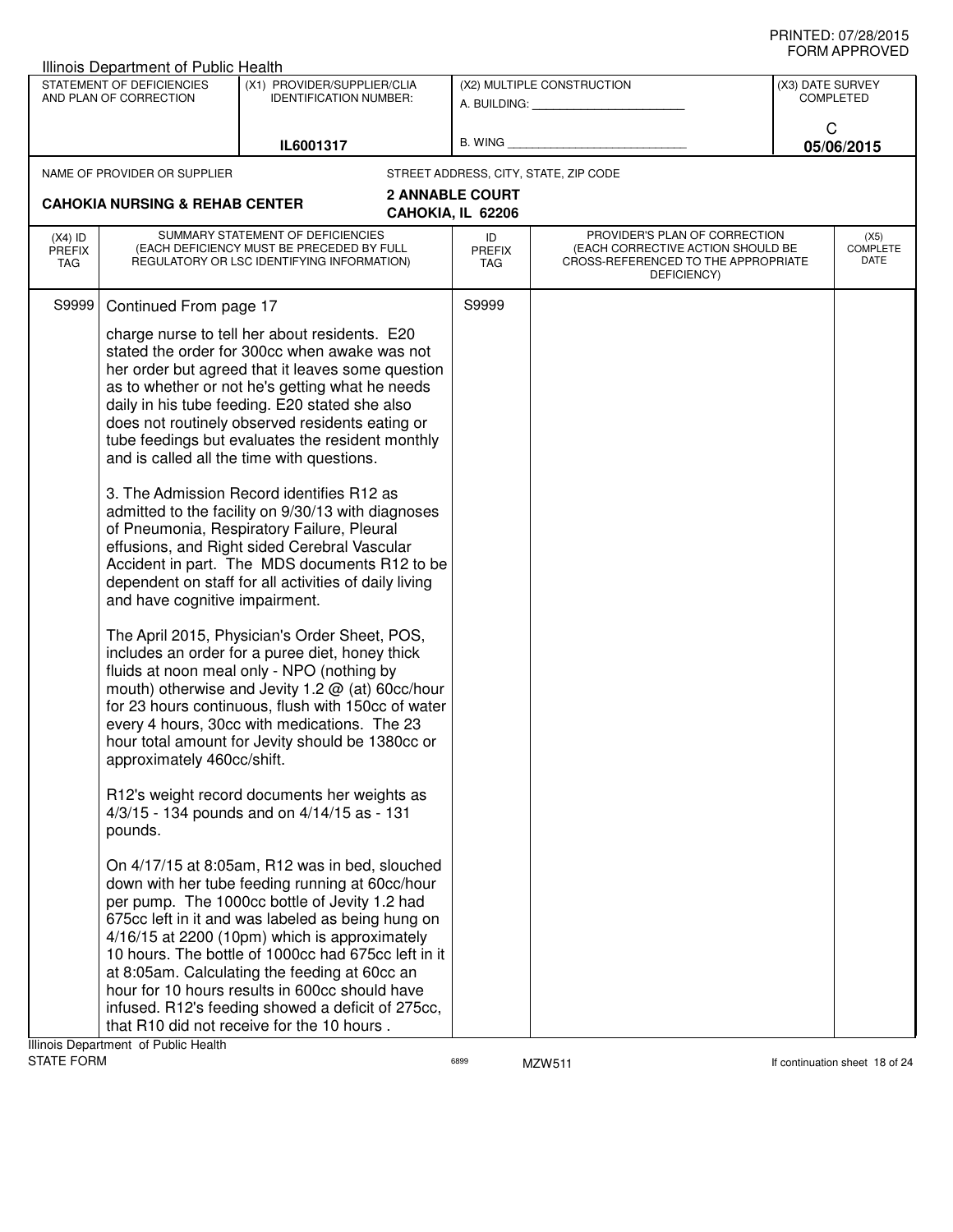|                                   | Illinois Department of Public Health                                                |                                                                                                                                                                                                                                                                                                                                                                                                                                                                                                                                                                                                                                                                                                                                                                                                                                                                                                                                                                                                                                                                                                                                                                                                                                                                                                                                                                                                                                                                                                                                                                                                                                                                                                                                                                                 |                                                                 |                                                                                                                          |                  | ◡੶┉灬┌┅ ・・・∪ ▼ 느◡                |
|-----------------------------------|-------------------------------------------------------------------------------------|---------------------------------------------------------------------------------------------------------------------------------------------------------------------------------------------------------------------------------------------------------------------------------------------------------------------------------------------------------------------------------------------------------------------------------------------------------------------------------------------------------------------------------------------------------------------------------------------------------------------------------------------------------------------------------------------------------------------------------------------------------------------------------------------------------------------------------------------------------------------------------------------------------------------------------------------------------------------------------------------------------------------------------------------------------------------------------------------------------------------------------------------------------------------------------------------------------------------------------------------------------------------------------------------------------------------------------------------------------------------------------------------------------------------------------------------------------------------------------------------------------------------------------------------------------------------------------------------------------------------------------------------------------------------------------------------------------------------------------------------------------------------------------|-----------------------------------------------------------------|--------------------------------------------------------------------------------------------------------------------------|------------------|---------------------------------|
|                                   | STATEMENT OF DEFICIENCIES<br>AND PLAN OF CORRECTION                                 | (X1) PROVIDER/SUPPLIER/CLIA<br><b>IDENTIFICATION NUMBER:</b>                                                                                                                                                                                                                                                                                                                                                                                                                                                                                                                                                                                                                                                                                                                                                                                                                                                                                                                                                                                                                                                                                                                                                                                                                                                                                                                                                                                                                                                                                                                                                                                                                                                                                                                    |                                                                 | (X2) MULTIPLE CONSTRUCTION<br>A. BUILDING: A. BUILDING:                                                                  | (X3) DATE SURVEY | <b>COMPLETED</b>                |
|                                   |                                                                                     | IL6001317                                                                                                                                                                                                                                                                                                                                                                                                                                                                                                                                                                                                                                                                                                                                                                                                                                                                                                                                                                                                                                                                                                                                                                                                                                                                                                                                                                                                                                                                                                                                                                                                                                                                                                                                                                       |                                                                 | B. WING <b>Example 2008</b>                                                                                              | C                | 05/06/2015                      |
|                                   | NAME OF PROVIDER OR SUPPLIER<br><b>CAHOKIA NURSING &amp; REHAB CENTER</b>           |                                                                                                                                                                                                                                                                                                                                                                                                                                                                                                                                                                                                                                                                                                                                                                                                                                                                                                                                                                                                                                                                                                                                                                                                                                                                                                                                                                                                                                                                                                                                                                                                                                                                                                                                                                                 | STREET ADDRESS, CITY, STATE, ZIP CODE<br><b>2 ANNABLE COURT</b> |                                                                                                                          |                  |                                 |
|                                   |                                                                                     |                                                                                                                                                                                                                                                                                                                                                                                                                                                                                                                                                                                                                                                                                                                                                                                                                                                                                                                                                                                                                                                                                                                                                                                                                                                                                                                                                                                                                                                                                                                                                                                                                                                                                                                                                                                 | CAHOKIA, IL 62206                                               |                                                                                                                          |                  |                                 |
| $(X4)$ ID<br><b>PREFIX</b><br>TAG |                                                                                     | SUMMARY STATEMENT OF DEFICIENCIES<br>(EACH DEFICIENCY MUST BE PRECEDED BY FULL<br>REGULATORY OR LSC IDENTIFYING INFORMATION)                                                                                                                                                                                                                                                                                                                                                                                                                                                                                                                                                                                                                                                                                                                                                                                                                                                                                                                                                                                                                                                                                                                                                                                                                                                                                                                                                                                                                                                                                                                                                                                                                                                    | ID<br><b>PREFIX</b><br>TAG                                      | PROVIDER'S PLAN OF CORRECTION<br>(EACH CORRECTIVE ACTION SHOULD BE<br>CROSS-REFERENCED TO THE APPROPRIATE<br>DEFICIENCY) |                  | (X5)<br><b>COMPLETE</b><br>DATE |
| S9999                             | Continued From page 18                                                              |                                                                                                                                                                                                                                                                                                                                                                                                                                                                                                                                                                                                                                                                                                                                                                                                                                                                                                                                                                                                                                                                                                                                                                                                                                                                                                                                                                                                                                                                                                                                                                                                                                                                                                                                                                                 | S9999                                                           |                                                                                                                          |                  |                                 |
|                                   | of 1480cc/day.<br>weight loss is occurring.<br>Illinois Department of Public Health | On 4/21/15, at 4:00pm, R12's tube feeding was<br>running at 60cc/hour per pump. The 1000cc<br>bottle of Jevity 1.2 had 400cc left in it and was<br>labeled as being hung at 1:30am on 4/21.<br>Calculating 14.5 hours times 60cc equals 870cc.<br>R12's feeding was again 270cc less than should<br>have infused since the time the bottle was hung.<br>The Intake and Output Sheets from 4/16/15 have<br>3rd shift documenting 293cc, daily shift 582cc<br>and no amount documented for 2nd shift (a total<br>of 875cc for day). On 4/17/15, 3rd shift recorded<br>617cc/shift, day shift 330cc/shift and nothing<br>recorded for 2nd shift (at total of 947cc for day).<br>On 4/18/15, only day shift documented 854cc for<br>24 hours. On 4/19/15 only 3rd shift documented<br>483cc (no other for day). On 4/20/15, 3rd shift<br>recorded 580cc and day shift - 321cc with nothing<br>recorded on 2nd (a total of 901 for day). On<br>4/21/15, the nurses have documented an intake<br>of 305cc/night shift and 405cc per day shift and<br>again, none recorded for 2nd shift (a total of<br>710cc). All of the above days documentation<br>indicated R12 failed to meet her required intake<br>On 4/22/15 at 8:15am, E30, (Corporate Nurse)<br>stated the facility had identified an issue with tube<br>feedings and weight loss and had been working<br>on it recently the past couple months. E30 agreed<br>that nurses should be aware of what feeding<br>amount is to be given during their shift and a 24<br>hour amount should be calculated especially if<br>The Facility's Policies, Standards, Protocols, and<br>Procedures Manual Enteral Feeding Delivery<br>Policy dated 12/06/12, documents; "Adequate<br>nutritional support through enteral feeding will be |                                                                 |                                                                                                                          |                  |                                 |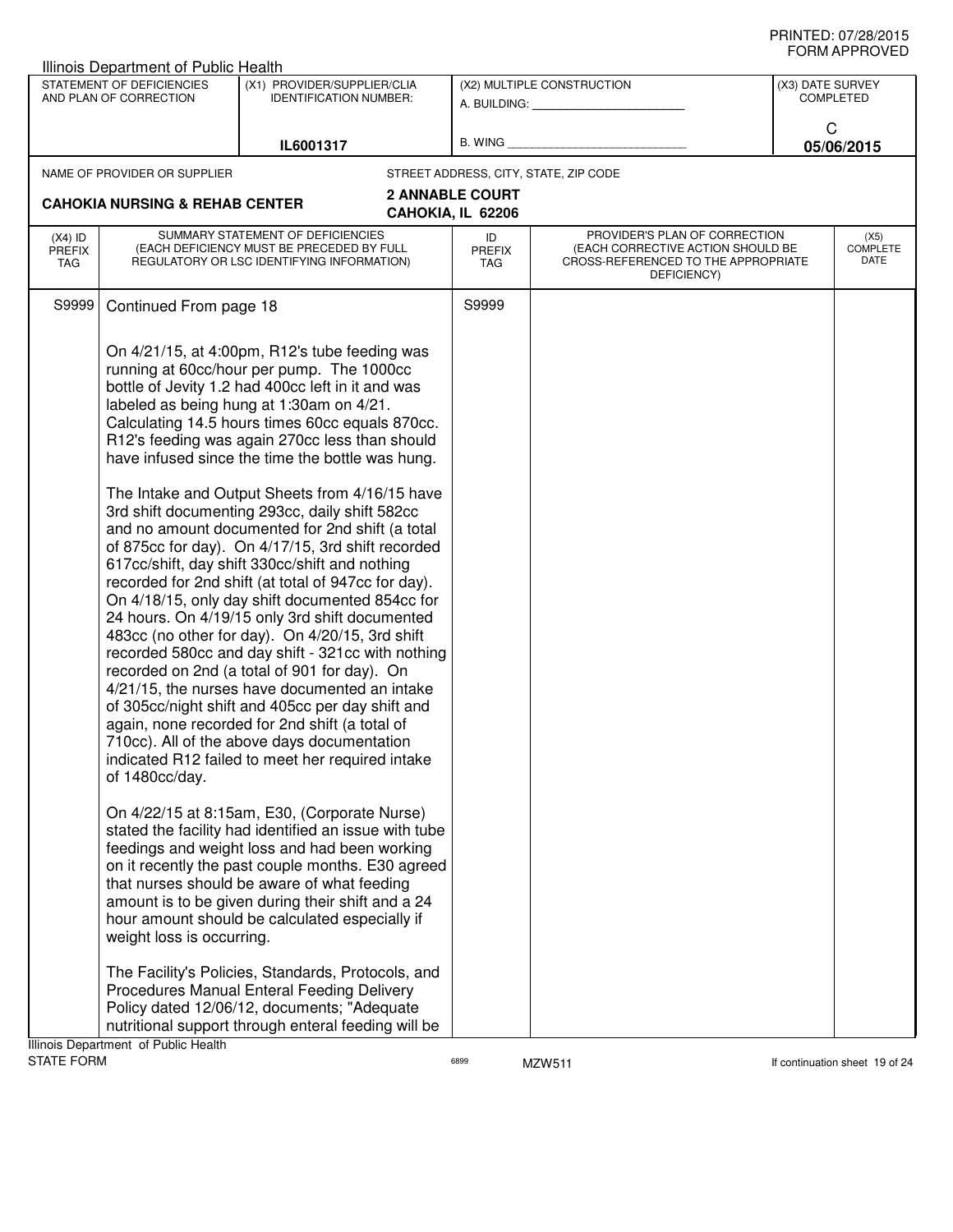|                                          | Illinois Department of Public Health                |                                                                                                                                                                                                                                                                                                                                                                                                                                                                                                                                                                                                                                                                                                                                                                                                                                                                                                                                                                                                                                                                                                                                                                                                                                                                                                                                                                                                                                                                                                                                                                                                                                                                                                                                                                                                            |                            |                                                                                                                          |                  | <b>JI UVI AI I I IV</b> V L D   |
|------------------------------------------|-----------------------------------------------------|------------------------------------------------------------------------------------------------------------------------------------------------------------------------------------------------------------------------------------------------------------------------------------------------------------------------------------------------------------------------------------------------------------------------------------------------------------------------------------------------------------------------------------------------------------------------------------------------------------------------------------------------------------------------------------------------------------------------------------------------------------------------------------------------------------------------------------------------------------------------------------------------------------------------------------------------------------------------------------------------------------------------------------------------------------------------------------------------------------------------------------------------------------------------------------------------------------------------------------------------------------------------------------------------------------------------------------------------------------------------------------------------------------------------------------------------------------------------------------------------------------------------------------------------------------------------------------------------------------------------------------------------------------------------------------------------------------------------------------------------------------------------------------------------------------|----------------------------|--------------------------------------------------------------------------------------------------------------------------|------------------|---------------------------------|
|                                          | STATEMENT OF DEFICIENCIES<br>AND PLAN OF CORRECTION | (X1) PROVIDER/SUPPLIER/CLIA<br><b>IDENTIFICATION NUMBER:</b>                                                                                                                                                                                                                                                                                                                                                                                                                                                                                                                                                                                                                                                                                                                                                                                                                                                                                                                                                                                                                                                                                                                                                                                                                                                                                                                                                                                                                                                                                                                                                                                                                                                                                                                                               |                            | (X2) MULTIPLE CONSTRUCTION<br>A. BUILDING: A. BUILDING:                                                                  | (X3) DATE SURVEY | <b>COMPLETED</b>                |
|                                          |                                                     | IL6001317                                                                                                                                                                                                                                                                                                                                                                                                                                                                                                                                                                                                                                                                                                                                                                                                                                                                                                                                                                                                                                                                                                                                                                                                                                                                                                                                                                                                                                                                                                                                                                                                                                                                                                                                                                                                  |                            | B. WING <b>Example 2008</b>                                                                                              | C                | 05/06/2015                      |
|                                          | NAME OF PROVIDER OR SUPPLIER                        |                                                                                                                                                                                                                                                                                                                                                                                                                                                                                                                                                                                                                                                                                                                                                                                                                                                                                                                                                                                                                                                                                                                                                                                                                                                                                                                                                                                                                                                                                                                                                                                                                                                                                                                                                                                                            |                            | STREET ADDRESS, CITY, STATE, ZIP CODE                                                                                    |                  |                                 |
|                                          | <b>CAHOKIA NURSING &amp; REHAB CENTER</b>           |                                                                                                                                                                                                                                                                                                                                                                                                                                                                                                                                                                                                                                                                                                                                                                                                                                                                                                                                                                                                                                                                                                                                                                                                                                                                                                                                                                                                                                                                                                                                                                                                                                                                                                                                                                                                            | <b>2 ANNABLE COURT</b>     |                                                                                                                          |                  |                                 |
|                                          |                                                     |                                                                                                                                                                                                                                                                                                                                                                                                                                                                                                                                                                                                                                                                                                                                                                                                                                                                                                                                                                                                                                                                                                                                                                                                                                                                                                                                                                                                                                                                                                                                                                                                                                                                                                                                                                                                            | CAHOKIA, IL 62206          |                                                                                                                          |                  |                                 |
| $(X4)$ ID<br><b>PREFIX</b><br><b>TAG</b> |                                                     | SUMMARY STATEMENT OF DEFICIENCIES<br>(EACH DEFICIENCY MUST BE PRECEDED BY FULL<br>REGULATORY OR LSC IDENTIFYING INFORMATION)                                                                                                                                                                                                                                                                                                                                                                                                                                                                                                                                                                                                                                                                                                                                                                                                                                                                                                                                                                                                                                                                                                                                                                                                                                                                                                                                                                                                                                                                                                                                                                                                                                                                               | ID<br><b>PREFIX</b><br>TAG | PROVIDER'S PLAN OF CORRECTION<br>(EACH CORRECTIVE ACTION SHOULD BE<br>CROSS-REFERENCED TO THE APPROPRIATE<br>DEFICIENCY) |                  | (X5)<br><b>COMPLETE</b><br>DATE |
| S9999                                    | Continued From page 19                              |                                                                                                                                                                                                                                                                                                                                                                                                                                                                                                                                                                                                                                                                                                                                                                                                                                                                                                                                                                                                                                                                                                                                                                                                                                                                                                                                                                                                                                                                                                                                                                                                                                                                                                                                                                                                            | S9999                      |                                                                                                                          |                  |                                 |
|                                          | function"<br>tube as ordered by physician.          | provided to residents that are unable to meet their<br>dietary needs through the oral intake of food.<br>Enteral feedings will be administered in a manner<br>that promotes resident dignity, safety and<br>Policy Guidelines and Interpretation #2, A<br>physicians's order specifying type of solution, rate<br>and frequency is required. #4, The nurse will<br>confirm that there are appropriate, by mouth (PO)<br>or nothing by mouth (NPO), orders for all<br>residents with tube feedings. The decision to<br>allow or disallow PO will be made in conjunction<br>with the physician, Registered Dietitian and the<br>Speech Therapist, as appropriate, given resident<br>diagnosis and status. #8, The following procedure<br>is contraindicated if the resident's tube is<br>obstructed, improperly positioned, the resident is<br>vomiting, bowel sound are absent, or if the<br>resident appears to be in respiratory distress.<br>Procedures / Pump #4, Monitor resident for signs<br>and symptoms of aspiration and/or feeding<br>intolerance." #5, On the formula label document<br>resident's name, date and time formula was<br>hung/administered, formula type, if using a<br>feeding bag, and rate/amount to be infused and<br>initials of person performing procedure. #6, Flush<br>4. R10's Admission Sheet documents diagnoses<br>in part of : History of Urinary Tract Infections,<br>Hematuria, Encephalopathy, Vascular Accident<br>with Aphasia, and Adult Feeding Disorder.<br>R10's Care Plan, dated 2/9/15, documents a<br>Problem of "at risk or altered nutrition and<br>dehydration, related to a diagnosis of Aphasia."<br>Approaches / Interventions, in part, included:<br>"Tube feeding as ordered, Monitor for signs and<br>symptoms of aspiration or choking, notify |                            |                                                                                                                          |                  |                                 |
| <b>STATE FORM</b>                        | Illinois Department of Public Health                |                                                                                                                                                                                                                                                                                                                                                                                                                                                                                                                                                                                                                                                                                                                                                                                                                                                                                                                                                                                                                                                                                                                                                                                                                                                                                                                                                                                                                                                                                                                                                                                                                                                                                                                                                                                                            | 6899                       | MZW511                                                                                                                   |                  | If continuation sheet 20 of 24  |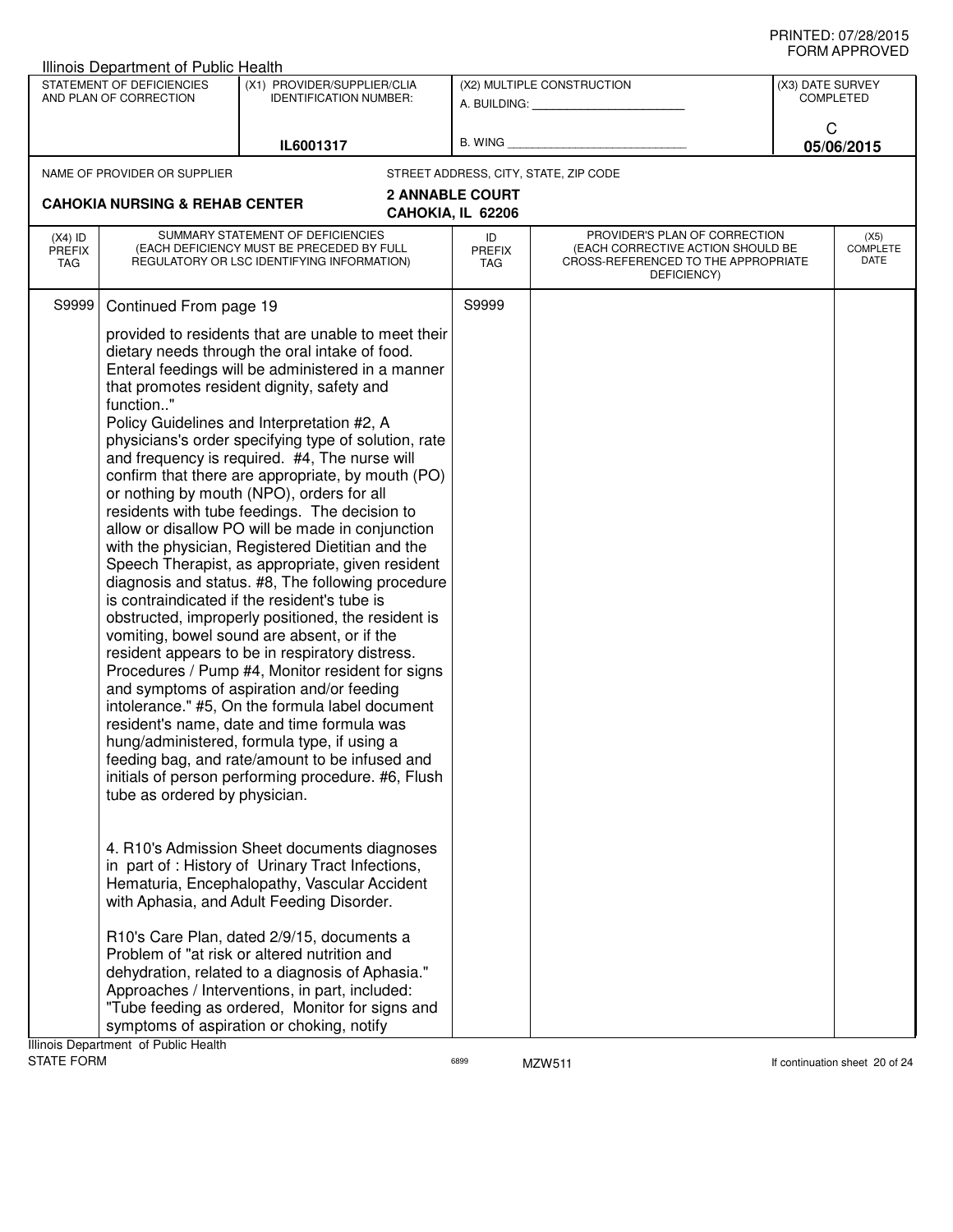| STATEMENT OF DEFICIENCIES<br>(X1) PROVIDER/SUPPLIER/CLIA<br>(X2) MULTIPLE CONSTRUCTION<br>(X3) DATE SURVEY<br>AND PLAN OF CORRECTION<br><b>IDENTIFICATION NUMBER:</b><br><b>COMPLETED</b><br>A. BUILDING: ________________<br>C<br>B. WING <b>Example 2008</b><br>IL6001317<br>05/06/2015<br>STREET ADDRESS, CITY, STATE, ZIP CODE<br>NAME OF PROVIDER OR SUPPLIER<br><b>2 ANNABLE COURT</b><br><b>CAHOKIA NURSING &amp; REHAB CENTER</b><br>CAHOKIA, IL 62206<br>SUMMARY STATEMENT OF DEFICIENCIES<br>PROVIDER'S PLAN OF CORRECTION<br>$(X4)$ ID<br>ID<br>(X5)<br>COMPLETE<br>(EACH DEFICIENCY MUST BE PRECEDED BY FULL<br>(EACH CORRECTIVE ACTION SHOULD BE<br><b>PREFIX</b><br><b>PREFIX</b><br>DATE<br>CROSS-REFERENCED TO THE APPROPRIATE<br>REGULATORY OR LSC IDENTIFYING INFORMATION)<br>TAG<br>TAG<br>DEFICIENCY)<br>Continued From page 20<br>S9999<br>S9999<br>Nurse/MD stat. Diet as ordered, Water flushes,<br>monitor for signs of dehydration, R10 is at risk for<br>nutrition and dehydration diagnosis aphasia as<br>evidenced by the use of feeding tube to have<br>nutritional needs met." Monitor for incontinence<br>frequently. Monitor and document bowel<br>movements (BM), report diarrhea, constipation or<br>no BM in 3 days. G-Tube Flushes and care as<br>ordered. Diet as ordered water flushes.<br>R10's Physician Order Sheet, dated 3/27/15,<br>documents an order for "Glucerna 1.2 at 50 cubic<br>centimeters (cc) per hour for 23 hours<br>continuously, via infusion kit and pump with IV<br>(intravenous) Pole. Flush PEG (Percutaneous<br>Endoscopic Gastrostomy) tube with 150 cc's Q-4<br>hours (every) via enteral syringe. Flush 150 cc<br>every 4 hours (with water)."<br>From 3/27/15 through 4/7/15 the Interdisciplinary<br>Progress notes indicate R10 received Glucerna<br>1.2 at 50cc/hr X 23 hours. However, on 4/8/15<br>the nurses notes document G-tube patent | Illinois Department of Public Health  |                                                                                                                                                                                                                                                                                                                                                                                                                                                                                                                                                                  |  |  |
|---------------------------------------------------------------------------------------------------------------------------------------------------------------------------------------------------------------------------------------------------------------------------------------------------------------------------------------------------------------------------------------------------------------------------------------------------------------------------------------------------------------------------------------------------------------------------------------------------------------------------------------------------------------------------------------------------------------------------------------------------------------------------------------------------------------------------------------------------------------------------------------------------------------------------------------------------------------------------------------------------------------------------------------------------------------------------------------------------------------------------------------------------------------------------------------------------------------------------------------------------------------------------------------------------------------------------------------------------------------------------------------------------------------------------------------------------------------------------------------------------------------------------------------------------------------------------------------------------------------------------------------------------------------------------------------------------------------------------------------------------------------------------------------------------------------------------------------------------------------------------------------------------------------------|---------------------------------------|------------------------------------------------------------------------------------------------------------------------------------------------------------------------------------------------------------------------------------------------------------------------------------------------------------------------------------------------------------------------------------------------------------------------------------------------------------------------------------------------------------------------------------------------------------------|--|--|
|                                                                                                                                                                                                                                                                                                                                                                                                                                                                                                                                                                                                                                                                                                                                                                                                                                                                                                                                                                                                                                                                                                                                                                                                                                                                                                                                                                                                                                                                                                                                                                                                                                                                                                                                                                                                                                                                                                                     |                                       |                                                                                                                                                                                                                                                                                                                                                                                                                                                                                                                                                                  |  |  |
|                                                                                                                                                                                                                                                                                                                                                                                                                                                                                                                                                                                                                                                                                                                                                                                                                                                                                                                                                                                                                                                                                                                                                                                                                                                                                                                                                                                                                                                                                                                                                                                                                                                                                                                                                                                                                                                                                                                     |                                       |                                                                                                                                                                                                                                                                                                                                                                                                                                                                                                                                                                  |  |  |
|                                                                                                                                                                                                                                                                                                                                                                                                                                                                                                                                                                                                                                                                                                                                                                                                                                                                                                                                                                                                                                                                                                                                                                                                                                                                                                                                                                                                                                                                                                                                                                                                                                                                                                                                                                                                                                                                                                                     |                                       |                                                                                                                                                                                                                                                                                                                                                                                                                                                                                                                                                                  |  |  |
|                                                                                                                                                                                                                                                                                                                                                                                                                                                                                                                                                                                                                                                                                                                                                                                                                                                                                                                                                                                                                                                                                                                                                                                                                                                                                                                                                                                                                                                                                                                                                                                                                                                                                                                                                                                                                                                                                                                     |                                       |                                                                                                                                                                                                                                                                                                                                                                                                                                                                                                                                                                  |  |  |
|                                                                                                                                                                                                                                                                                                                                                                                                                                                                                                                                                                                                                                                                                                                                                                                                                                                                                                                                                                                                                                                                                                                                                                                                                                                                                                                                                                                                                                                                                                                                                                                                                                                                                                                                                                                                                                                                                                                     |                                       |                                                                                                                                                                                                                                                                                                                                                                                                                                                                                                                                                                  |  |  |
|                                                                                                                                                                                                                                                                                                                                                                                                                                                                                                                                                                                                                                                                                                                                                                                                                                                                                                                                                                                                                                                                                                                                                                                                                                                                                                                                                                                                                                                                                                                                                                                                                                                                                                                                                                                                                                                                                                                     |                                       |                                                                                                                                                                                                                                                                                                                                                                                                                                                                                                                                                                  |  |  |
|                                                                                                                                                                                                                                                                                                                                                                                                                                                                                                                                                                                                                                                                                                                                                                                                                                                                                                                                                                                                                                                                                                                                                                                                                                                                                                                                                                                                                                                                                                                                                                                                                                                                                                                                                                                                                                                                                                                     | Output record from 4/1/15 to 4/16/15, | of feeding. Review of R10's Fluid Intake and<br>documented multiple inconsistencies in the<br>amount of G-tube feeding R10 was given.<br>Nursing staff failed to calculate and document the<br>24 hour total intake for R10 during this time.<br>R10's intake per shift was totaled by the surveyor<br>and found for 24 hours the following amounts<br>infused: 4/1/15 - 1236cc, 4/3/15 -790cc, 4/4/15 -<br>1390cc, 4/5/15 - 1662cc, 4/7/15 - 960cc, 4/9/15 -<br>1511cc, 4/10/15 - 1632cc, 4/11/15 - 1660cc,<br>4/12/15 - 1700cc, 4/14/15 - 904cc, and 4/15/15 - |  |  |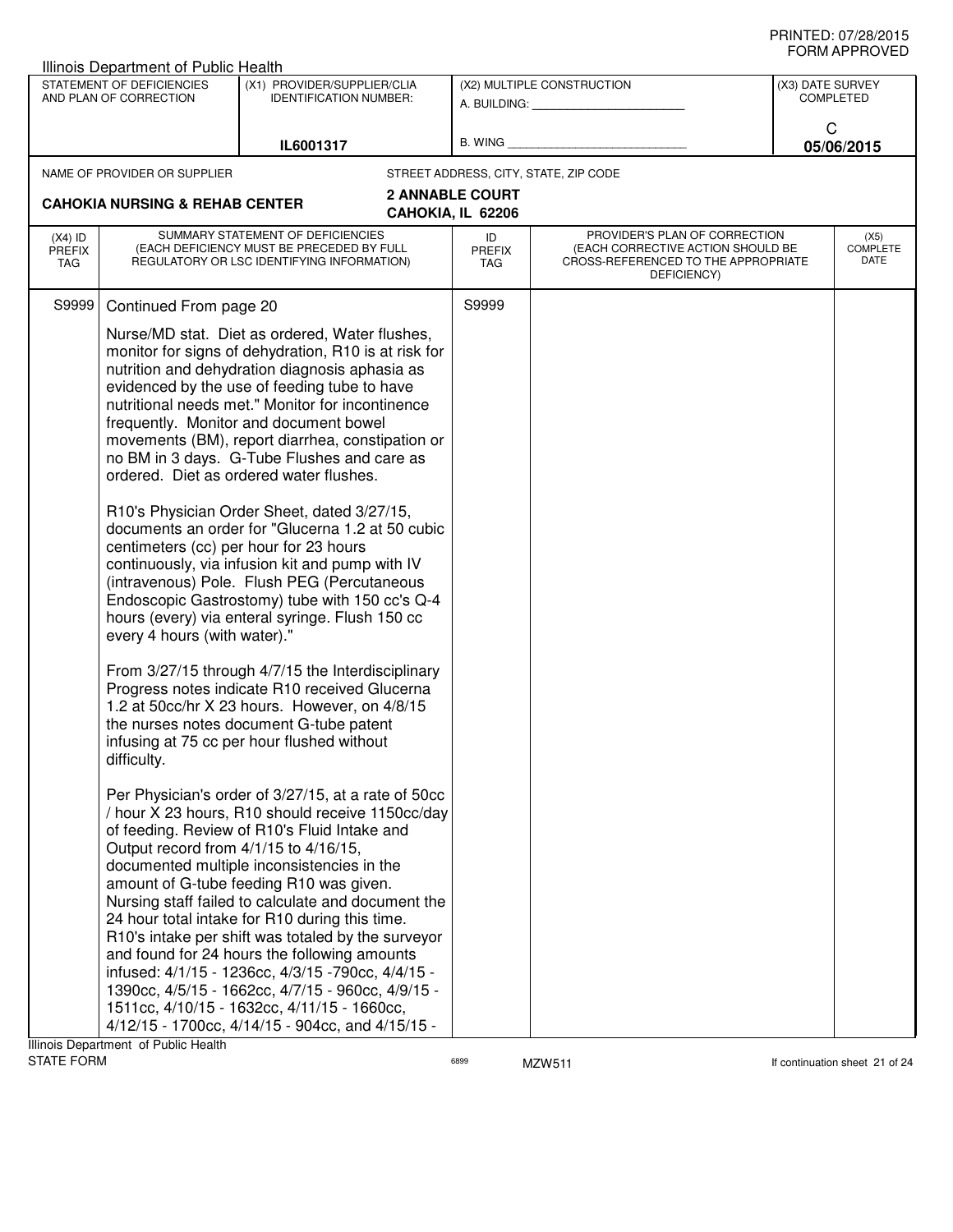| Illinois Department of Public Health                                                                                                                                                                                                                                                                                                                                                                                                                                                                                                                                                                                                                                                                                                                                                                                                                                                                                                                                                                                                                                                                                                                                                                                                                                                                                                                                                                                                                                                                                                                                                                                                                                                                                                                                                                                |                                                              |                                             |                                                                                                                          |                  |                                 |
|---------------------------------------------------------------------------------------------------------------------------------------------------------------------------------------------------------------------------------------------------------------------------------------------------------------------------------------------------------------------------------------------------------------------------------------------------------------------------------------------------------------------------------------------------------------------------------------------------------------------------------------------------------------------------------------------------------------------------------------------------------------------------------------------------------------------------------------------------------------------------------------------------------------------------------------------------------------------------------------------------------------------------------------------------------------------------------------------------------------------------------------------------------------------------------------------------------------------------------------------------------------------------------------------------------------------------------------------------------------------------------------------------------------------------------------------------------------------------------------------------------------------------------------------------------------------------------------------------------------------------------------------------------------------------------------------------------------------------------------------------------------------------------------------------------------------|--------------------------------------------------------------|---------------------------------------------|--------------------------------------------------------------------------------------------------------------------------|------------------|---------------------------------|
| STATEMENT OF DEFICIENCIES<br>AND PLAN OF CORRECTION                                                                                                                                                                                                                                                                                                                                                                                                                                                                                                                                                                                                                                                                                                                                                                                                                                                                                                                                                                                                                                                                                                                                                                                                                                                                                                                                                                                                                                                                                                                                                                                                                                                                                                                                                                 | (X1) PROVIDER/SUPPLIER/CLIA<br><b>IDENTIFICATION NUMBER:</b> |                                             | (X2) MULTIPLE CONSTRUCTION                                                                                               | (X3) DATE SURVEY | <b>COMPLETED</b>                |
| IL6001317                                                                                                                                                                                                                                                                                                                                                                                                                                                                                                                                                                                                                                                                                                                                                                                                                                                                                                                                                                                                                                                                                                                                                                                                                                                                                                                                                                                                                                                                                                                                                                                                                                                                                                                                                                                                           |                                                              |                                             | B. WING <b>Example 2008</b>                                                                                              | C                | 05/06/2015                      |
| NAME OF PROVIDER OR SUPPLIER                                                                                                                                                                                                                                                                                                                                                                                                                                                                                                                                                                                                                                                                                                                                                                                                                                                                                                                                                                                                                                                                                                                                                                                                                                                                                                                                                                                                                                                                                                                                                                                                                                                                                                                                                                                        |                                                              |                                             | STREET ADDRESS, CITY, STATE, ZIP CODE                                                                                    |                  |                                 |
| <b>CAHOKIA NURSING &amp; REHAB CENTER</b>                                                                                                                                                                                                                                                                                                                                                                                                                                                                                                                                                                                                                                                                                                                                                                                                                                                                                                                                                                                                                                                                                                                                                                                                                                                                                                                                                                                                                                                                                                                                                                                                                                                                                                                                                                           |                                                              | <b>2 ANNABLE COURT</b><br>CAHOKIA, IL 62206 |                                                                                                                          |                  |                                 |
| SUMMARY STATEMENT OF DEFICIENCIES<br>$(X4)$ ID<br>(EACH DEFICIENCY MUST BE PRECEDED BY FULL<br><b>PREFIX</b><br>REGULATORY OR LSC IDENTIFYING INFORMATION)<br>TAG                                                                                                                                                                                                                                                                                                                                                                                                                                                                                                                                                                                                                                                                                                                                                                                                                                                                                                                                                                                                                                                                                                                                                                                                                                                                                                                                                                                                                                                                                                                                                                                                                                                   |                                                              | ID<br><b>PREFIX</b><br>TAG                  | PROVIDER'S PLAN OF CORRECTION<br>(EACH CORRECTIVE ACTION SHOULD BE<br>CROSS-REFERENCED TO THE APPROPRIATE<br>DEFICIENCY) |                  | (X5)<br><b>COMPLETE</b><br>DATE |
| Continued From page 21<br>S9999<br>1872cc.<br>On 4/2/15, 4/6/15, 4/8/15, and 4/13/15, no<br>amounts were recorded. During this time for three<br>days R10 received 200cc to 400cc less feeding<br>than required. And the rest of the days received<br>between 100cc and 900cc more per day than<br>ordered by the physician. No information was<br>given for these discrepancies in R10's intake.<br>On 4/16/2015, during multiple observations from<br>11:04 AM through 1:30 PM, R10 was observed<br>lying crumpled down in her bed and moaning off<br>and on. Throughout this time R10 had dried<br>green pasty material, which appeared to be<br>vomitus, crusted around her mouth, down her<br>chin and neck, and on the front of R10's gown.<br>The green vomitus was on her bed linens,<br>extending from R10's shoulder to her hip. R10<br>smelled strongly of feces.<br>On 4/16/15, at 1:30 PM, a 1000 cubic centimeter<br>(cc) bottle of Glucerna 1.2 was attached to R10's<br>feeding tube. The bottle was labeled "4/16/15,<br>2:30 AM, amount $5$ (?)." R10's tube feeding<br>pump was turned off from 1:30 PM until 5:05 PM<br>with 850 cc remained in the bottle. Calculation of<br>the flow rate from time of hanging at 2:30 AM to<br>5:05 PM, indicates there should have only been<br>275 cc's remaining in the bottle (not 850cc).<br>On 4/16/15 at 5:05 PM, E18, Licensed Practical<br>Nurse (LPN), stated "she checked for R10's tube<br>feeding order on the current monthly Medication<br>Administration Record (MAR) dated 4/2015 which<br>documents "Glucerna 1.2 at 75 cc's per hour from<br>7:00 PM to 7:00 AM ." (order is inconsistent with<br>current MD order of 50cc/hour for 23 hours.) E18<br>stated she then turned on R10's tube feeding<br>pump at a rate of 75 cc's per hour. |                                                              | S9999                                       |                                                                                                                          |                  |                                 |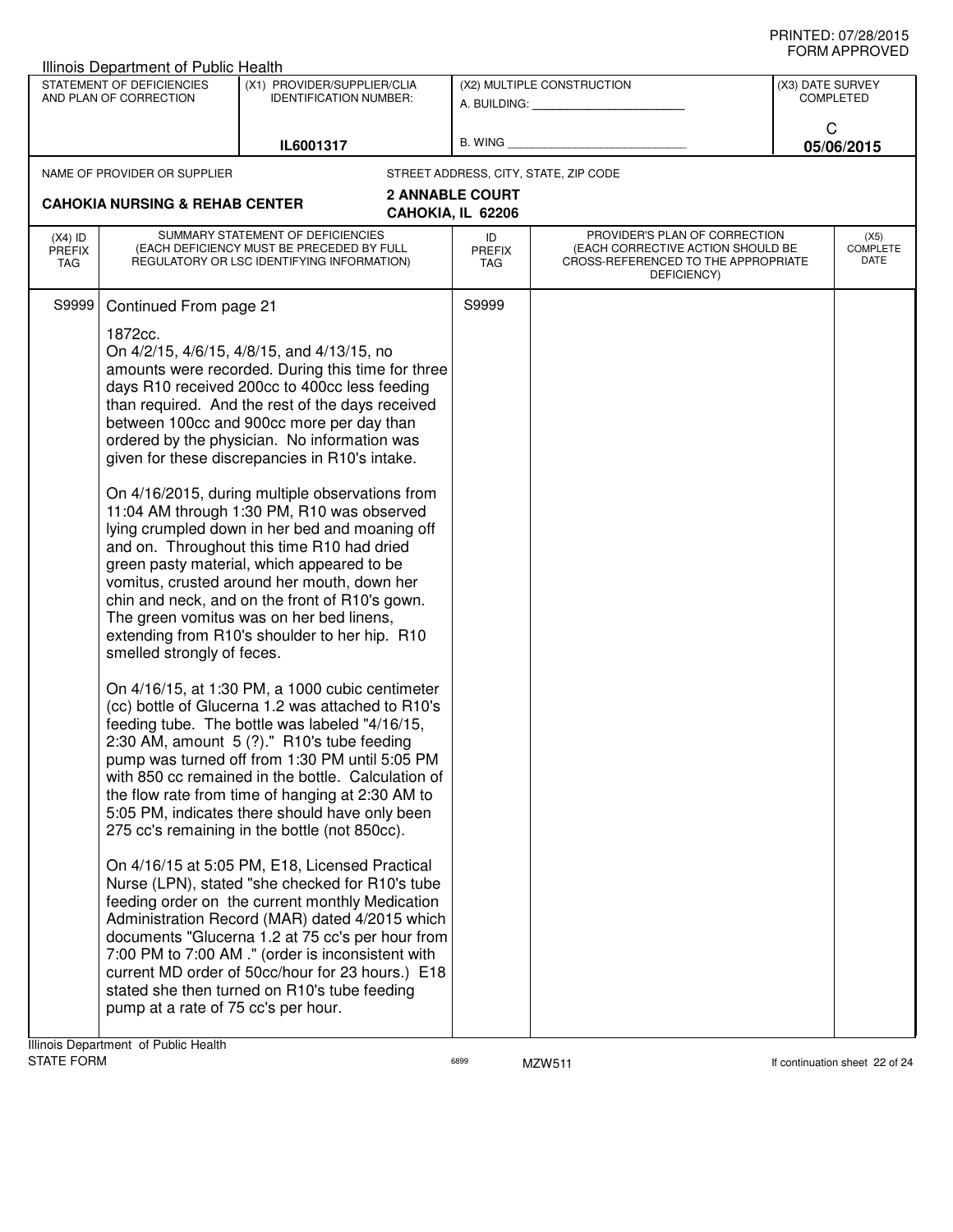|                                   | Illinois Department of Public Health                    |                                                                                                                                                                                                                                                                                                                                                                                                                                                                                                                                                                                                                                                                                                                                                                                                                                                                                                                                                                                                                                                                                                                                                                                                                                                                                                                                                                                                                                                                                                                                                                                                                                                                                                                                                                                                                                                    |                                             |                                                                                                                          |                  |                                 |
|-----------------------------------|---------------------------------------------------------|----------------------------------------------------------------------------------------------------------------------------------------------------------------------------------------------------------------------------------------------------------------------------------------------------------------------------------------------------------------------------------------------------------------------------------------------------------------------------------------------------------------------------------------------------------------------------------------------------------------------------------------------------------------------------------------------------------------------------------------------------------------------------------------------------------------------------------------------------------------------------------------------------------------------------------------------------------------------------------------------------------------------------------------------------------------------------------------------------------------------------------------------------------------------------------------------------------------------------------------------------------------------------------------------------------------------------------------------------------------------------------------------------------------------------------------------------------------------------------------------------------------------------------------------------------------------------------------------------------------------------------------------------------------------------------------------------------------------------------------------------------------------------------------------------------------------------------------------------|---------------------------------------------|--------------------------------------------------------------------------------------------------------------------------|------------------|---------------------------------|
|                                   | STATEMENT OF DEFICIENCIES<br>AND PLAN OF CORRECTION     | (X1) PROVIDER/SUPPLIER/CLIA<br><b>IDENTIFICATION NUMBER:</b>                                                                                                                                                                                                                                                                                                                                                                                                                                                                                                                                                                                                                                                                                                                                                                                                                                                                                                                                                                                                                                                                                                                                                                                                                                                                                                                                                                                                                                                                                                                                                                                                                                                                                                                                                                                       |                                             | (X2) MULTIPLE CONSTRUCTION<br>A. BUILDING: A. BUILDING:                                                                  | (X3) DATE SURVEY | <b>COMPLETED</b>                |
|                                   |                                                         | IL6001317                                                                                                                                                                                                                                                                                                                                                                                                                                                                                                                                                                                                                                                                                                                                                                                                                                                                                                                                                                                                                                                                                                                                                                                                                                                                                                                                                                                                                                                                                                                                                                                                                                                                                                                                                                                                                                          | B. WING                                     |                                                                                                                          | C                | 05/06/2015                      |
|                                   | NAME OF PROVIDER OR SUPPLIER                            |                                                                                                                                                                                                                                                                                                                                                                                                                                                                                                                                                                                                                                                                                                                                                                                                                                                                                                                                                                                                                                                                                                                                                                                                                                                                                                                                                                                                                                                                                                                                                                                                                                                                                                                                                                                                                                                    |                                             | STREET ADDRESS, CITY, STATE, ZIP CODE                                                                                    |                  |                                 |
|                                   | <b>CAHOKIA NURSING &amp; REHAB CENTER</b>               |                                                                                                                                                                                                                                                                                                                                                                                                                                                                                                                                                                                                                                                                                                                                                                                                                                                                                                                                                                                                                                                                                                                                                                                                                                                                                                                                                                                                                                                                                                                                                                                                                                                                                                                                                                                                                                                    | <b>2 ANNABLE COURT</b><br>CAHOKIA, IL 62206 |                                                                                                                          |                  |                                 |
| $(X4)$ ID<br><b>PREFIX</b><br>TAG |                                                         | SUMMARY STATEMENT OF DEFICIENCIES<br>(EACH DEFICIENCY MUST BE PRECEDED BY FULL<br>REGULATORY OR LSC IDENTIFYING INFORMATION)                                                                                                                                                                                                                                                                                                                                                                                                                                                                                                                                                                                                                                                                                                                                                                                                                                                                                                                                                                                                                                                                                                                                                                                                                                                                                                                                                                                                                                                                                                                                                                                                                                                                                                                       | ID<br><b>PREFIX</b><br><b>TAG</b>           | PROVIDER'S PLAN OF CORRECTION<br>(EACH CORRECTIVE ACTION SHOULD BE<br>CROSS-REFERENCED TO THE APPROPRIATE<br>DEFICIENCY) |                  | (X5)<br><b>COMPLETE</b><br>DATE |
| S9999                             | Continued From page 22                                  |                                                                                                                                                                                                                                                                                                                                                                                                                                                                                                                                                                                                                                                                                                                                                                                                                                                                                                                                                                                                                                                                                                                                                                                                                                                                                                                                                                                                                                                                                                                                                                                                                                                                                                                                                                                                                                                    | S9999                                       |                                                                                                                          |                  |                                 |
|                                   | been hospitalized.<br>vomited earlier on the day shift. | On 4/22/15 at 11am, E20, (RD), stated she does<br>not routinely look at the intake records when she<br>evaluates residents on G-tubes, but asks the<br>nurses how the residents are doing. E20 stated<br>she would expect the nurses to follow physician's<br>orders for tube feedings and flushes. E20 stated<br>she thinks the nurses are doing the feedings and<br>flushes but has not considered that a factor. E2<br>stated she was unable to determine why R19<br>would have dehydration if he received all his<br>feedings and flushes. E20 when asked if she<br>expected the nurses to follow orders and<br>administer the amount prescribed stated "you and<br>I both know orders are orders and everyone<br>should follow them." E2 stated that she though<br>R10 was doing fine, but was not aware R10 had<br>On 4/24/2015 at 11:00 AM, E3, Assistant Director<br>of Nursing (ADON) stated "On 4/16/15 I spoke to<br>Z3, (Physician on call). He told me to write for the<br>Glucerna to be given per the previous admission<br>order. I wrote the order on 4/16/15 for R10's<br>Glucerna to run 75cc / hour for 23 hours. I was<br>not aware the G-Tube feeding should be from<br>7:00 PM to 7:00 AM only. I did not verify the order<br>against the original in the chart." Additionally, E3<br>stated she had not been told by E37 that R10 had<br>On 4/24/2015 at 2:12 PM, E34, (RN) stated "I<br>was the RN caring for R10 the night of<br>4/16/2015". She stated she had documented at<br>"06:25 two emesis". The emesis had been<br>reported to her at 5:00-5:15 AM when the E35,<br>(CNA) showed her the linens with emesis. E34,<br>(RN) noticed the vomitus was brown and had<br>assessed R10's bowel sounds and skin. E34,<br>(RN) stated R10 didn't respond or make eye<br>contact, which R10 usually did respond to others |                                             |                                                                                                                          |                  |                                 |